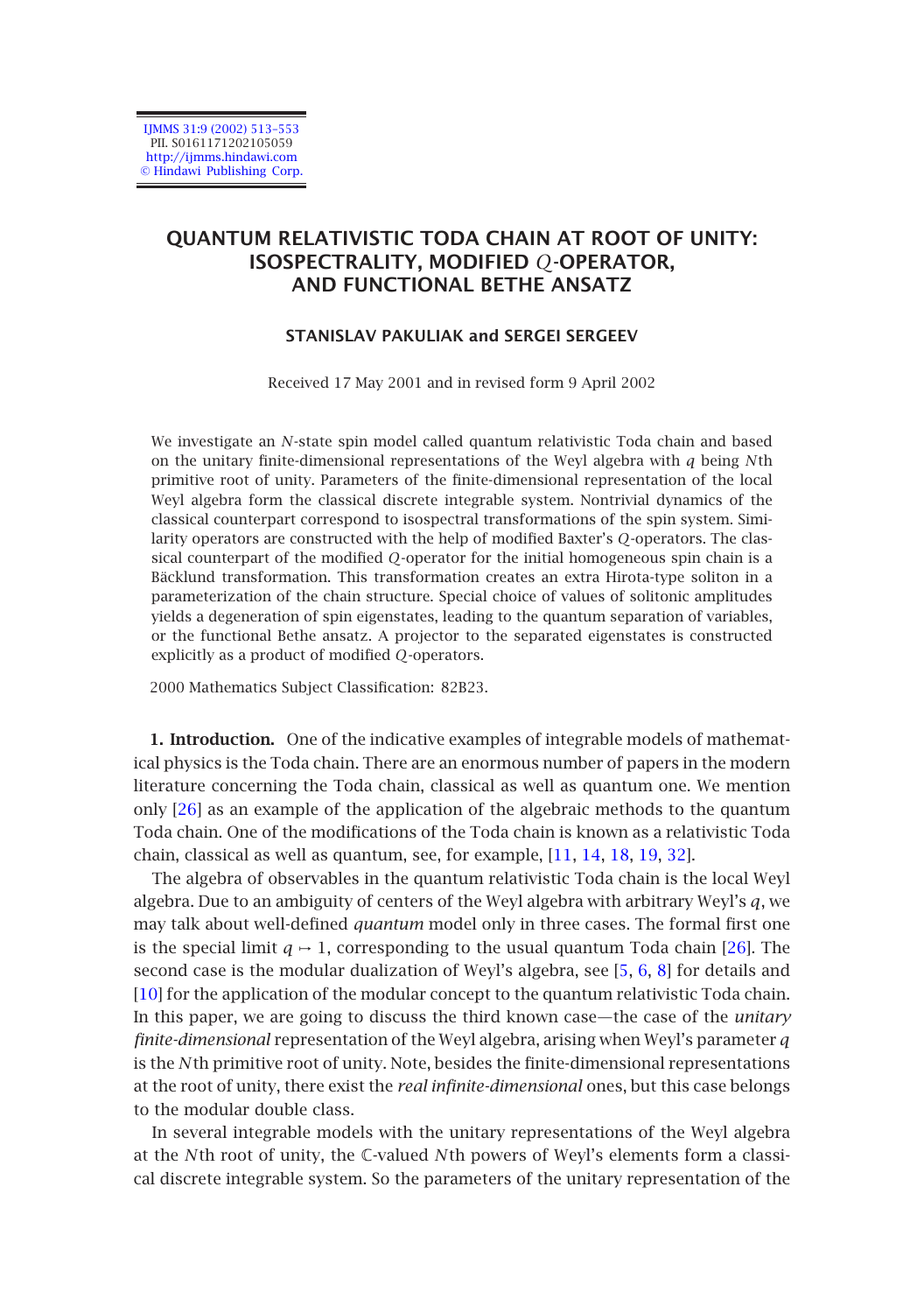Weyl algebra form a classical counterpart of the finite-dimensional integrable system (i.e., spin integrable system), see [2, 3, 7, 20, 21, 22, 23, 24] for example. The most important finite-dimensional operators, arising in the spin systems, have functional counterparts, defined as rational mappings in the space of functions of the *N*th [p](#page-39-4)[ow](#page-39-5)ers of Weyl's elements. So, the finite-dimensional operators are the secondary objects, we hav[e to](#page-40-1) define first the mapping of the parameters, and then the finite-dimensional operators have to be constructed in the terms of initial and final values of the parameters. Usual finite-dimensional integrable models correspond to the case when the initial and final parameters coincide for all the operators involved. It means the consideration of the trivial classical dynamics. Algebraically, the conditions of the trivialization are the [ori](#page-40-2)gin of, for example, Baxter's curve for the chiral Potts model [1, 4], or of the spherical triangle parameterization for the Zamolodchikov-Bazhanov-Baxter model [25].

We may [hop](#page-40-3)[e to](#page-40-4) [ach](#page-40-5)ieve the progress in the spin integrable models by including into the consideration a *nontrivial* classical dynamics. This dynamics will complicate the situation, but sometimes more complicated systems in the mathematics and physics may be solved more easily—proverbial "a problem should be complicated until it becomes trivial" [31].

The quantum relativistic Toda chain at the root of unity is one of the simplest examples of such combined classical/spin system. This model was investigated in the preprints [15, 16, 17]. The present paper is an attempt to present the detailed and clarified exposition of this investigation.

We will use the language of the quantum inverse scattering method. Besides the formulation of the model in the terms of *L*-operators and transfer matrices, it implies the quantum intertwining relation, allowing to construct Baxter's *Q*-operator. Eigenvalues of the transfer matrix and *[Q](#page-39-6)*-operator satisfy the Baxter, or  $TQ = Q' + Q''$ [equ](#page-40-0)[atio](#page-40-6)[n. B](#page-40-7)[axt](#page-40-8)er equation may hardly be solved explicitly for arbitrary *N* and for finite length of the chain *M*. It is the key relation for the investigation of the model in the thermodynamic limit. We will not invest[igat](#page-39-7)[e th](#page-39-8)[e Ba](#page-40-9)xter equation in this paper even in the thermodynamic limit, we will restrict ourselves by a derivation of it.

Since any quantum Toda-type chain is the realm of the functional Bethe ansatz, the problem of eigenstates of the transfer matrix is related to the problem of the eigenstates of off-diagonal element of the monodromy matrix, see, for example, [9, 26, 27, 28, 29] for the details. This is [true](#page-40-9) in our case as well. It is also known that Baxter's *Q*-operators in the classical limit are related to the Bäcklund transformations of the classical chains, see, for example, [12, 13, 30].

In the following paragraph we describe in the shortest way the subject of the present paper.

The main feature of the quantum relativistic Toda chain at the root of unity with the nontrivial classical counterpart is that the quantum intertwining relation contains the Darboux transformation (see [30]) for the *N*th powers of the Weyl elements. So the Bäcklund transformation is the classical counterpart of the finite-dimensional *Q*-operator at the root of unity automatically. Such *Q*-operators we call the modified *Q*-operators, because they do not form the commutative family. Usual *Q*-operators are their particular cases. Modified *Q*-operators solve in general the isospectrality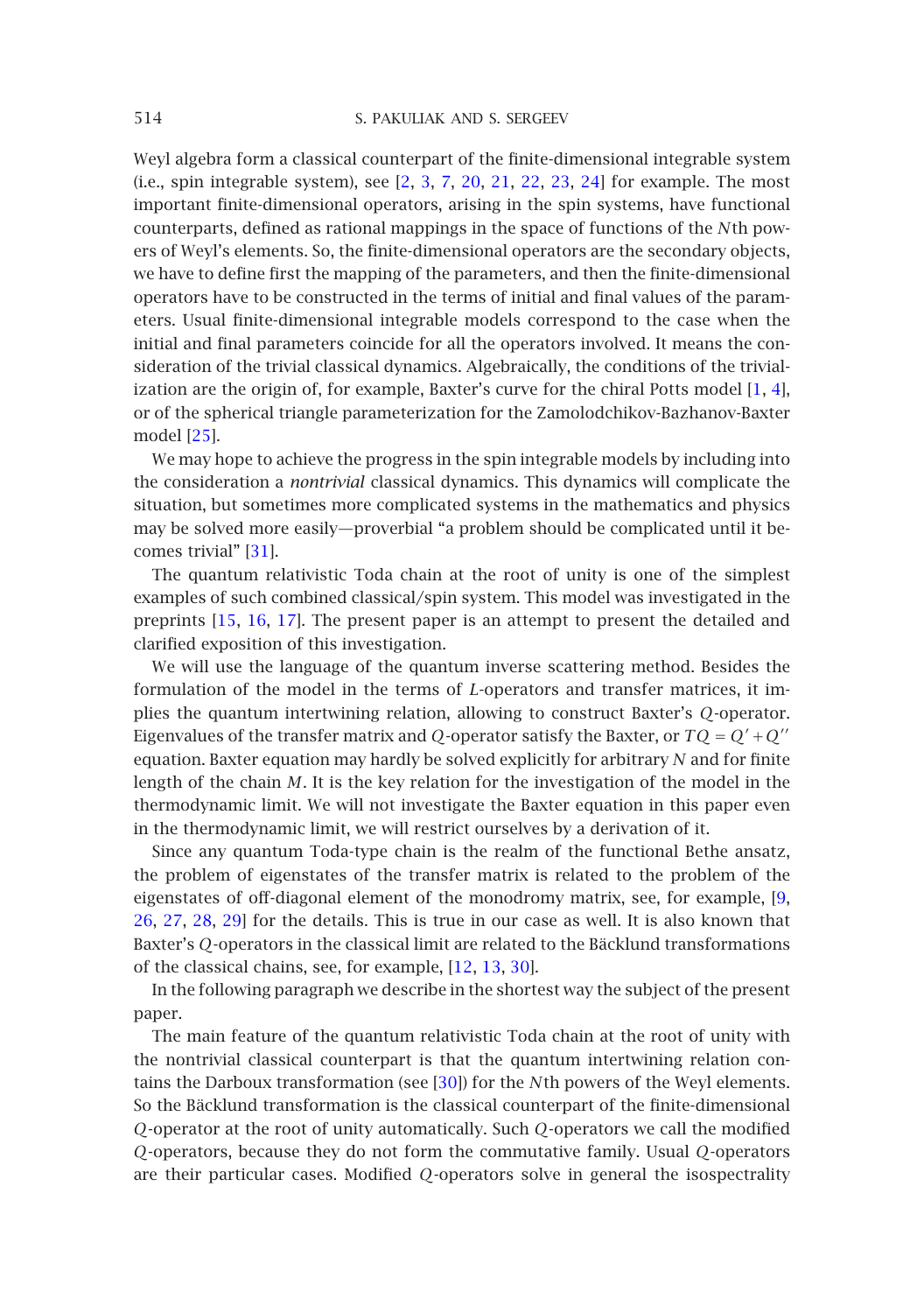problem for the spin chain. Starting from a homogeneous quantum chain, we may create some number of solitons in parameterization of the inhomogeneities using the Bäcklund transformations. The finite-dimensional counterpart of this procedure is a product of the modified *Q*-operators, giving a similarity transformation of the initial homogeneous transfer matrix. The term "soliton" is used here in Hirota's sense: the system of the *N*th powers of Weyl's elements may be parameterized by *τ*-functions, obeying a system of discrete equations. A solitonic solution of this system is given by the Hirota-type expressions. Solitonic *τ*-functions contain extra free complex parameters—the amplitudes of solitonic partial waves. Generally speaking, these parameters are a kind of "times" of the classical model conjugated to the commutative set of classical Hamiltonians. In the other interpretation the amplitudes stand for a point on a Jacobian of a classical spectral curve in its rational limit. B[esid](#page-40-0)es the complete solution of the quantum isospectrality problem, these degrees of freedom appeared to be useful in an unusual sense. The amplitudes may be chosen so that one component of a classical Backer-Akhiezer function becomes zero—this is related to the classical separation of variables. The corresponding finite-dimensional similarity operator becomes a projector to an eigenvector of off-diagonal element of the monodromy matrix, that is, the base of the quantum separation of variables. Moreover, since the similarity operator is the product of *Q*-operators, Sklyanin formula [26] with the product of *eigenfunctions Q* appears in the direct way.

This paper is devoted to the formulation of the combined classical/spin model—the quantum relativistic Toda chain at the *N*th root of unity; its classical Darboux transformation/spin intertwining relation; derivation and parameterization of Bäcklund transformation/modified *Q*-operator; derivation of the Baxter equation; and explicit parameterization of the quantum separating operator.

**2. Formulation of the model.** In this section, we formulate the model called the quantum relativistic Toda chain at the root of unity.

<span id="page-2-1"></span>**2.1.** *L***-operators.** Let the chain be formed by *M* sites with the periodical boundary conditions. *m*th site of the Toda chain is described by the following local *L*-operator:

<span id="page-2-0"></span>
$$
\ell_m(\lambda) \stackrel{\text{def}}{=} \begin{pmatrix} 1 + \frac{\kappa}{\lambda} \mathbf{u}_m \mathbf{w}_m & -\frac{\omega^{1/2}}{\lambda} \mathbf{u}_m \\ \mathbf{w}_m & 0 \end{pmatrix},
$$
(2.1)

where  $\lambda$  is the spectral parameter and  $\kappa$  is an extra complex parameter, common for all sites, that is, a modulus of eigenstates. Elements **u***<sup>m</sup>* and **w***<sup>m</sup>* form the ultra-local Weyl algebra,

$$
\mathbf{u}_m \cdot \mathbf{w}_m = \omega \mathbf{w}_m \cdot \mathbf{u}_m,\tag{2.2}
$$

and  $\mathbf{u}_m$ ,  $\mathbf{w}_m$  for different sites commute. Weyl's parameter  $\omega$  is the primitive root of unity,

$$
\omega = \mathbf{e}^{2\pi i/N}, \qquad \omega^{1/2} = \mathbf{e}^{i\pi/N}.
$$
 (2.3)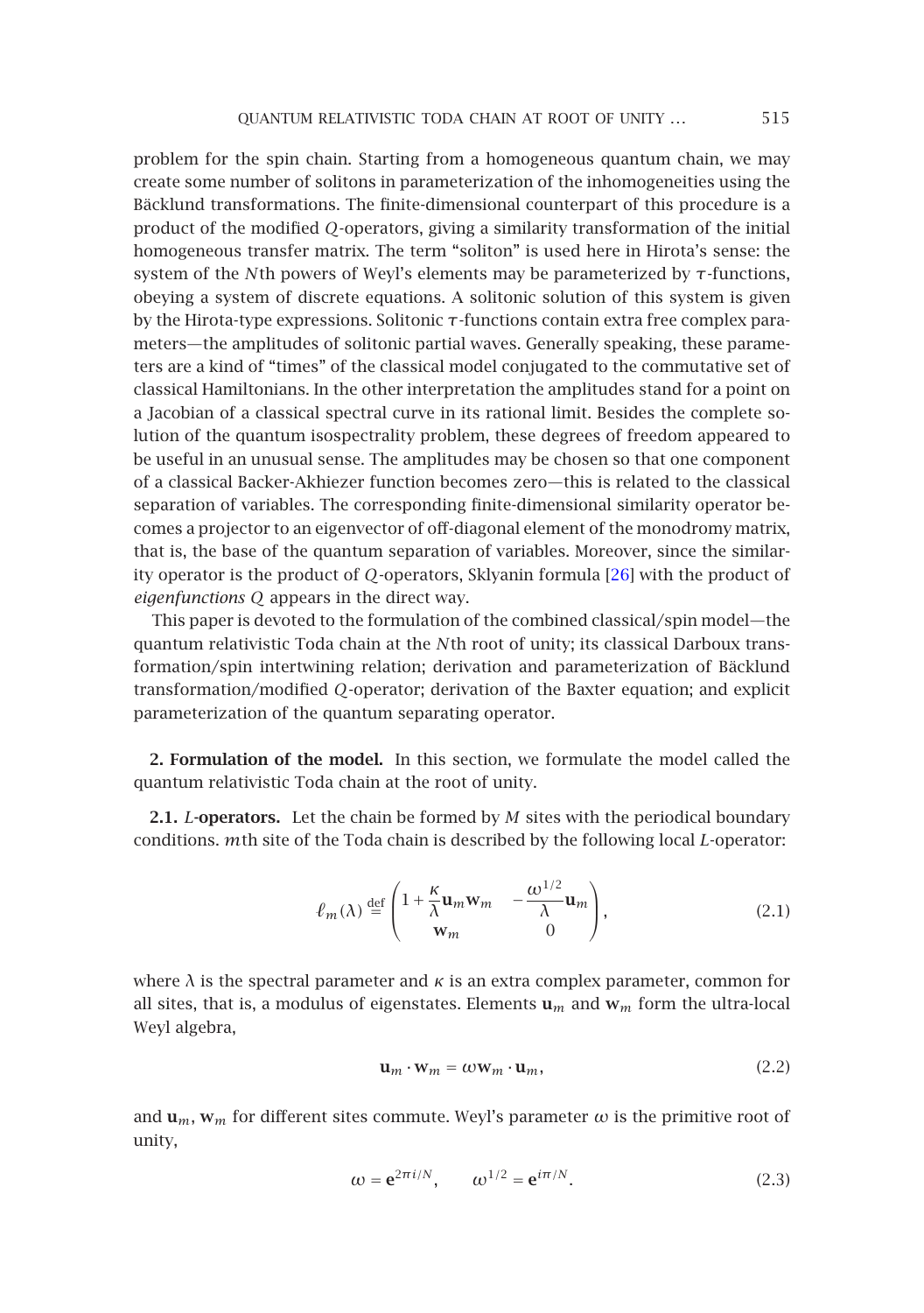*N* is an arbitrary positive integer greater than one and common for all sites. The *N*th powers of the Weyl elements are centers of the algebra. We will deal with the finitedimensional unitary representation of the Weyl algebra

<span id="page-3-6"></span><span id="page-3-5"></span><span id="page-3-4"></span>
$$
\mathbf{u}_m = u_m \mathbf{x}_m, \qquad \mathbf{w}_m = w_m \mathbf{z}_m, \tag{2.4}
$$

where  $u_m$  and  $w_m$  are C-numbers, and

$$
\mathbf{x}_m = 1 \otimes \cdots \otimes \underbrace{\mathbf{x}}_{\text{mth}} \otimes \cdots \otimes 1, \qquad \mathbf{z}_m = 1 \otimes \cdots \otimes \underbrace{\mathbf{z}}_{\text{mth}} \otimes \cdots \otimes 1. \tag{2.5}
$$

A convenient representation of **x** and **z** in the *N*-dimensional vector space  $|\alpha\rangle$  = |*α*mod*N* is

$$
\mathbf{x}|\alpha\rangle = |\alpha\rangle \omega^{\alpha}, \quad \mathbf{z}|\alpha\rangle = |\alpha + 1\rangle, \quad \langle \alpha|\beta\rangle = \delta_{\alpha,\beta}.
$$
 (2.6)

Thus **x** and **z** are  $N \times N$  dimensional matrices, normalized to the unity  $(\mathbf{x}^N = \mathbf{z}^N = 1)$ , and the *N*th powers of the local Weyl elements are C-numbers

<span id="page-3-2"></span>
$$
\mathbf{u}_m^N = u_m^N, \qquad \mathbf{w}_m^N = w_m^N. \tag{2.7}
$$

<span id="page-3-3"></span>In general, all  $u_m$ ,  $w_m$  are different, that is,  $u_m \neq u_{m'}$  and  $w_m \neq w_{m'}$  such chain is the inhomogeneous one.

<span id="page-3-1"></span>Variables  $u^N_m$  and  $w^N_m$  form the classical counterpart of the quantum relativistic Toda chain. Define the classical *L*-operator as

$$
L_m(\lambda^N) \stackrel{\text{def}}{=} \begin{pmatrix} 1 + \frac{\kappa^N}{\lambda^N} u_m^N w_m^N & \frac{u_m^N}{\lambda^N} \\ w_m^N & 0 \end{pmatrix} . \tag{2.8}
$$

**2.2. Transfer matrices and integrability.** Ordered product of the quantum *L*operators

<span id="page-3-0"></span>
$$
\hat{\mathbf{t}}(\lambda) \stackrel{\text{def}}{=} \ell_1(\lambda)\ell_2(\lambda)\cdots\ell_M(\lambda) = \begin{pmatrix} \mathbf{a}(\lambda) & \mathbf{b}(\lambda) \\ \mathbf{c}(\lambda) & \mathbf{d}(\lambda) \end{pmatrix},
$$
\n(2.9)

and its trace

$$
\mathbf{t}(\lambda) = \mathbf{a}(\lambda) + \mathbf{d}(\lambda) = \sum_{k=0}^{M} \lambda^{-k} \mathbf{t}_k
$$
 (2.10)

are the monodromy and the transfer matrices of the qua[ntum](#page-3-0) model.

The integrability of the quantum chain is provided by the intertwining relation in the auxiliary two-dimensional spaces

$$
R(\lambda, \mu)\ell(\lambda) \otimes \ell(\mu) = (1 \otimes \ell(\mu))(\ell(\lambda) \otimes 1)R(\lambda, \mu). \tag{2.11}
$$

The tensor product of two  $2 \times 2$  matrices with the identical Weyl algebra entries **u**, **w**, *κ* but different spectral parameters  $λ$  and  $μ$  is implied in (2.11), and

$$
R(\lambda, \mu) = \begin{pmatrix} \lambda - \omega\mu & 0 & 0 & 0 \\ 0 & \lambda - \mu & \mu(1 - \omega) & 0 \\ 0 & \lambda(1 - \omega) & \omega(\lambda - \mu) & 0 \\ 0 & 0 & 0 & \lambda - \omega\mu \end{pmatrix}
$$
(2.12)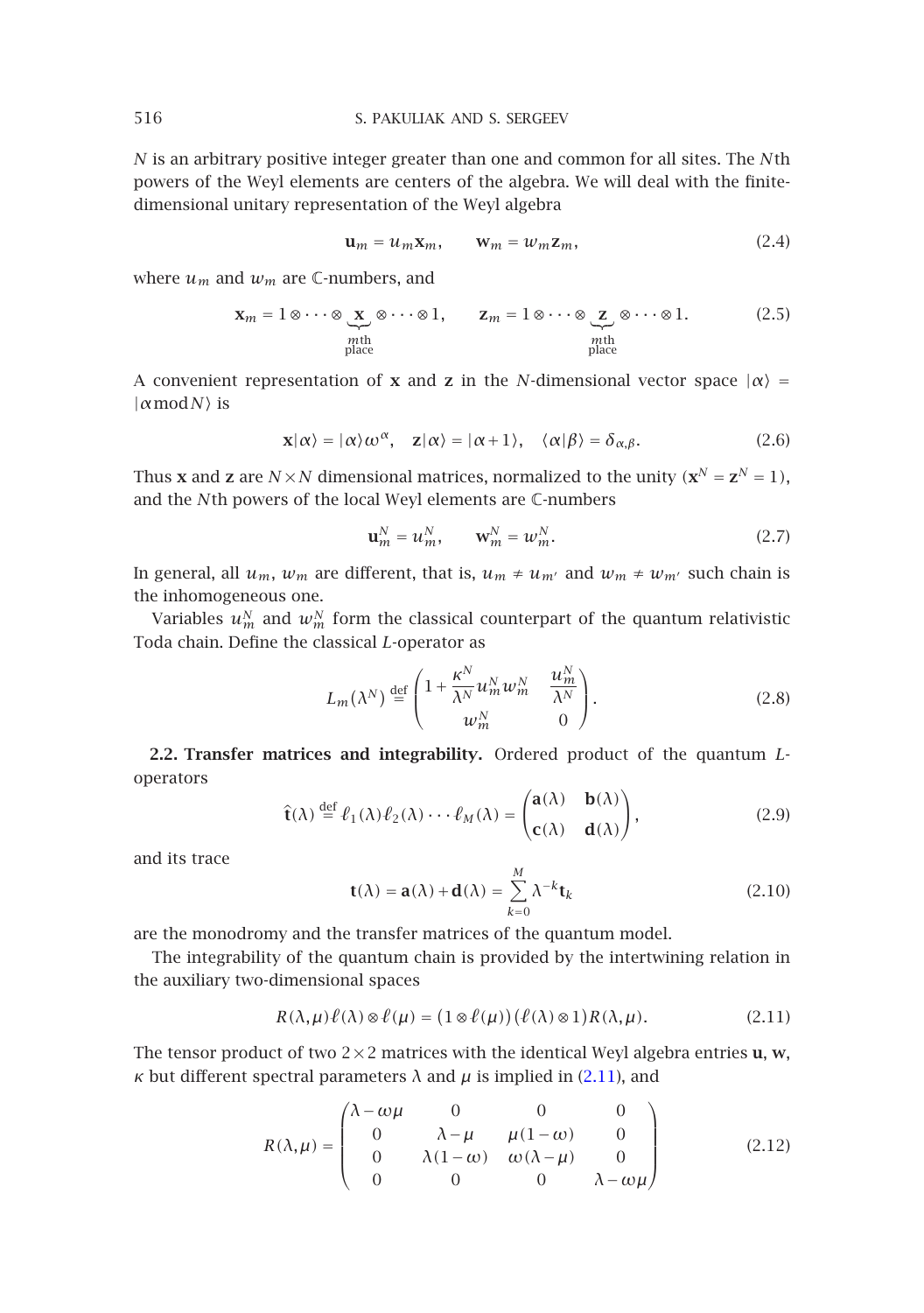<span id="page-4-5"></span><span id="page-4-1"></span>is the slightly twisted six-vertex trigonometric *R*-matrix, used, for example, in [33]. Equation (2.11) may be verified directly. The repeated use of the intertwining relation (2.11) gives the analogous relation for the monodromy matrices (2.9), leading to the commutativity of the transfer matrices (2.10) with differ[ent](#page-3-1) [sp](#page-3-1)ectral parameters but with the identical elements **u***m*, **w***m*, and *κ*

$$
[\mathbf{t}(\lambda,\kappa;\{u_m,w_m\}),\mathbf{t}(\mu,\kappa;\{u_m,w_m\})] = 0, \tag{2.13}
$$

<span id="page-4-2"></span>where we emphasize the dependence of  $\mathbf{t}(\lambda) = \mathbf{t}(\lambda, \kappa; \{u_m, w_m\}_{m=1}^M)$  on the given set of  $\mathbb{C}\text{-valued parameters } u_m, w_m, m = 1, \ldots, M.$ 

In the spectral decomposition of the transfer matrix  $(2.10)$  the utmost operators are

$$
\mathbf{t}_0 = 1, \qquad \mathbf{t}_M = \kappa^M \prod_{m=1}^M \left( -\omega^{1/2} u_m w_m \right) \mathbf{Y}, \tag{2.14}
$$

where

<span id="page-4-3"></span>
$$
\mathbf{Y} = \prod_{m=1}^{M} (-\omega^{-1/2} \mathbf{x}_m \mathbf{z}_m), \qquad \mathbf{Y}^{N} = 1.
$$
 (2.15)

Transfer matrix (2.10) is invariant with respect to a gauge transformation of *L*-operators (2.1). Let *G* be  $2\times2$  matrix with *C*-valued coefficients, then the transformation

<span id="page-4-0"></span>
$$
\ell_m \longrightarrow G \ell_m G^{-1} \longrightarrow \hat{\mathbf{t}} \longrightarrow G \hat{\mathbf{t}} G^{-1}
$$
 (2.16)

does not change the transfer matrix. For example,

<span id="page-4-4"></span>
$$
G = \begin{pmatrix} 1 & 0 \\ 0 & g \end{pmatrix} \tag{2.17}
$$

produces the transformation of the parameters

$$
u_m \mapsto g^{-1}u_m, \qquad w_m \mapsto gw_m. \tag{2.18}
$$

Taking into account this freedom and also the possibility of redefinition of the spectral param[eter](#page-3-2) *λ*, entering *L*-op[erat](#page-3-3)or (2.1) always as  $λ^{-1}u_m$ , we may impose, without loss of generality, the following conditions for the parameters  $\{u_m, w_m\}_{m=1}^M$ 

$$
\prod_{m=1}^{M} \left( -\omega^{1/2} u_m \right) = \prod_{m=1}^{M} \left( -w_m \right) = 1.
$$
\n(2.19)

**2.3. Classical monodr[omy](#page-3-3) matrix.** Define the monodromy of the classic[al](#page-3-0) [Lax](#page-3-0) matrices  $(2.8)$  analogously to  $(2.9)$  as

$$
\hat{T} \stackrel{\text{def}}{=} L_1 L_2 \cdots L_M = \begin{pmatrix} A(\lambda^N) & B(\lambda^N) \\ C(\lambda^N) & D(\lambda^N) \end{pmatrix}.
$$
\n(2.20)

For our purposes we have to mention the relation between the elements of the quantum monodromy matrix (2.9) and the classical ones. Note at first, relation (2.11) provides the commutativity

$$
[\mathbf{a}(\lambda), \mathbf{a}(\mu)] = [\mathbf{b}(\lambda), \mathbf{b}(\mu)] = [\mathbf{c}(\lambda), \mathbf{c}(\mu)] = [\mathbf{d}(\lambda), \mathbf{d}(\mu)] = 0.
$$
 (2.21)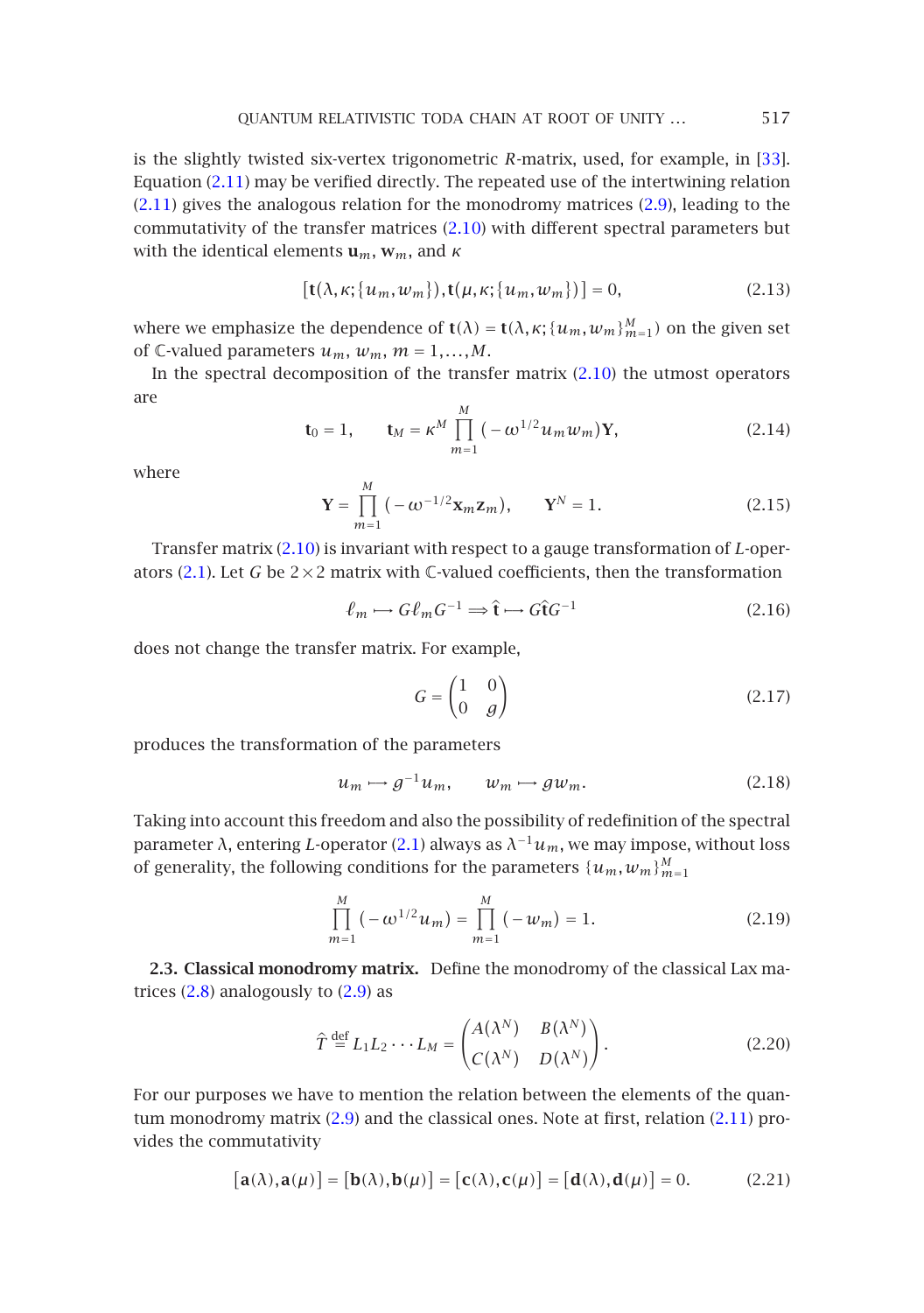The spectra of  $\mathbf{a}(\lambda)$ ,  $\mathbf{b}(\lambda)$ ,  $\mathbf{c}(\lambda)$ , and  $\mathbf{d}(\lambda)$  may be calculated by means of the following proposition.

**Proposition 2.1.** *Cyclic products of qu[ant](#page-40-10)um monodromy matrix elements are the centers:*

$$
\prod_{n \in \mathbb{Z}_N} \mathbf{a}(\omega^n \lambda) = A(\lambda^N), \qquad \prod_{n \in \mathbb{Z}_N} \mathbf{b}(\omega^n \lambda) = B(\lambda^N),
$$
\n
$$
\prod_{n \in \mathbb{Z}_N} \mathbf{c}(\omega^n \lambda) = C(\lambda^N), \qquad \prod_{n \in \mathbb{Z}_N} \mathbf{d}(\omega^n \lambda) = D(\lambda^N).
$$
\n(2.22)

Theorems of such kind were proved in [33] for the general case of cyclic representations like (2.6) of the quantum affine algebras. An alternative proof follows from the results of [20, 21, 22, 23, 24].

Consider the homogeneous chain with  $u_m = u$  and  $w_m = w$ . Due to (2.18) and (2.19), we may fix the parameters of the homogeneous chain as

<span id="page-5-1"></span>
$$
u_m = -\omega^{-1/2}, \qquad w_m = -1. \tag{2.23}
$$

Then

$$
\hat{T} = L(\lambda^N)^M, \qquad L(\lambda^N) = \begin{pmatrix} 1 - \frac{\kappa^N}{\lambda^N} & -\frac{\epsilon}{\lambda^N} \\ \epsilon & 0 \end{pmatrix}, \tag{2.24}
$$

where  $\epsilon = (-1)^N$ , and the matrix elements of  $\hat{T}$  may be calculated with the help of projector decomposition of  $L(\lambda^N)$ . Namely, let  $x_1$  and  $x_2$  are two eigenvalues of  $L(\lambda^N)$ 

<span id="page-5-0"></span>
$$
x_1 x_2 = \frac{1}{\lambda^N}, \qquad x_1 + x_2 = 1 - \frac{\kappa^N}{\lambda^N}.
$$
 (2.25)

Then *L(λ<sup>N</sup>)* may be presented in the form  $L(\lambda^N) = D \text{ diag}(x_1, x_2)D^{-1}$ , therefore  $\hat{T} =$  $D$  diag $(x_1^M, x_2^M)D^{-1}$ , and the final answer reads

$$
\hat{T} = \begin{pmatrix}\n\frac{x_1^{M+1} - x_2^{M+1}}{x_1 - x_2} & -\epsilon x_1 x_2 \frac{x_1^M - x_2^M}{x_1 - x_2} \\
\epsilon \frac{x_1^M - x_2^M}{x_1 - x_2} & \frac{x_1 x_2^M - x_2 x_1^M}{x_1 - x_2}\n\end{pmatrix}.
$$
\n(2.26)

Now we may calculate  $(x_1^M - x_2^M)/ (x_1 - x_2)$  $(x_1^M - x_2^M)/ (x_1 - x_2)$  explicitly as a function of  $\lambda^N$ . First of all, it is an  $(M-1)$ th power polynomial with respect to  $1/\lambda^N$ , so

$$
\frac{x_1^M - x_2^M}{x_1 - x_2} = C_0 \prod_{k=1}^{M-1} \left( 1 - \frac{\lambda_k^N}{\lambda^N} \right).
$$
 (2.27)

In the limit when  $1/\lambda^N \rightarrow 0$ , we have  $x_1 = 1$  and  $x_2 = 0$ , see (2.25). Therefore  $C_0 = 1$ . The roots  $\lambda^N = \lambda^N_k$  of (2.27) correspond to the case when

$$
x_1^M = x_2^M
$$
,  $x_1 \neq x_2 \Rightarrow \frac{x_2}{x_1} = e^{2i\phi_k}$ , (2.28)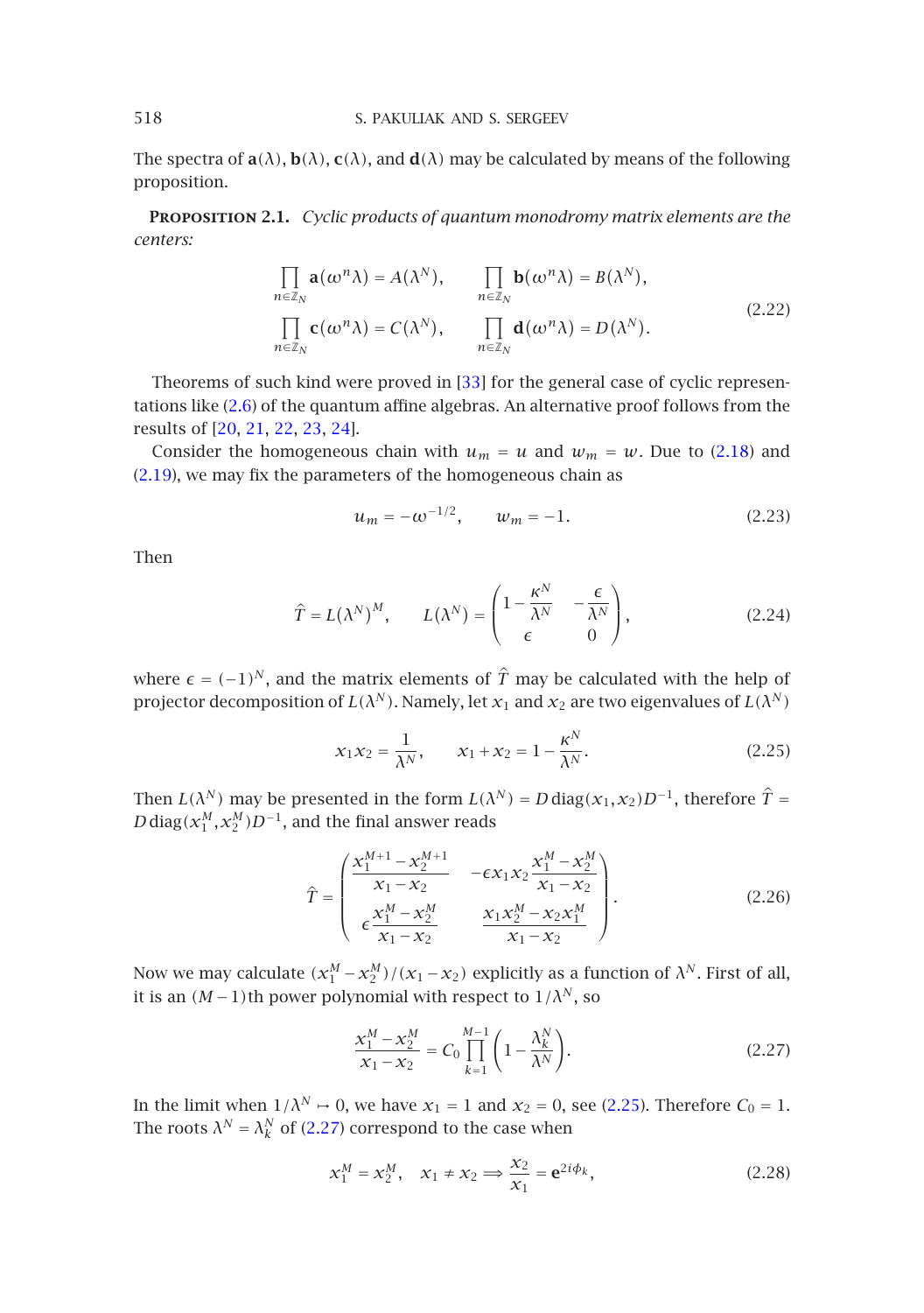<span id="page-6-2"></span>where  $\phi_k$ ,  $k = 1, \ldots, M-1$ , belong to the following set  $\mathfrak{f}_M$ :

<span id="page-6-3"></span>
$$
\phi_k \in \mathfrak{f}_M \stackrel{\text{def}}{=} \left\{ \frac{\pi}{M}, \frac{2\pi}{M}, \dots, \frac{(M-1)\pi}{M} \right\}.
$$
 (2.29)

The ordering of  $\phi_k \in \mathfrak{f}_M$  is not essential. Introduce now three useful functions  $\Delta_{\phi}$ ,  $\Delta_{\phi}^*$ , and  $\Lambda_{\phi}$  as follows:

<span id="page-6-0"></span>
$$
\Delta_{\phi} = \mathbf{e}^{i\phi} \left( \sqrt{\cos^2 \phi + \kappa^N} + \cos \phi \right),
$$
  
\n
$$
\Delta_{\phi}^* = \mathbf{e}^{-i\phi} \left( \sqrt{\cos^2 \phi + \kappa^N} + \cos \phi \right),
$$
  
\n
$$
\Delta_{\phi} = \Delta_{\phi} \Delta_{\phi}^*.
$$
\n(2.30)

Expressions for  $\Delta$  and  $\Delta^*$  uniformize the rational curve

$$
\Delta \Delta^* = \Delta + \Delta^* + \kappa^N \quad \text{in the terms of } \frac{\Delta}{\Delta^*} = \mathbf{e}^{2i\phi}.
$$
 (2.31)

Comparing (2.25) and (2.31), we conclude

<span id="page-6-1"></span>
$$
\lambda_k^N = \Lambda_{\phi_k}, \quad \phi_k \in \mathfrak{f}_M. \tag{2.32}
$$

The application of Proposition 2.1 to the homogeneous chain gives in particular

$$
\prod_{n\in\mathbb{Z}_N} \mathbf{b}(\omega^n \lambda) = -\frac{\epsilon}{\lambda^N} \prod_{k=1}^{M-1} \left( 1 - \frac{\Lambda_{\phi_k}}{\lambda^N} \right), \quad \phi_k \in \mathfrak{f}_M. \tag{2.33}
$$

**2.4. Eigenvalues and eigenstates.** The natural aim of the investigation of any integrable quantum chain is to calculate the spectrum of the transfer matrix and to construct its eigenstates at least for the homogeneous chain. In this subsection we will fix several notations necessary for the spectral problems and for the fun[ctiona](#page-3-1)l Bethe a[nsatz](#page-4-1).

For given transfer matrix  $t(\lambda)$ , let  $t(\lambda)$  be its eigenvalue for the right eigenvector  $|\Psi_t\rangle$  and for the left eigenvector  $\langle \Psi_t |$ ,

$$
\mathbf{t}(\lambda) \, |\Psi_t\rangle = |\Psi_t\rangle \, t(\lambda), \qquad \langle \Psi_t \, |\, \mathbf{t}(\lambda) = t(\lambda) \, \langle \Psi_t \, |\,. \tag{2.34}
$$

Here  $t(\lambda)=\sum_{k=0}^{M}\lambda^{-k}t_{k}$ ,  $t_{k}$  are eigenvalues of the complete commutative set of  $\textbf{t}_{k}$  (2.10). Due to (2.14) and (2.15)  $t_0 \equiv 1$  and  $t_M = (-\kappa)^M \omega^{\gamma}$ , where  $\omega^{\gamma}$  is the eigenvalue of **Y**. The subscript "*t*" in the notations of the eigenvectors stands for the *M*-components vector {*tk*}, *k* = 1*,...,M*. The eigenvectors do not depend on *λ*, but depend on *κ* and  $u_m$ ,  $w_m$  for the inhomogeneous chain. In general  $t_k$  are not Hermitian, so left and right eigenvectors are not conjugated. Nevertheless, imply that  $|\Psi_t\rangle$  and  $\langle \Psi_t|$  are dual complete bases,

$$
\mathbf{t}(\lambda) = \sum_{t} |\Psi_{t}\rangle t(\lambda) \langle \Psi_{t} |, \quad 1 = \sum_{t} |\Psi_{t}\rangle \langle \Psi_{t} |,
$$
 (2.35)

where the summations over  $t$  is by definition the summation over all  $N^M$  possible sets of the eigenvalues  $\{t_k\}_{k=1}^M$ .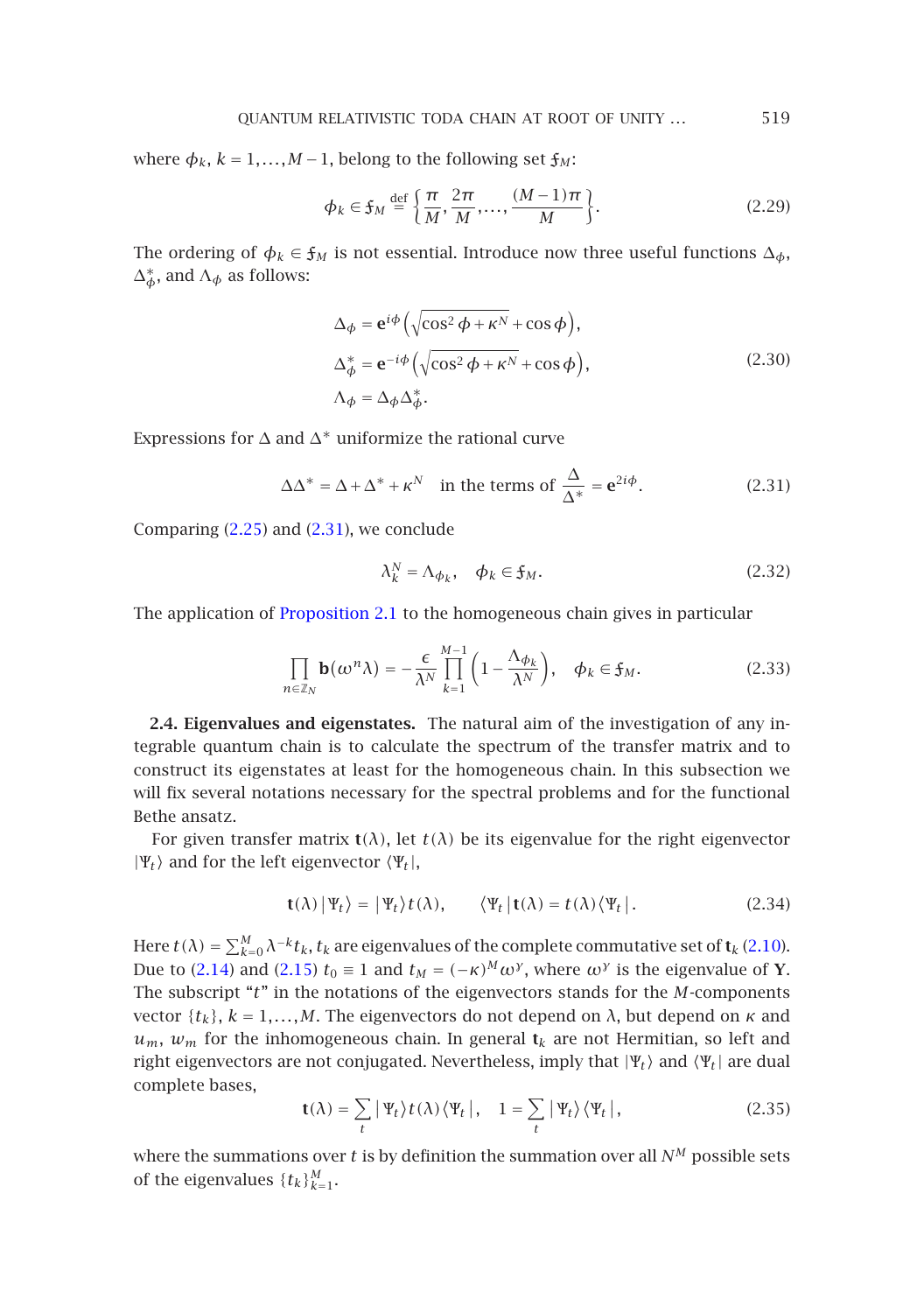All the observables are defined in the local basis initially (2.5)

$$
|\alpha\rangle = |\alpha_1\rangle \otimes |\alpha_2\rangle \otimes \cdots \otimes |\alpha_M\rangle. \tag{2.36}
$$

The dual basis is defined via

$$
\langle \alpha | \beta \rangle = \prod_{m=1}^{M} \delta_{\alpha_m, \beta_m}, \quad 1 = \sum_{\{\alpha_m\}} |\alpha\rangle \langle \alpha|.
$$
 (2.37)

Calculation of the eigenvector  $|\Psi_t\rangle$  means the calculation of the matrix elements  $\langle \alpha | \Psi_t \rangle$ 

$$
|\Psi_t\rangle = \sum_{\{\alpha_m\}} |\alpha\rangle \langle \alpha|\Psi_t\rangle.
$$
 (2.38)

Now formulate the isospectrality problem. Let  $\{u_m, w_m\}_{m=1}^M$  and  $\{u'_m, w'_m\}_{m=1}^M$  be two sets of parameters of Weyl elements for the quantum relativistic Toda chain at the root of unity. These sets are isospectral if

$$
t\left(\lambda;\{u_m,w_m\}_{m=1}^M\right) = t\left(\lambda;\{u'_m,w'_m\}_{m=1}^M\right). \tag{2.39}
$$

Let  $|\Psi_t\rangle$  and  $|\Psi'_t\rangle$  be the eigenvectors of two isospectral transfer matrices  $t(\lambda)$  and  $t'(\lambda)$ with the same eigenvalue  $t(\lambda)$ . Two isospectral transfer matrices must be related by a similarity operator **K**

$$
\mathbf{t}(\lambda; \{u_m, w_m\}_{m=1}^M)\mathbf{K} = \mathbf{K}\mathbf{t}(\lambda; \{u'_m, w'_m\}_{m=1}^M),
$$
 (2.40)

such that

$$
\mathbf{K} = \sum_{t} |\Psi_t\rangle K_t \langle \Psi'_t |.
$$
 (2.41)

Here  $K_t$  are arbitrary nonzero values. We will prove further that two transfer matrices are isospectr[al](#page-39-6) [if a](#page-40-0)[nd o](#page-40-6)[nly](#page-40-7) [if th](#page-40-8)e traces of their classical monodromy matrices coincide.

The eigen[valu](#page-3-3)es of the transfer matrix obey several functional relations. Sometimes they may be solved in the thermodynamic limit or at least some physical properties of the chain ma[y be d](#page-6-1)erived from the functional equations in the thermodynamic limit.

The eigenstates for quantum Toda chain, relativistic as well as usual, and in general the eigenstates for models based on the local Weyl algebra at root of the unity may be constructed with the help of so called functional Bethe ansatz, or quantum separation of variables [9, 26, 27, 28, [29](#page-3-3)]. Eigenstates of off-diagonal element of the monodromy matrix  $\mathbf{b}(\lambda)$  (2.9) play the important role in the method of the functional Bethe ansatz. It is useful to parameterize the spectrum of  $\mathbf{b}(\lambda)$  by its zeros  $\lambda_k$ ,  $k = 1, ..., M - 1$ . It follows from (2.33) for the homogeneous chain

$$
\lambda_k^N = \Lambda_{\phi_k}, \quad k = 1, \dots, M - 1, \ \phi_k \in \mathfrak{f}_M. \tag{2.42}
$$

The monodromy matrix (2.9) has the structure

$$
\hat{\mathbf{t}}(\lambda) = \hat{\mathbf{t}}'(\lambda) \cdot \ell_M(\lambda),\tag{2.43}
$$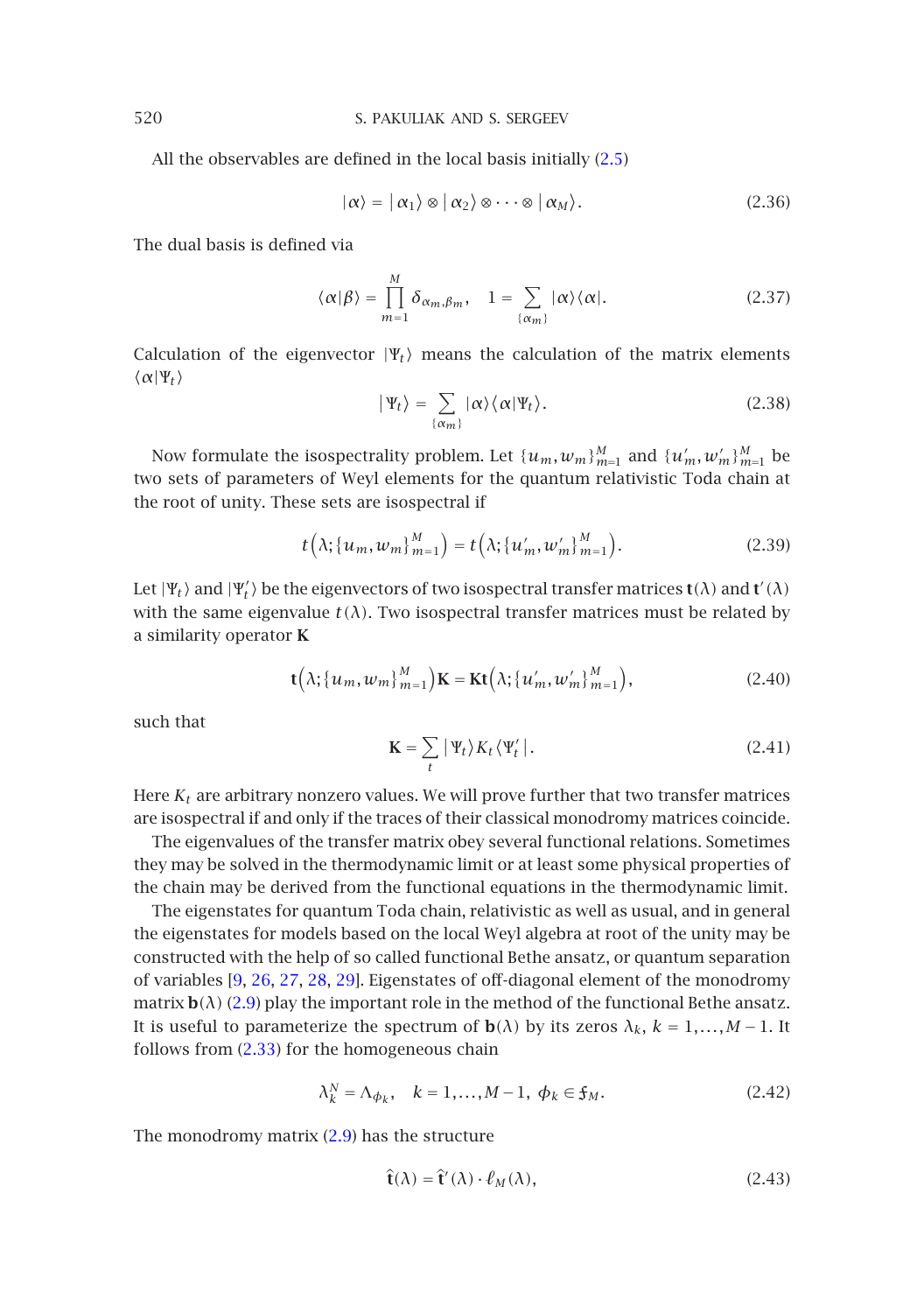where  $\hat{\mathbf{t}}'(\lambda)$  is the monodromy of the first *M* − 1 sites. Then

<span id="page-8-2"></span><span id="page-8-1"></span>
$$
\mathbf{b}(\lambda) = \mathbf{a}'(\lambda) \left( -\frac{\omega^{1/2}}{\lambda} \mathbf{u}_M \right). \tag{2.44}
$$

It is more convenient to work with the eigenvectors of the operator

$$
\widetilde{\mathbf{b}}(\lambda) \stackrel{\text{def}}{=} \mathbf{b}(\lambda)\mathbf{w}_M = \mathbf{a}'(\lambda) \left( -\frac{\omega^{1/2}}{\lambda} \mathbf{u}_M \mathbf{w}_M \right). \tag{2.45}
$$

<span id="page-8-0"></span>Note that operator **Y** in (2.15) commute with  $\tilde{b}$ . We denote the eigenvectors of  $\tilde{b}$  [as](#page-40-6)  $|{\{\lambda_k\}}_{k=1}^{M-1}, y\rangle$  $|{\{\lambda_k\}}_{k=1}^{M-1}, y\rangle$  $|{\{\lambda_k\}}_{k=1}^{M-1}, y\rangle$  $|{\{\lambda_k\}}_{k=1}^{M-1}, y\rangle$  and define them by the following relation:

$$
\mathbf{b}(\lambda_j) \left| \{ \lambda_k \}_{k=1}^{M-1}, \mathbf{y} \right\rangle = 0, \quad \lambda_j \in \{ \lambda_k \}_{k=1}^{M-1},
$$
\n
$$
\mathbf{Y} \left| \{ \lambda_k \}_{k=1}^{M-1}, \mathbf{y} \right\rangle = \left| \{ \lambda_k \}_{k=1}^{M-1}, \mathbf{y} \right\rangle \omega^{\mathbf{y}}.
$$
\n(2.46)

The functional Bethe ansatz method, being applied to the quantum relativisti[c](#page-4-1) [Toda](#page-4-1) chain at root of unity, implies the following structure of t[he](#page-8-0) [ma](#page-8-0)trix element (see [27, 28, 29]):

$$
\left\langle \Psi_t \left| \left\{ \lambda_k \right\}_{k=1}^{M-1}, \mathbf{y} \right. \right\rangle = \text{const} \prod_{k=1}^{M-1} q_t(\lambda_k). \tag{2.47}
$$

 $q_t(\lambda)$  is a function, which depends on the spectrum of  $t(\lambda)$ , and obeys a functional equation, called the Baxter  $T - Q$  equation. Operator **Y**, being the member of **t**, (2.14), has the eigenvalue  $\omega^{\gamma}$  in all the components of f[orm](#page-2-0)ula (2.47). The explicit form of Baxter equation and the definition of  $q_t(\lambda)$  will be given later.

We obtain usually formula (2.47) from (2.11), see [9, 26, 27, 28, 29]. In this paper, we will obtain (2.47) in a different way: we will construct fir[st the](#page-3-0) so-called modified **Q**-operator, whose spectrum is related to  $q_t$ . Then a projector to  $|\{\lambda_k\}_{k=1}^{M-1}, \gamma\rangle$  will be obtained using these modified **Q**-operators.

**3. Intertwining relations.** The quantum relativistic Toda chain *L*-operator (2.1) is  $2\times2$  matrix, whose matrix elements are  $N\times N$  matrices. According to the conventional terminology, the two-dimensional vector space [is ca](#page-40-9)lled the auxiliary space, while the *N*-dimensional one is called the quantum space. Equation (2.11) is the intertwi[ning](#page-2-0) relation in the auxiliary spaces. In this section, we will investigate the other type of the intertwining relations—in the quantum spaces.

It is easy to check that two *L*-operators, (2.1), cannot be intertwined in the quantum spaces (i.e., their intertwiner is exactly zero). In the case of the usual quantum Toda chain we need an extra auxiliary *L*-operator (in its simplest form it is known as the *L*-operator for the "dimer self-trapping model" [30]). The same situation holds in our case, as we need an auxiliary *L*-operator that may be intertwined with *L*-operator (2.1) in the quantum spaces. In general, this auxiliary *L*-operator is Bazhanov-Stroganov *L*-operator for the six-vertex model at the root of unity [4]. This fact is the origin of a relationship between the relativistic Toda chain at the *N*th root of unity and the *N*-state chiral Potts model. The Bazhanov-Stroganov *L*-operator may be simplified to a "relativistic dimer self-trapping" *L*-operator.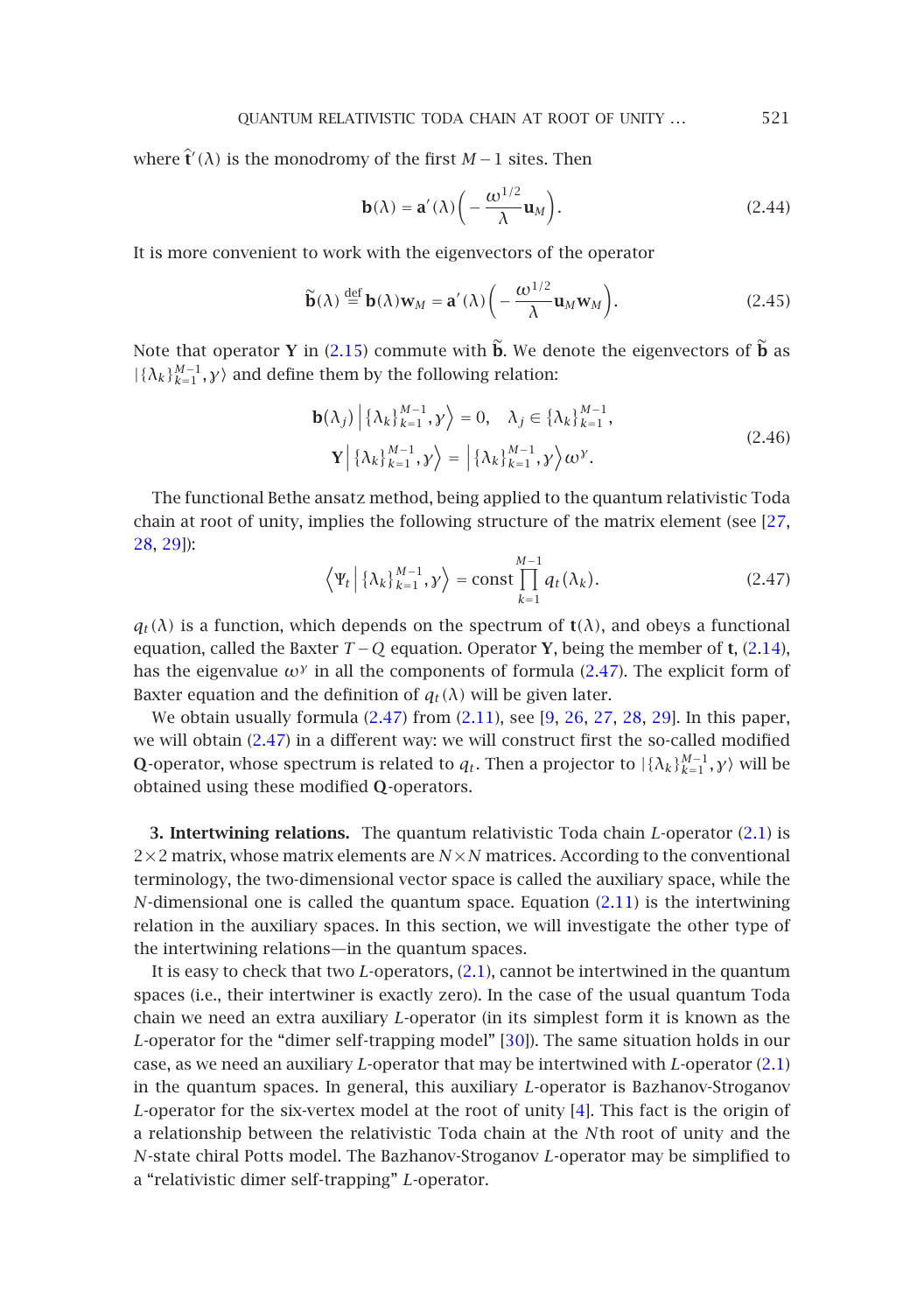In this section, we introduce this auxiliary *L*-operator and write down the quantum intertwining relation. Being written in an appropriate way, this will give us a key for all further investigations.

**[3.1.](#page-4-3) Auxiliary** *L***-operator.** Define the auxil[iary](#page-2-1) q[uan](#page-3-4)t[um](#page-3-5) *L*-oper[ator](#page-3-6) as follows:

<span id="page-9-0"></span>
$$
\widetilde{\ell}_{\phi}(\lambda, \lambda_{\phi}) \stackrel{\text{def}}{=} \begin{pmatrix} 1 - \omega^{1/2} \kappa_{\phi} \frac{\lambda_{\phi}}{\lambda} w_{\phi} & -\frac{\omega^{1/2}}{\lambda} (1 - \omega^{1/2} \kappa_{\phi} w_{\phi}) u_{\phi} \\ -\omega^{1/2} \lambda_{\phi} u_{\phi}^{-1} w_{\phi} & w_{\phi} \end{pmatrix} . \tag{3.1}
$$

[Here](#page-3-5)  $\lambda$  and  $\lambda_{\phi}$  are two spectral parameters (actually, up to a gauge transformation (2.16),  $\ell$  depends on their ratio).  $\kappa_{\phi}$  is a module analogous to  $\kappa$ . **u**<sub>*φ*</sub> and **w**<sub>*φ*</sub> are additional Weyl elements, defined analogously to (2.2), (2.4), (2.5), and (2.6)

<span id="page-9-1"></span>
$$
\mathbf{u}_{\phi} = u_{\phi} \mathbf{x}_{\phi}, \qquad \mathbf{w}_{\phi} = w_{\phi} \mathbf{z}_{\phi}. \tag{3.2}
$$

In these notations the subscript  $\phi$  labels the additional Weyl pair in the tensor product  $(2.5).$ 

Classical co[unte](#page-9-0)rpart of  $\ell$  is by definition

<span id="page-9-2"></span>
$$
\widetilde{L}_{\phi}\left(\lambda^{N},\lambda_{\phi}^{N}\right) \stackrel{\text{def}}{=} \begin{pmatrix} 1 + \kappa_{\phi}^{N} \frac{\lambda_{\phi}^{N}}{\lambda^{N}} w_{\phi}^{N} & \frac{u_{\phi}^{N}}{\lambda^{N}} \left(1 + \kappa_{\phi}^{N} w_{\phi}^{N}\right) \\ \lambda_{\phi}^{N} \frac{w_{\phi}^{N}}{u_{\phi}^{N}} & w_{\phi}^{N} \end{pmatrix} . \tag{3.3}
$$

*L*-operators (3.1) are intertwined i[n](#page-2-0) [the](#page-2-0)ir two-dimensional auxiliary vector spaces by [the](#page-3-3) same six-vertex trigonometric *R*-matrix (2.12). There exists also the fundamental quantum intertwiner for (3.1). It is the *R*-matrix for the chiral Potts model such that two rapidities are fixed to special singular values. The details are useless in this paper. But the method described here may be applied directly to the model, defined by (3.1).

**3.2. Quantum intertwining relation.** We are going to write out some quantum intertwining relation for *L*-operators (2.1) as well as for the whole monodromy matrix (2.9). So we use notations, applicable for the recursion in *m*. Also in this section, we will point out parameters  $u_m$ ,  $w_m$  and  $u_{\phi}$ ,  $w_{\phi}$  as the arguments of  $\ell_m$  and  $\ell_{\phi}$ .

<span id="page-9-3"></span>**PROPOSITION 3.1.** *There exists unique (up to a constant multiplier)*  $N^2 \times N^2$  *matrix*  $\mathbf{R}_{m,\phi}(\lambda_\phi)$ , such that  $\mathbf{R}_{m,\phi}$ ,  $\ell_m$ , and  $\ell$  obey the modified intertwining relation

$$
\tilde{\ell}_{\phi}(\lambda, \lambda_{\phi}; u_{\phi,m}, w_{\phi,m}) \cdot \ell_m(\lambda; u_m, w_m) \mathbf{R}_{m,\phi}(\lambda_{\phi})
$$
\n
$$
= \mathbf{R}_{m,\phi}(\lambda_{\phi}) \ell_m(\lambda; u'_m, w'_m) \cdot \tilde{\ell}_{\phi}(\lambda, \lambda_{\phi}; u_{\phi,m+1}, w_{\phi,m+1}),
$$
\n(3.4)

*if and only if their classical counterparts of Lm and <sup>L</sup>*!*<sup>φ</sup> obey the following Darboux relation:*

$$
\widetilde{L}_{\phi}(\lambda^N, \lambda^N_{\phi}; u^N_{\phi,m}, w^N_{\phi,m}) \cdot L_m(\lambda^N; u^N_m, w^N_m) \n= L_m(\lambda^N; u'^N_m, w'^N_m) \cdot \widetilde{L}_{\phi}(\lambda^N, \lambda^N_{\phi}; u^N_{\phi,m+1}, w^N_{\phi,m+1}),
$$
\n(3.5)

*valid in each order of λ<sup>N</sup> .*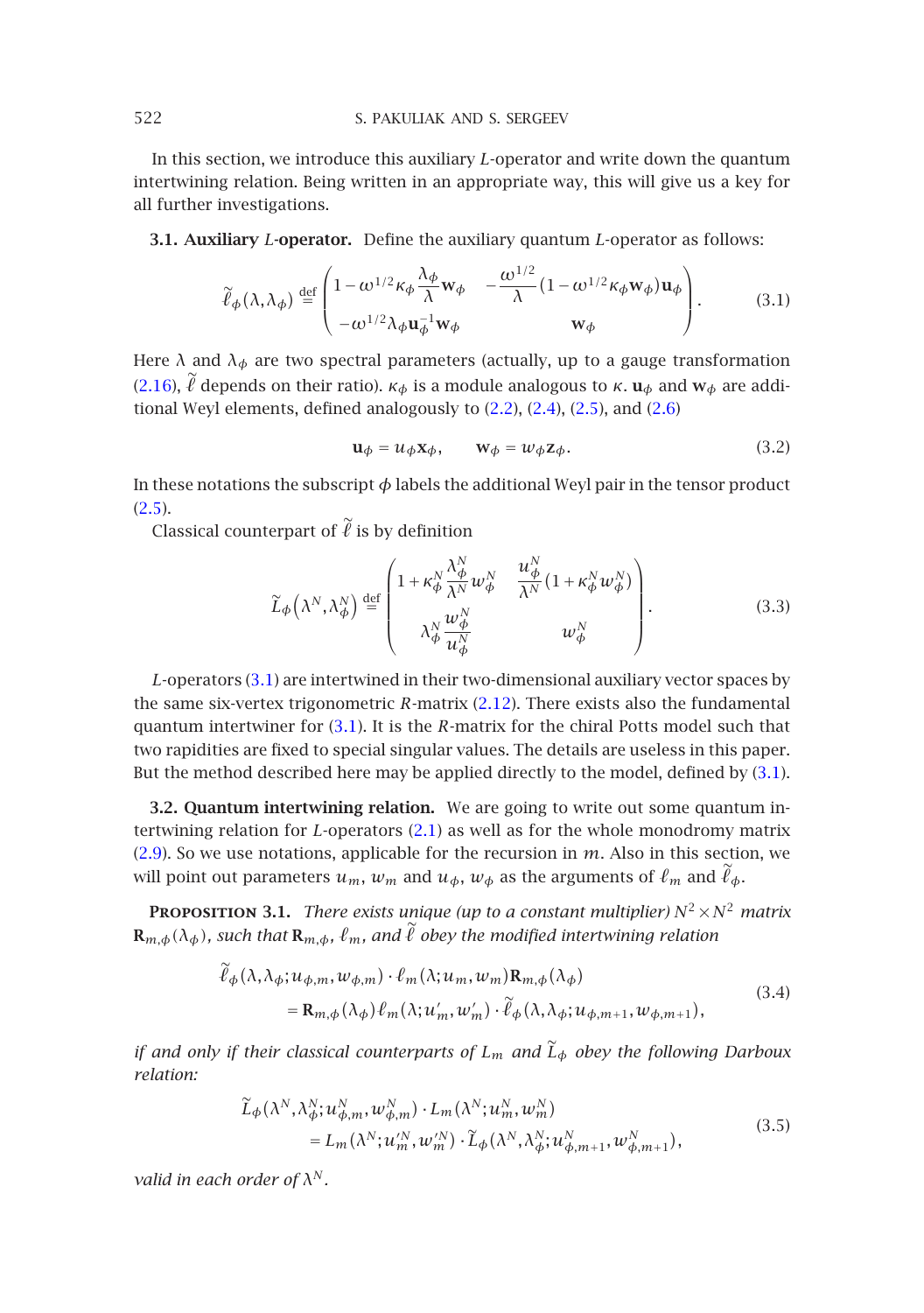PROOF. Consider the following equation:

<span id="page-10-0"></span>
$$
\widetilde{\ell}_{\phi}(\lambda; \mathbf{u}_{\phi}, \mathbf{w}_{\phi}) \cdot \ell_m(\lambda; \mathbf{u}_m, \mathbf{w}_m) = \ell_m(\lambda; \mathbf{u}'_m, \mathbf{w}'_m) \cdot \widetilde{\ell}_{\phi}(\lambda; \mathbf{u}'_{\phi}, \mathbf{w}'_{\phi}),
$$
(3.6)

and equate its coefficients in each order of  $\lambda$ . In (3.6) we used the Weyl elements as the formal arguments of *L*-operators (2.1) and (3.1). This system of equations has the unique solution with respect to the *primed* operators

<span id="page-10-1"></span>
$$
\mathbf{u}'_m = \frac{\kappa \phi}{\kappa} \mathbf{u}_{\phi},
$$
\n
$$
\mathbf{w}'_m = \mathbf{w}_m \mathbf{w}_{\phi} - \omega^{1/2} \lambda_{\phi} \mathbf{u}_{\phi}^{-1} \mathbf{w}_{\phi},
$$
\n
$$
\mathbf{u}'_{\phi} = (\lambda_{\phi} + \kappa \mathbf{u}_m \mathbf{w}_m - \omega^{1/2} \mathbf{w}_m \mathbf{u}_{\phi})^{-1} \lambda_{\phi} \mathbf{u}_m,
$$
\n
$$
\mathbf{w}'_{\phi} = \frac{\kappa}{\kappa_{\phi}} \mathbf{u}_m \mathbf{w}_m (\mathbf{w}_m \mathbf{u}_{\phi} - \omega^{1/2} \lambda_{\phi})^{-1}.
$$
\n(3.7)

Obtaining (3.7) from (3.6), we used the exchange relations for  $\mathbf{u}_m$ ,  $\mathbf{w}_m$ ,  $\mathbf{u}_\phi$ , and  $\mathbf{w}_\phi$ [with](#page-3-4)out a[ssum](#page-9-1)ing any exchange relations for *primed* operators. We may [check](#page-10-0) directly that the rational homomorphism

<span id="page-10-5"></span><span id="page-10-2"></span>
$$
\mathbf{u}_m, \mathbf{w}_m, \mathbf{u}_\phi, \mathbf{w}_\phi \longrightarrow \mathbf{u}'_m, \mathbf{w}'_m, \mathbf{u}'_\phi, \mathbf{w}'_\phi,\tag{3.8}
$$

given by (3.7), is the automorphism of the local Weyl algebra.

Since th[e fin](#page-10-1)ite-dimensional representations at root of unity are considered (see (2.4) and (3.2)), we may use the normalization of the operators entering (3.6) as usual

$$
\mathbf{u}_m = u_m \mathbf{x}_m, \qquad \mathbf{w}_m = w_m \mathbf{z}_m, \qquad \mathbf{u}_\phi = u_{\phi,m} \mathbf{x}_\phi, \qquad \mathbf{w}_\phi = w_{\phi,m} \mathbf{z}_\phi,
$$
  

$$
\mathbf{u}'_m = u'_m \mathbf{x}'_m, \qquad \mathbf{w}'_m = w'_m \mathbf{z}'_m, \qquad \mathbf{u}'_\phi = u_{\phi,m+1} \mathbf{x}'_\phi, \qquad \mathbf{w}'_\phi = w_{\phi,m+1} \mathbf{z}'_\phi,
$$
(3.9)

where all **x**, **z** matrices are normalized to unity. With this normalization, the *N*th powers of (3.7) may be calculated directly with the help of the following identity:

<span id="page-10-4"></span><span id="page-10-3"></span>
$$
(\mathbf{u} + \mathbf{w})^N = \mathbf{u}^N + \mathbf{w}^N.
$$
 (3.10)

The answer reads

$$
u_{\phi,m+1}^{N} = \frac{\lambda_{\phi}^{N} u_{m}^{N}}{\lambda_{\phi}^{N} + \kappa^{N} u_{m}^{N} w_{m}^{N} + w_{m}^{N} u_{\phi,m}^{N}}, \qquad w_{\phi,m+1}^{N} = \frac{\kappa^{N}}{\kappa_{\phi}^{N}} \frac{u_{m}^{N} w_{m}^{N}}{\lambda_{\phi}^{N} + w_{m}^{N} u_{\phi,m}^{N}},
$$
(3.11)

$$
u_m^N = \frac{\kappa_\phi^N}{\kappa^N} u_{\phi,m}^N, \qquad w_m^N = \frac{\kappa^N}{\kappa_\phi^N} \frac{u_m^N w_m^N}{u_{\phi,m}^N} \frac{w_{\phi,m}^N}{w_{\phi,m+1}^N}.
$$
 (3.12)

It is easy to check that  $(3.11)$  and  $(3.12)$  are the exact and the unique solution of  $(3.5)$ .

Automorphism (3.8) with normalizations (3.9) taken into account, gives the automorphism

$$
\mathbf{x}_m, \mathbf{z}_m, \mathbf{x}_\phi, \mathbf{z}_\phi \mapsto \mathbf{x}'_m, \mathbf{z}'_m, \mathbf{x}'_\phi, \mathbf{z}'_\phi,\tag{3.13}
$$

where, recall, all **x**, **z** are normalized to unity finite-dimensional operators. This is provided by (3.11) and (3.12), or by (3.5). Therefore this automorphism must be the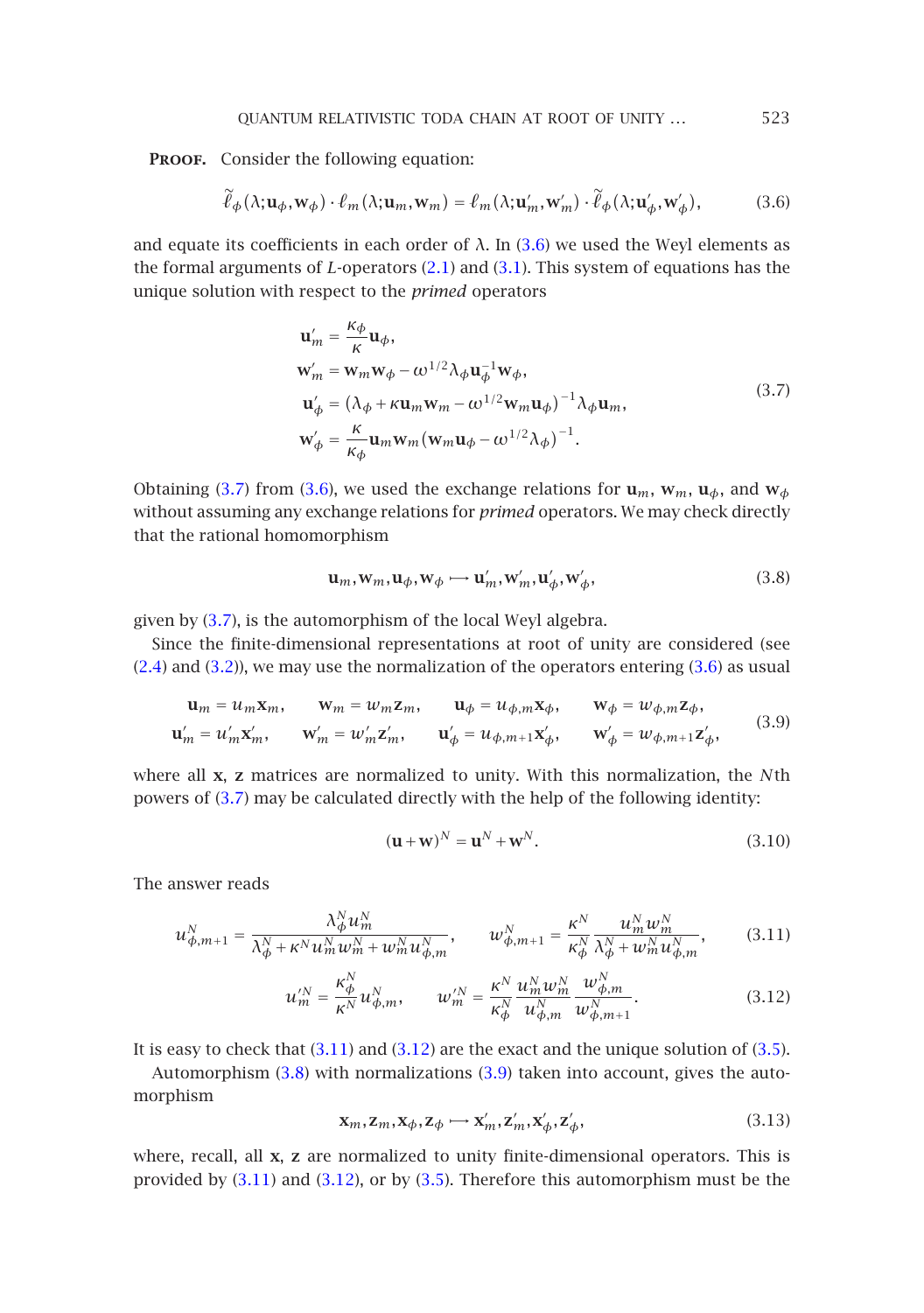## 524 S. PAKULIAK [AND](#page-9-2) S. SERGEEV

internal one, that is, due to the Shur lemma there must exist a unique (up to a multiplier)  $N^2 \times N^2$  matrix  $\mathbf{R}_{m,\phi}$ 

$$
\mathbf{x}'_m = \mathbf{R}_{m,\phi} \mathbf{x}_m \mathbf{R}_{m,\phi}^{-1}, \qquad \mathbf{z}'_m = \mathbf{R}_{m,\phi} \mathbf{z}_m \mathbf{R}_{m,\phi}^{-1},
$$
  
\n
$$
\mathbf{x}'_{\phi} = \mathbf{R}_{m,\phi} \mathbf{x}_{\phi} \mathbf{R}_{m,\phi}^{-1}, \qquad \mathbf{z}'_{\phi} = \mathbf{R}_{m,\phi} \mathbf{z}_{\phi} \mathbf{R}_{m,\phi}^{-1}.
$$
\n(3.14)

 $\Box$ 

The last two equations are eq[uivale](#page-10-4)nt to  $(3.4)$ .

The local transformati[on](#page-11-0)

$$
u_m^N, w_m^N, u_{\phi,m}^N, w_{\phi,m}^N \longrightarrow u_m^N, w_m^N, u_{\phi,m+1}^N, w_{\phi,m+1}^N,
$$
\n(3.15)

given by (3.11) and (3.12), is called the Darboux transformation for the classical relativistic Toda chain, see, for example, [30] for the analogous transfor[mati](#page-9-2)on for [the](#page-9-3) usual Toda chain. Equations (3.11) and (3.12) define the mappi[ng](#page-9-3) [\(3](#page-9-3).15) up to *N*th roots of unity. These phases are the additional discrete parameters appeared when we take the *N*th roots in (3.15). Note, the matrix  $\mathbf{R}_{m,\phi}$  is unique if all these roots are fixed.

In the next section we will give matrix elements of  $\mathbf{R}_{m,\phi}$  in the basis (2.6).

**3.3.** 2-transformation and the isospectrality problem. Relation[s \(3.4](#page-10-4)) and [\(3.5\)](#page-10-3) may be iterated for the whole chain. The functional counterpart, (3.5), gives

$$
\widetilde{L}_{\phi}\left(u_{\phi,1}^{N},w_{\phi,1}^{N}\right)\widehat{T}\left(\{u_{m}^{N},w_{m}^{N}\}_{m=1}^{M}\right)=\widehat{T}\left(\{u_{m}^{N},w_{m}^{N}\}_{m=1}^{M}\right)\widetilde{L}_{\phi}\left(u_{\phi,M+1}^{N},w_{\phi,M+1}^{N}\right),\quad(3.16)
$$

where  $\hat{T}$  is the classical monodromy matrix (2.20) and the spectral parameters are implied. Values of  $u'_m$ ,  $w'_m$ ,  $m = 1,...,M$ , and  $u_{\phi,M+1}$ ,  $w_{\phi,M+1}$  in the terms of  $\lambda_{\phi}$ ,  $\kappa_{\phi}$ ,  $u_m$ ,  $w_m$ , and  $u_{\phi,1}$ ,  $w_{\phi,1}$  must [be](#page-11-1) [o](#page-11-1)btained as the recursion iterating (3.11) and (3.12) for  $m = 1, ..., M$ .

For the periodic chain, the cy[clic](#page-10-4) [b](#page-10-4)ound[ary](#page-11-1) [co](#page-11-1)nditions for the recursi[on](#page-10-3) [ha](#page-10-3)ve to be imposed,

<span id="page-11-2"></span><span id="page-11-1"></span>
$$
u_{\phi, M+1} = u_{\phi, 1}, \qquad w_{\phi, M+1} = w_{\phi, 1}.
$$
\n(3.17)

Now suppose that (3.11) and (3.17) are solved, that is,  $u_{\phi,m}$ ,  $w_{\phi,m}$  are parameterized (at least implicitly) in the terms of  $u_m$ ,  $w_m$ ,  $m = 1,...,M$ , and some extra parameters, possible degrees of freedom of (3.11) and (3.17) (e.g., *λφ*, *κφ*, etc.). Then (3.12) defines in general the transformation *<sup>φ</sup>*

$$
\mathcal{D}_{\phi}: \{u_m, w_m\}_{m=1}^M \longrightarrow \{u'_m, w'_m\}_{m=1}^M. \tag{3.18}
$$

The transfer matrices for two sets  $\{u_m, w_m\}$  and  $\{u'_m, w'_m\}$  have the same spectrum, because of the existence of  $N^M \times N^M$  matrix  $\mathbf{Q}_{\phi}$ , nondegenerative in general,

$$
\mathbf{Q}_{\phi} \stackrel{\text{def}}{=} \text{tr}_{\phi} \,\hat{\mathbf{Q}}_{\phi}, \qquad \hat{\mathbf{Q}}_{\phi} \stackrel{\text{def}}{=} \mathbf{R}_{1,\phi} \mathbf{R}_{2,\phi} \cdots \mathbf{R}_{M,\phi}, \tag{3.19}
$$

such that

$$
\mathbf{t}(\lambda; \{u_m, w_m\}) \cdot \mathbf{Q}_{\phi} = \mathbf{Q}_{\phi} \cdot \mathbf{t}(\lambda; \{u'_m, w'_m\}).
$$
 (3.20)

<span id="page-11-0"></span>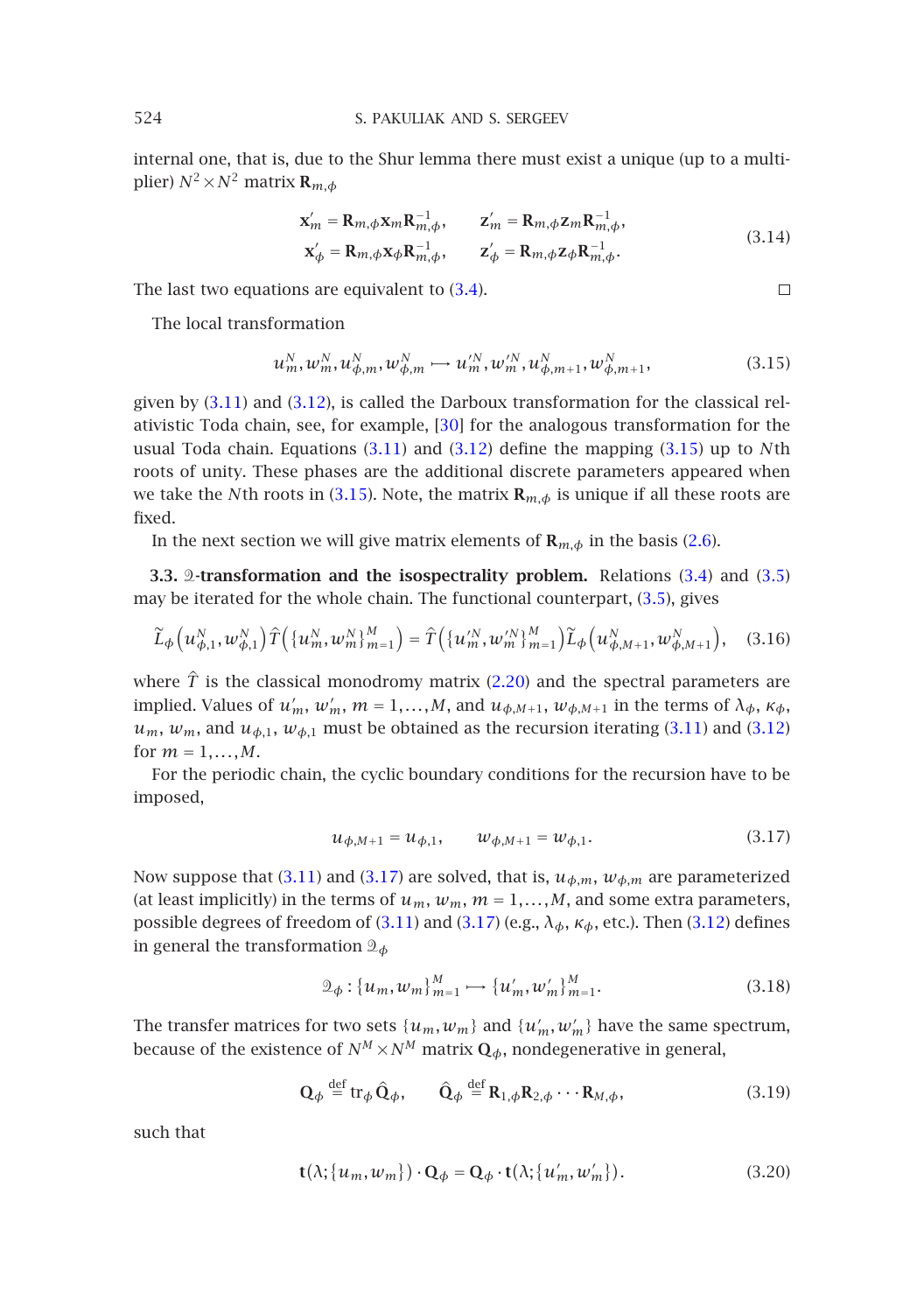The subscript  $\phi$  in  $\mathbf{Q}_{\phi}$  stands as the reminder for the parameters, arising in the solution of recursion, including at least the spectral parameter  $\lambda_{\phi}$ , so  $\mathbf{Q}_{\phi}$  $\mathbf{Q}_{\phi}$  $\mathbf{Q}_{\phi}$  means in particular  $\mathbf{Q}(\lambda_{\phi})$ . It is important to point out once more that  $\mathbf{Q}_{\phi}$  remembers about its initial  $\{u_m, w_m\}_{m=1}^M$  and its final  $\{u'_m, w'_m\}_{m=1}^M$  sets of the parameters. In terms of the eigenvectors of the transfer matrix **t**( $\lambda$ ) (2.34), the operator  $\mathbf{Q}_{\phi}$  can be written as

<span id="page-12-2"></span><span id="page-12-0"></span>
$$
\mathbf{Q}_{\phi} = \sum_{t} |\Psi_{t} \rangle q_{t, \phi} \langle \Psi_{t}' |.
$$
 (3.21)

Consider now the repe[ated a](#page-12-0)pplication of the transformations  $\mathcal{D}_{\phi}$ , (3.18),

$$
\{u_m, w_m\} \stackrel{\mathfrak{D}_{\phi_1}}{\longrightarrow} \{u'_m, w'_m\} \longrightarrow \cdots \{u_m^{(n-1)}, w_m^{(n-1)}\} \stackrel{\mathfrak{D}_{\phi_n}}{\longrightarrow} \{u_m^{(n)}, w_m^{(n)}\} \longrightarrow \cdots \{u_m^{(g)}, w_m^{(g)}\},\tag{3.22}
$$

such that the set of isospectral quantum transfer matrices

$$
\mathbf{t}^{(n)}(\lambda) = \mathbf{t}\Big(\lambda, \kappa; \Big\{u_m^{(n)}, w_m^{(n)}\Big\}_{m=1}^M\Big), \quad n = 0, \dots, g \tag{3.23}
$$

has arisen. The sequence  $(3.22)$  defines the transformation  $\mathcal{K}$ ,

$$
\mathcal{H}^{(g)}: \left\{ u_m \equiv u_m^{(0)}, w_m \equiv w_m^{(0)} \right\}_{m=1}^M \longrightarrow \left\{ u_m^{(g)}, w_m^{(g)} \right\}_{m=1}^M, \tag{3.24}
$$

with the finite-dimensional counterpart

<span id="page-12-3"></span>
$$
\mathbf{K}^{(g)} = \mathbf{Q}^{(1)}_{\phi_1} \mathbf{Q}^{(2)}_{\phi_2} \cdots \mathbf{Q}^{(n)}_{\phi_n} \cdots \mathbf{Q}^{(g)}_{\phi_g},
$$
(3.25)

where

<span id="page-12-1"></span>
$$
\mathbf{Q}_{\phi_n}^{(n)} = \text{tr}_{\phi_n} \left( \mathbf{R}_{1, \phi_n}^{(n)} \mathbf{R}_{2, \phi_n}^{(n)} \cdots \mathbf{R}_{M, \phi_n}^{(n)} \right), \tag{3.26}
$$

such that

$$
\mathbf{t}^{(n-1)}(\lambda)\mathbf{Q}_{\phi_n}^{(n)} = \mathbf{Q}_{\phi_n}^{(n)}\mathbf{t}^{(n)}(\lambda), \qquad \mathbf{t}^{(0)}(\lambda)\mathbf{K}^{(g)} = \mathbf{K}^{(g)}\mathbf{t}^{(g)}(\lambda). \tag{3.27}
$$

Thus in [g](#page-3-6)eneral the transformations  $\mathfrak{D}_{\phi}$  and their iterations  $\mathfrak{X}^{(g)}$  give the isospectral transformations of the initial quantum chain in the space of the parameters, so that their finite-dimensional counterparts  $\mathbf{Q}_{\phi}$  and  $\mathbf{K}^{(g)}$  respectfully describe the change of the eigenvector basis (see  $(2.41)$ ).

**4. Matrix R.** In this section, we construct explicitly the finite-dimensional matrix  $\mathbf{R}_{m,\phi}$ , obeying (3.[4\). Sin](#page-10-5)ce a basis invariant formula for  $\mathbf{R}_{m,\phi}$  is useless and rather complicated, we will find matrix elements of  $\mathbf{R}_{m,\phi}$  in the basis (2.6). But first we have to introduce several notations concerning the functions on the Fermat curve.

**4.1.** *w***-function.** Let *p* be a point on the Fermat curve  $\mathcal{F}$ 

<span id="page-12-4"></span>
$$
p \stackrel{\text{def}}{=} (x, y) \in \mathcal{F} \Longleftrightarrow x^N + y^N = 1. \tag{4.1}
$$

Actually, identity (3.10) is the origin of the Fermat curve. Very useful function on the Fermat curve is  $w_p(n)$ ,  $p \in \mathcal{F}$ ,  $n \in \mathbb{Z}_N$ , defined as follows:

$$
\frac{w_p(n)}{w_p(n-1)} = \frac{y}{1 - x\omega^n}, \quad w_p(0) = 1.
$$
 (4.2)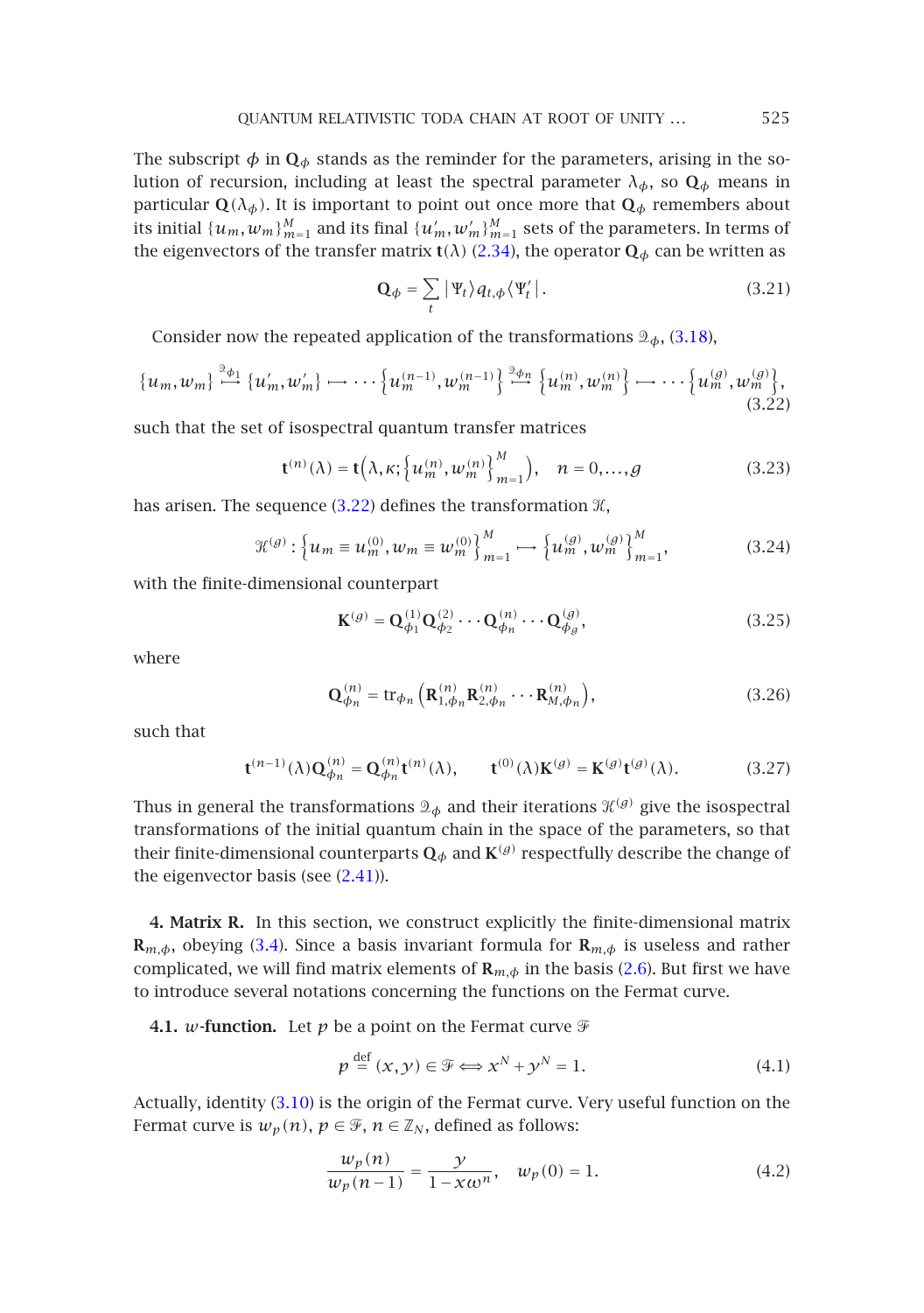The function  $w_p(n)$  has a lot of remarkable properties, see the appendix of [25] for an introduction to *ω*-hypergeometry. In this paper, it is necessary to mention just a couple of properties of *w*-function. Let *O* be the following automorphism of the Fermat curve:

<span id="page-13-5"></span><span id="page-13-4"></span><span id="page-13-3"></span>
$$
p = (x, y) \Longleftrightarrow Op = (\omega^{-1} x^{-1}, \omega^{-1/2} x^{-1} y). \tag{4.3}
$$

Then

$$
w_p(n)w_{Op}(-n)\Phi(n) = 1, \text{ where } \Phi(n) = (-)^n \omega^{n^2/2}.
$$
 (4.4)

In the subsequent sections we will use also two simple properties of *w*-function,

$$
w_{(x,\omega y)}(n) = \omega^n w_{(x,y)}(n), \qquad w_{(x,y)}(n+1) = \frac{y}{1 - \omega x} w_{(\omega x,y)}(n). \tag{4.5}
$$

Define also three special points on the Fermat curve

$$
q_0 = (0, 1), \qquad q_\infty = Oq_0, \qquad q_1 = (\omega^{-1}, 0).
$$
 (4.6)

Then

<span id="page-13-2"></span>
$$
w_{q_0}(n) = 1,
$$
  $w_{q_\infty}(n) = \frac{1}{\Phi(n)},$   $\frac{1}{w_{q_1}(n)} = \delta_{n,0}.$  (4.7)

The inversion relation may be mentioned for the completeness

<span id="page-13-0"></span>
$$
\sum_{n \in \mathbb{Z}_M} \frac{w_{(\omega x, \omega y)}(n+a)}{w_{(x, y)}(n+b)} = N \frac{1 - \omega x}{\omega x} \frac{x^N}{1 - x^N} \delta_{a, b}.
$$
 (4.8)

**4.2. Matrix elements of R**<sub>*m*, $\phi$ </sub>**.** Consider the  $N^2 \times N^2$  matrix  $\mathbf{R}_{m,\phi}(p_1, p_2, p_3)$  with the follo[wing m](#page-13-0)atrix elements:

$$
\langle \alpha_m, \alpha_{\phi} \, | \, \mathbf{R}_{m,\phi} \, | \, \beta_m, \beta_{\phi} \rangle = \omega^{(\alpha_m - \beta_m)\beta_{\phi}} \frac{w_{p_1}(\alpha_{\phi} - \alpha_m)w_{p_2}(\beta_{\phi} - \beta_m)}{w_{p_3}(\beta_{\phi} - \alpha_m)} \delta_{\alpha_{\phi},\beta_m}.
$$
 (4.9)

Here  $p_1$ ,  $p_2$ , and  $p_3$  are three points on the Fermat curve, such that

<span id="page-13-1"></span>
$$
x_1 x_2 = x_3. \tag{4.10}
$$

Equation  $(4.10)$  and the spin structure of  $(4.9)$  provide the dependence of  $(4.9)$  on two continuous parameters, say  $x_1$  and  $x_3$ , and on two discrete parameters, say the phase of  $y_1$  and the phase of  $y_3$ .

**PROPOSITION 4.1.** *The matrix*  $\mathbf{R}_{m,\phi}(p_1,p_2,p_3)$ *, whose matrix elements (4.9) are given in the basis (2.6), makes the following mapping:*

$$
R_{m,\phi}x_{m}R_{m,\phi}^{-1} = x_{\phi},
$$
  
\n
$$
R_{m,\phi}z_{m}R_{m,\phi}^{-1} = \frac{y_{3}}{y_{2}}z_{m}z_{\phi} - \omega \frac{x_{3}y_{1}}{x_{1}y_{2}}x_{\phi}^{-1}z_{\phi},
$$
  
\n
$$
R_{m,\phi}x_{\phi}^{-1}R_{m,\phi}^{-1} = \omega x_{3}x_{m}^{-1} - \omega \frac{x_{1}y_{3}}{y_{1}}x_{m}^{-1}z_{m}x_{\phi} + \frac{y_{3}}{y_{1}}z_{m},
$$
  
\n
$$
R_{m,\phi}z_{\phi}^{-1}R_{m,\phi}^{-1} = \frac{y_{3}}{y_{2}}x_{\phi}x_{m}^{-1} - \omega \frac{x_{3}y_{1}}{x_{1}y_{2}}z_{m}^{-1}x_{m}^{-1}.
$$
\n(4.11)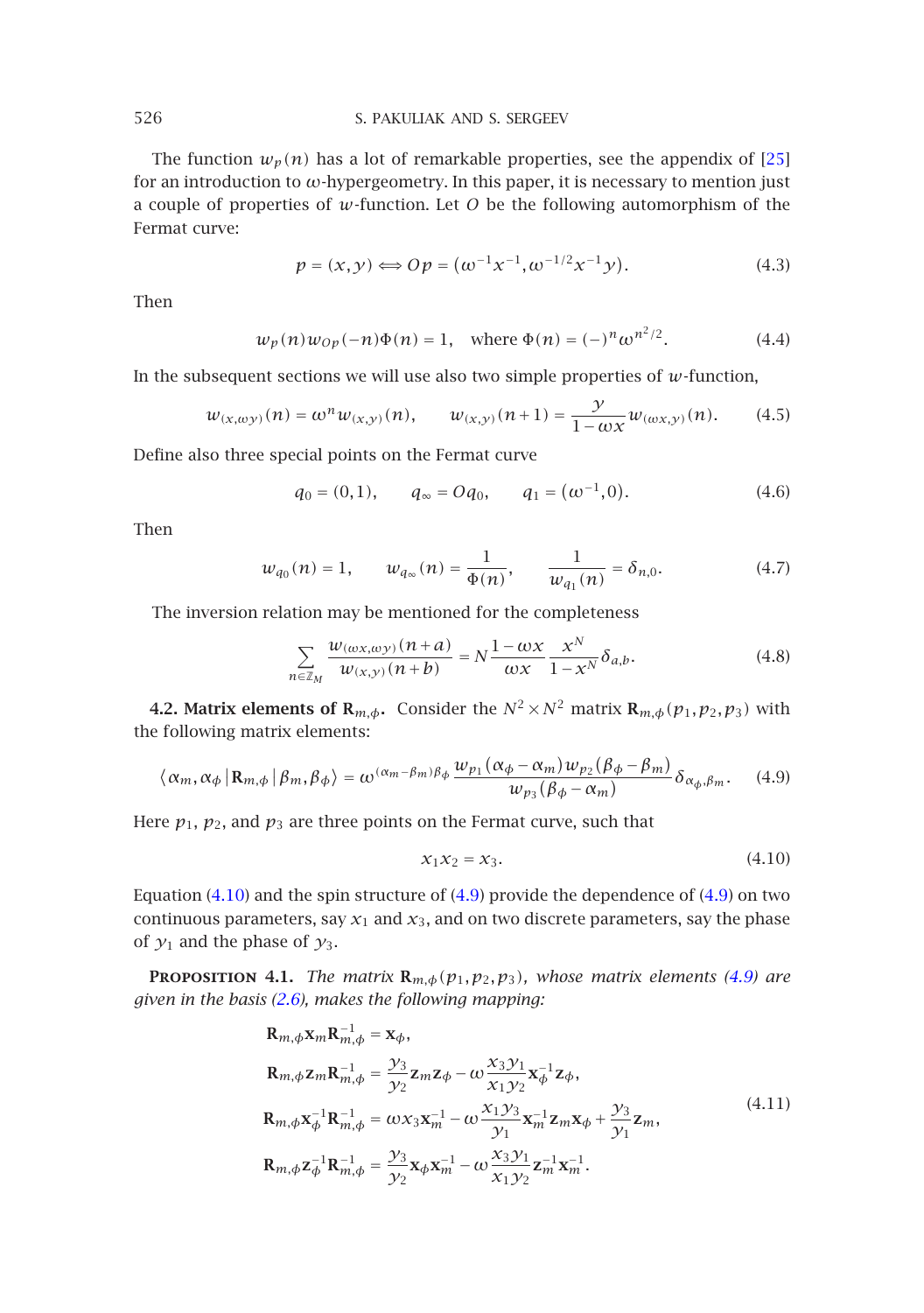**PROOF.** Each relation of (4.11) should be rewritten in the form

<span id="page-14-1"></span><span id="page-14-0"></span>
$$
\langle \alpha_m, \alpha_{\phi} \, | \, \mathbf{R}_{m,\phi} \mathbf{f} = \mathbf{f}' \mathbf{R}_{m,\phi} \, | \, \beta_m, \beta_{\phi} \rangle. \tag{4.12}
$$

Such identities may be verified directly with the help of (4.5).  $\Box$ 

Compare (4.11) with (3.7). The matrix  $\mathbf{R}_{m,\phi}$  solves (3.4) if

$$
x_1 = \omega^{-1/2} \frac{u_{\phi,m}}{\kappa u_m}, \qquad \frac{x_3 y_1}{x_1 y_3} = \omega^{-1/2} \frac{\lambda_{\phi}}{u_{\phi,m} w_m}, \tag{4.13}
$$

$$
u'_{m} = \frac{\kappa_{\phi}}{\kappa} u_{\phi,m}, \qquad w'_{m} = w_{m} w_{\phi,m} \frac{y_{2}}{y_{3}},
$$
\n
$$
\kappa u_{m} v_{3}
$$
\n(4.14)

$$
u_{\phi,m+1} = \omega x_3 u_m, \qquad w_{\phi,m+1} = \frac{\kappa}{\kappa_\phi} \frac{u_m}{u_{\phi,m}} \frac{y_3}{y_2}.
$$

<span id="page-14-2"></span>Equations (4.13) and (4.14) are the complete set of the relations following from the identification of  $(4.11)$  with  $(3.7)$ . Using  $(4.13)$ ,  $(4.10)$ , and  $(4.1)$ , we have to fix first the parameters  $p_1$ ,  $p_2$ ,  $p_3$  and thus to define  $\mathbf{R}_{m,\phi}$ . Then (4.14) parameterize  $u'_m$ ,  $w'_m$ ,  $u_{\phi,m+1}$ ,  $w_{\phi,m+1}$  in the terms of  $u_m$ ,  $w_m$ ,  $u_{\phi,m}$ ,  $w_{\phi,m}$  and the phases of  $x_3$  and  $y_2/y_3$  $y_2/y_3$  $y_2/y_3$ .

W[hen w](#page-14-0)e consider the complicated operator  $K^{(g)}$ , (3.25), its matrix elements must be calculated using matrices  $\mathbf{R}_{m,\phi_n}^{(n)},$  entering (3.26). The matrix eleme[nts of](#page-12-0) all  $\mathbf{R}_{m,\phi_n}^{(n)}$ are the same functions,

$$
\mathbf{R}_{m,\phi_n}^{(n)} = \mathbf{R}_{m,\phi_n} \left( p_{1,m}^{(n)}, p_{2,m}^{(n)}, p_{3,m}^{(n)} \right),\tag{4.15}
$$

given by (4.9), but with different and rather com[plica](#page-12-4)ted parameter[s. Eq](#page-13-2)uations (4.13) and (4.14) are written for  $p_{1,m}^{(1)}$ ,  $p_{2,m}^{(1)}$ ,  $p_{3,m}^{(1)}$  in fact. Nevertheless, for given  $\mathcal{H}^{(g)}$ , that is, for given sets of  $\{u_m^{(n)}, w_m^{(n)}\}$ ,  $m = 1,...,M$  and  $n = 0,...,g$ , see (3.22), we may parameterize the corresponding **K***(g)* explicitly via parameterizations (4.13) and (4.14), the form of the matrix elements of  $\mathbf{R}_{m,\phi}$  (4.9), and formulas (3.26) and (3.25).

**4.3. Normalization of the matrix R.** The matrix elements of  $\mathbf{R}_{m,\phi}$  are defined in general up to a constant multiplier. Definition (4.2) and formula (4.9) are the most simple expressions in the terms of the Fermat curve coordinates  $p_1$ ,  $p_2$ ,  $p_3$ . But this **R***m,φ* is not normalized. For several applications we need the normalization of **R***m,φ* connected with the determinant of **R***m,φ*.

To calculate the determinant, we need several definitions. Let

$$
V(x) \stackrel{\text{def}}{=} \prod_{n=1}^{N-1} (1 - \omega^{n+1} x)^n,
$$
 (4.16)

 $V(x)$  obeys the following relations:

$$
\frac{V(\omega^{-1}x)}{V(x)} = \frac{1 - x^N}{(1 - x)^N},
$$
  
\n
$$
V(\omega^{-1}x^{-1}) = \frac{(1 - x^N)^{N-1}\omega^{N(N-1)(2N-1)/6}}{(-x)^{N(N-1)/2}V(x)}.
$$
\n(4.17)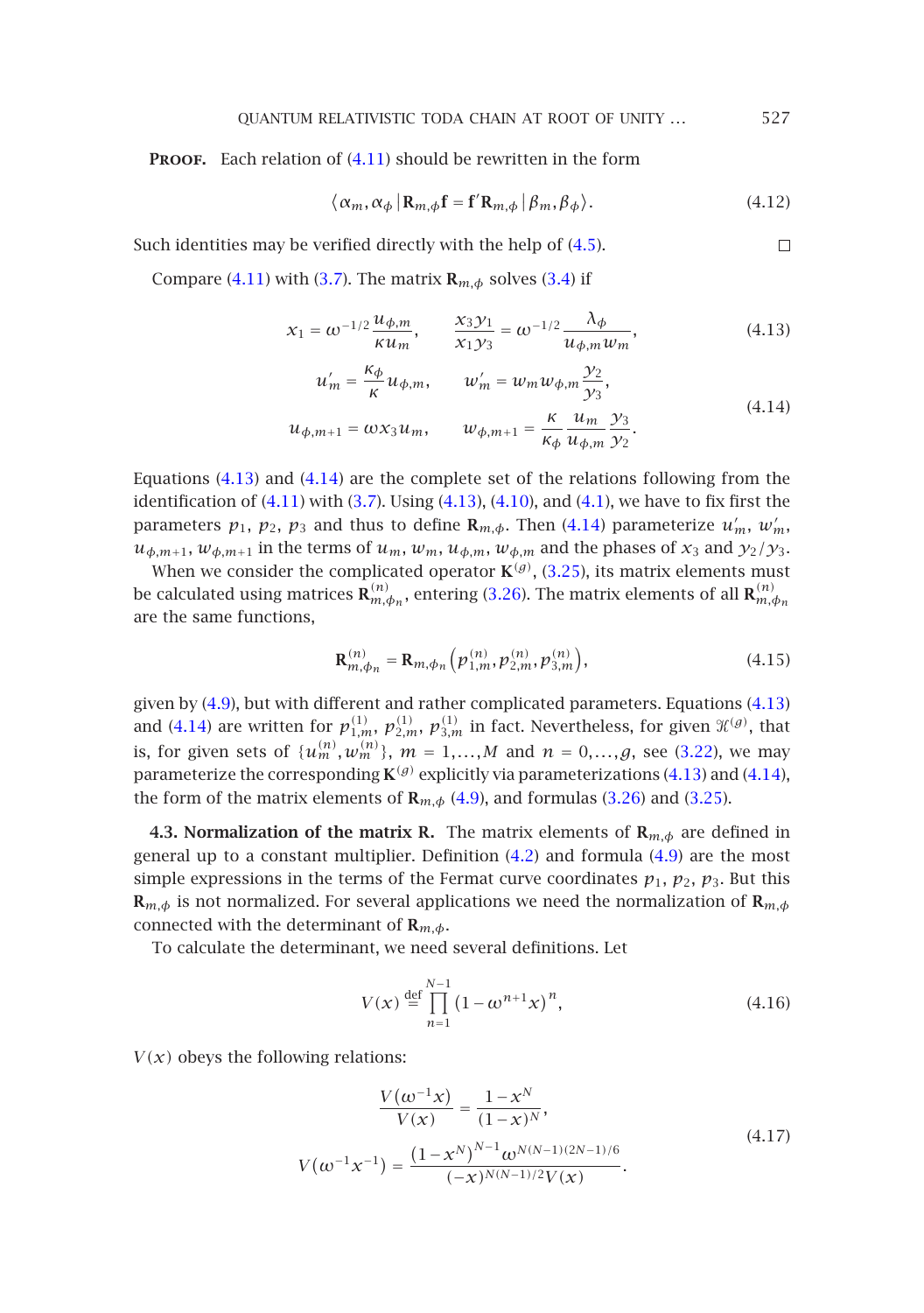Besides, we may calculate the particular value

$$
V(\omega^{-1}) \equiv N^{N/2} e^{i\pi(N-1)(N-2)/12}.
$$
 (4.18)

Function *V*(*x*) appears in the following expressions, where  $p = (x, y)$ :

<span id="page-15-0"></span>
$$
\prod_{n} \sum_{\sigma} \frac{\omega^{n\sigma}}{w_p(\sigma)} = (\omega x)^{N(N-1)/2} \frac{V(\omega^{-1})}{V(x)},
$$

$$
\prod_{n} \sum_{\sigma} \frac{\omega^{n\sigma}}{\Phi(\sigma) w_p(\sigma)} = \frac{V(\omega^{-1})}{V(x)},
$$

$$
\prod_{n} w_p(n) = \frac{V(x)}{y^{N(N-1)/2}}.
$$
(4.19)

The third expression is rather trivial. We may prove the first two formulas considering the poles and zeros of the left- and right-hand sides. Details may be found in the appendix of [25].

**Proposition 4.2.** *The determinant of the matrix* **R***, defined by (4.9), is*

$$
\det \mathbf{R} = (-)^{N(N-1)/2} \left( \prod_n \frac{w_{p_2}(n)}{w_{Op_1}(n)} \right)^N \left( \prod_n \sum_{\sigma} \frac{\omega^{n\sigma}}{\Phi(\sigma) w_{p_3}(\sigma)} \right)^N.
$$
 (4.20)

**PROOF.** To obtain (4.20), we have to use *O*-automorphism (4.4) for  $w_{p_1}$  in (4.9). The factors  $w_{p_2}$  [and](#page-15-0)  $w_{Op_1}$  correspond to the diagonal matrices *D* and *D'* in the matrix decompositio[n of](#page-15-0) **R***m,φ*,

$$
\mathbf{R}_{m,\phi} = D(p_1)R'(p_3)D'(p_2). \tag{4.21}
$$

The determinants of *D* and *D'* give the term with  $p_1$  and  $p_2$  in (4.20). The Fourier transform applied to the matrix  $\mathbf{R}_{m,\phi}$  in the *m*th space yields  $F_m R' (p_3) F_m^{-1} = D'' (p_3) P_{m,\phi}$ , where  $\langle \alpha_m|F|\beta_m \rangle = N^{-1/2} \omega^{\alpha_m \beta_m}$ , *D''* is a diagonal matrix and  $P_{m,\phi}$  is the permutation. Determinant det $D''$  gives the term, depending on  $p_3$  in (4.20), and det*P* is the sign factor in (4.20).  $\Box$ 

Let the normalization factor for  $\mathbf{R}_{m,\phi}$  be  $\rho_R$ ,

$$
\rho_R^N = \left(\omega^{-1/2} \frac{\mathcal{Y}_1}{\mathcal{X}_1 \mathcal{Y}_2}\right)^{N(N-1)/2} \frac{V(\mathcal{X}_1)}{V(\omega^{-1} \mathcal{X}_2^{-1}) V(\mathcal{X}_3)},\tag{4.22}
$$

so that

$$
\det \mathbf{R} = \text{const} \cdot \rho_R^{N^2}.
$$
 (4.23)

Analogously, the normalization factor for the monodromy of  $\mathbf{R}_{m,\phi}$  and so of  $\mathbf{Q}_{\phi}$  is

$$
\rho_Q^N = \prod_{m=1}^M \left( \omega^{-1/2} \frac{\gamma_{1,m}}{x_{1,m} \gamma_{2,m}} \right)^{N(N-1)/2} \frac{V(x_{1,m})}{V(\omega^{-1} x_{2,m}^{-1}) V(x_{3,m})}.
$$
(4.24)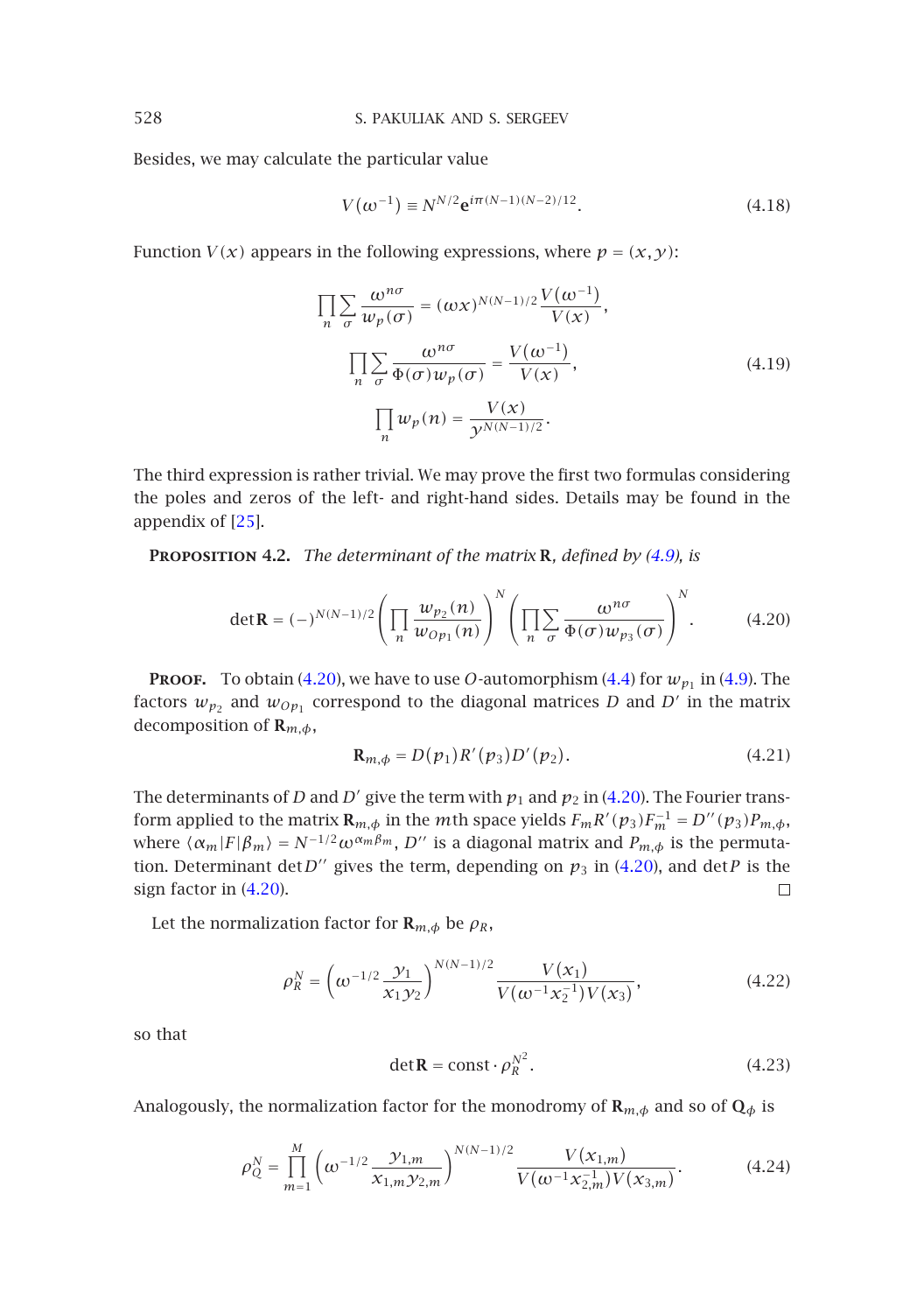**5. Parameterization of the recursion.** The main object of the present investigations is the system of the recursion relations (3.11). Our goal is the construction of operator  $\mathbf{K}^{(g)}$ , (3.25), *for the homogeneous initial state* (5.1). In this case, the first step tran[sform](#page-5-1)atio[n](#page-10-4)  $\mathfrak{D}_{\phi_1}$  has a remarkably simple structure, clarif[ying](#page-10-4) nevertheless the structure of all subsequent  $\mathcal{D}_{\phi_n}$ .

**5.1. The first step.** Let the initial parameters  $u_m$ ,  $w_m$  are homogeneous

$$
u_m = -\omega^{-1/2}, \qquad w_m = -1,\tag{5.1}
$$

<span id="page-16-0"></span>see (2.23). The main recursion relation is the first equation in (3.11). For the homogeneous initial state [it con](#page-10-4)tains only one unknown  $u_{\phi,m}$ . Without loss of generality, introduce complex numbers  $\delta_{\phi}$  and  $\delta_{\phi}^{*}$  (\* does not stand for the complex conjugation!) and a function  $\tau'_m$ ,  $m \in \mathbb{Z}$ , such that

<span id="page-16-1"></span>
$$
u_{\phi,m} = -\omega^{-1/2} \delta_{\phi} \frac{\tau'_{m-1}}{\tau'_{m}}, \qquad \delta_{\phi}^{*} = \frac{\lambda_{\phi}}{\delta_{\phi}}.
$$
 (5.2)

The first relation in (3.11) may be rewritten as the second order linear recursion for  $({\tau'_m})^N$ :

$$
\delta_{\phi}^{N} \delta_{\phi}^{*N} (\tau_{m}')^{N} = \delta_{\phi}^{N} (\tau_{m-1}')^{N} + \delta_{\phi}^{*N} (\tau_{m+1}')^{N} + \kappa^{N} (\tau_{m}')^{N}.
$$
 (5.3)

<span id="page-16-3"></span>Parameterization (5.2) and linear recursion (5.3) are considered now in the general position, without mentioning  $\mathbb{Z}_M$ -invariance. It is known that the general solution of a second order linear recursion wit[h co](#page-16-0)nstant coe[ffici](#page-16-1)ents i[s a lin](#page-6-2)ear c[ombin](#page-6-0)ation of *two fundamental solutions,*  $(\tau'_m)^N = \alpha z_1^m + \beta z_2^m$ , where  $z_1$  and  $z_2$  are two roots of the characteristics equation  $(\delta_{\phi}\delta_{\phi}^{*})^{N} = \delta_{\phi}^{N}z^{-1} + \delta_{\phi}^{*N}z + \kappa^{N}$ . We may always redefine  $(\tau'_m)^N \to \alpha^{-1} z_1^{-m} (\tau'_m)^N$ . This corresponds to a redefinition of  $\delta_{\phi}$ . We may choose  $\delta_{\phi}$ 

<span id="page-16-2"></span>
$$
\delta^N_\phi \delta^{*N}_\phi = \delta^N_\phi + \delta^{*N}_\phi + \kappa^N, \qquad \lambda_\phi = \delta_\phi \delta^*_\phi,\tag{5.4}
$$

such that  $z_1 = 1$  [and](#page-16-0)  $\tau'_m = 1$  solves (5.3[\)](#page-16-0). Compare (5.4) with (2.30) and (2.31). We may identify

$$
\delta^N_{\phi} = \Delta_{\phi}, \qquad \delta^{*N}_{\phi} = \Delta^{*N}_{\phi}, \qquad \lambda^N_{\phi} = \Lambda_{\phi}, \tag{5.5}
$$

so [the](#page-6-2) index  $\phi$  may be understood conveniently [as](#page-6-2) the spectral parameter  $\phi$ .

The second fundamental solution of the characteristics equation is  $z_2 = (\delta_{\phi}/\delta_{\phi}^*)^N$ , that is,  $(\tau'_m)^N = (\delta^N_\phi / \delta^*_{\phi})^m$ . The complete solution of recursion (5.3) is

$$
\left(\tau'_{m}\right)^{N} = 1 - f_{\phi} \mathbf{e}^{2im\phi},\tag{5.6}
$$

where  $f_{\phi}$  is arbitrary complex number, and (see (2.30))

$$
\mathbf{e}^{2i\phi} = \frac{\delta_{\phi}^{N}}{\delta_{\phi}^{*N}} \equiv \frac{\Delta_{\phi}}{\Delta_{\phi}^{*}}.
$$
 (5.7)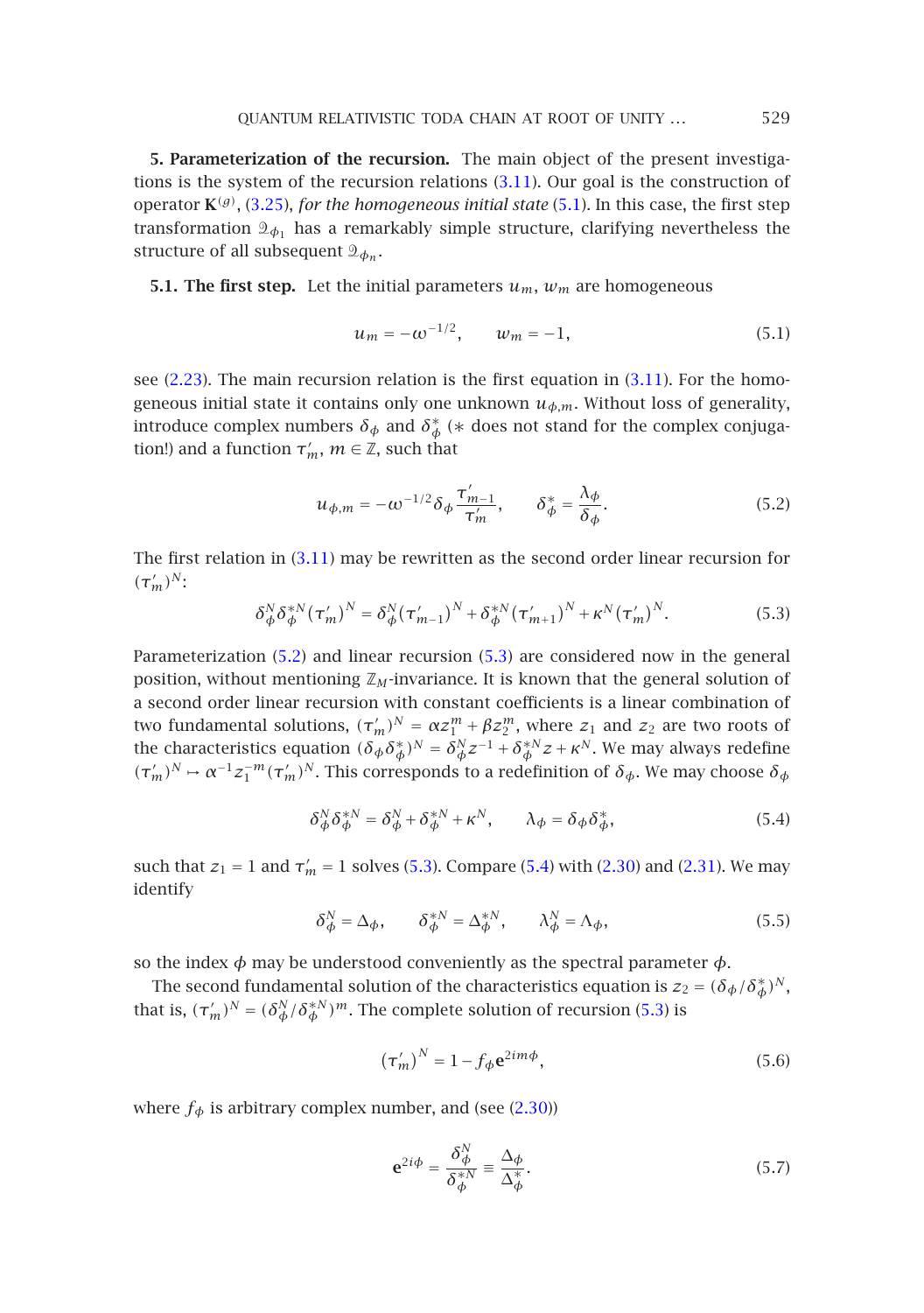Turn now to the  $\mathbb{Z}_M$ -invariance condition. It demands  $\tau'_{M+m} = \tau'_m$ , hence the possible values of  $\phi$  become discrete,  $e^{2i\phi M} = 1$  and  $e^{2i\phi} \neq 1$ . Since there exists the symmetry between  $\delta_{\phi}$  and  $\delta_{\phi}^{*}$  in (5.3), we may regard  $\phi \in \mathfrak{f}_M$  in (5.6), see (2.29) for the definition of  $f_M$ .

Turn further to the first relation in (3.12) (or to the first relation in (4.14)). It follows that

$$
u'_m = -\omega^{-1/2} \frac{\kappa_\phi}{\kappa} \delta_\phi \frac{\tau'_{m-1}}{\tau'_m}.
$$
\n(5.8)

Taking into ac[count](#page-4-4) the gauge invariance (2.1[8\), we](#page-10-4) may [fix](#page-10-3)  $\kappa_{\phi}$  as follows:

<span id="page-17-0"></span>
$$
\kappa_{\phi} = \frac{\kappa}{\delta_{\phi}},\tag{5.9}
$$

and so

$$
u'_{m} = -\omega^{-1/2} \frac{\tau'_{m-1}}{\tau'_{m}}.
$$
\n(5.10)

It agrees with  $(2.19)$ . The second equations in  $(3.11)$  and  $(3.12)$  give

$$
w'_m = -\frac{\theta'_m}{\theta'_{m-1}},\tag{5.11}
$$

where

$$
\left(\theta'_{m}\right)^{N} = 1 - f_{\phi} \frac{\Delta_{\phi}^{*}}{\Delta_{\phi}} \frac{\Delta_{\phi} - 1}{\Delta_{\phi}^{*} - 1} e^{2im\phi}.
$$
 (5.12)

These sim[ple c](#page-16-2)alcula[tions](#page-17-0) show that with the useful parameterizations (5.5), where the functions of  $\phi$  are defined in (2.30), and with additional condition (5.9), the image of *φ*-transformation (5.6), (5.10), (5.11), and (5.12) contains one arbitrary complex parameter  $f_{\phi}$  if  $\phi \in \mathfrak{f}_M$ . The case when  $-\phi \in \mathfrak{f}_M$  is equivalent to the case when  $\phi \in \mathfrak{f}_M$ . It follows from the symmetry between  $\delta_{\phi}$  and  $\delta_{\phi}^*$ . The case when  $\phi$  is arbitrary complex number,  $\mathbb{Z}_M$ -invari[anc](#page-40-9)e requirement yields  $f_{\phi} \equiv 0$ , therefore  $\tau'_m = 1$  and the chain remains the homogeneous one.

Equations (5.6) and (5.12) define the *N*th powers of  $τ'$  and  $θ'$ . Their phases are arbitrary. The *N*th rooting is the subject [of](#page-12-0) [the](#page-12-0) definition of  $p_{j,m}$  for  $\mathbf{R}_{m,\phi}$ .

Functions  $(\tau'_m)^N$  and  $(\theta'_m)^N$  look like solutions of a Hirota-type discrete equation. We call these expressions *one-soliton τ-functions*. Therefore *φ*-transformation with  $\phi \in \mathfrak{f}_M$  must be identified with the Bäc[klun](#page-16-3)d tra[nsform](#page-6-2)ation for the classical relativistic Toda chain, see [30] for the application of this ideology to the usual Toda chain.

**5.2.** *N***th step.** Turn now to sequence (3.22) of  $\mathcal{D}_{\phi_n}$ -transformations

<span id="page-17-1"></span>
$$
\mathcal{D}_{\phi_n}: \{u_m^{(n-1)}, w_m^{(n-1)}\}_{m=1}^M \longrightarrow \{u_m^{(n)}, w_m^{(n)}\}_{m=1}^M
$$
\n(5.13)

with generic  $\lambda_{\phi_n}$ , parameterized according to (5.5) and (2.30) as follows:

$$
\delta_n^N = \Delta_n, \qquad \delta_n^{*N} = \Delta_n^*, \qquad \lambda_{\phi_n} = \delta_n \delta_n^*,
$$
  

$$
\Delta_n \Delta_n^* = \Delta_n + \Delta_n^* + \kappa^N, \qquad \mathbf{e}^{2i\phi_n} = \frac{\Delta_n}{\Delta_n^*}.
$$
 (5.14)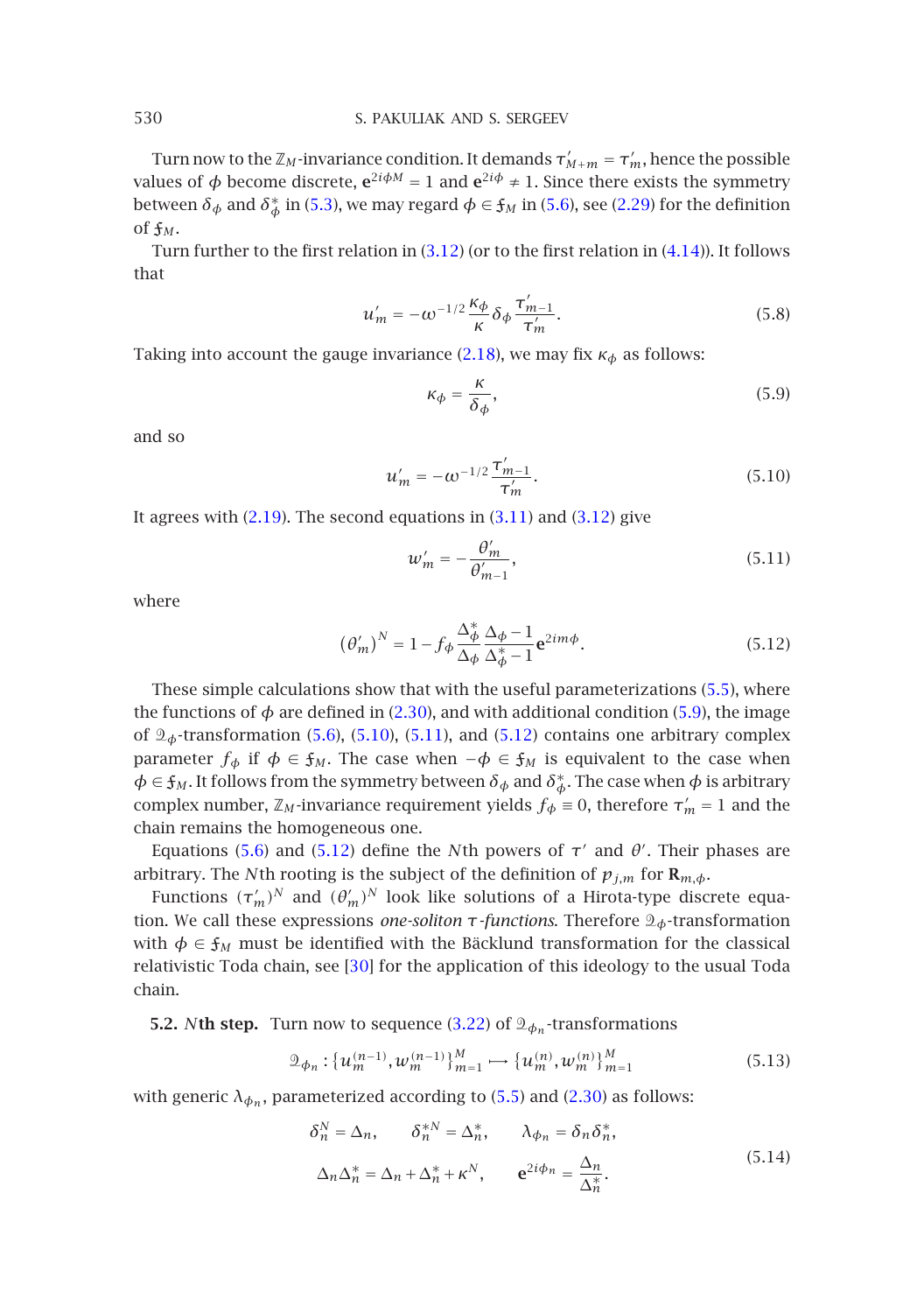<span id="page-18-0"></span>[Takin](#page-18-0)g into account (2.19), we [may](#page-10-3) parameterize the *n*th state in sequence (3.22),  $n = 0, \ldots, g$ , as

<span id="page-18-1"></span>
$$
u_m^{(n)} = -\omega^{-1/2} \frac{\tau_{m-1}^{(n)}}{\tau_m^{(n)}}, \quad w_m^{(n)} = -\frac{\theta_m^{(n)}}{\theta_{m-1}^{(n)}}, \quad m \in \mathbb{Z}_M.
$$
 (5.15)

The homogeneous initial state (2.23) corresponds to  $\tau_m^{(0)} = \theta_m^{(0)} = 1$ . Parameterizations  $(5.15)$  with the first relation of  $(3.12)$  taken into account, implies that

<span id="page-18-7"></span><span id="page-18-6"></span><span id="page-18-2"></span>
$$
\kappa_{\phi_n} = \frac{\kappa}{\delta_n},\tag{5.16}
$$

$$
u_{\phi_n,m} = -\omega^{-1/2} \delta_n \frac{\tau_{m-1}^{(n)}}{\tau_m^{(n)}} \tag{5.17}
$$

are imposed for  $\mathfrak{D}_{\phi_n}$ -tra[nsform](#page-10-4)atio[n. Th](#page-10-3)e key recursion relation, the first one from (3.11), looks now as follows:

$$
\left(\delta_{\phi_n}\delta_{\phi_n}^*\tau_m^{(n)}\tau_m^{(n-1)}\theta_{m-1}^{(n-1)}\right)^N = \left(\delta_{\phi_n}\tau_{m-1}^{(n)}\tau_m^{(n-1)}\theta_m^{(n-1)}\right)^N + \left(\kappa\tau_m^{(n)}\tau_{m-1}^{(n-1)}\theta_m^{(n-1)}\right)^N + \left(\kappa\tau_m^{(n)}\tau_{m-1}^{(n-1)}\theta_m^{(n-1)}\right)^N.
$$
\n(5.18)

<span id="page-18-3"></span>The second [equat](#page-18-1)ions in  $(3.11)$  and  $(3.12)$  provide

$$
w_{\phi_n, m+1} = w_{\phi_n} \frac{\theta_m^{(n-1)} \tau_m^{(n)}}{\tau_m^{(n-1)} \theta_m^{(n)}}, \qquad w_{\phi_n}^N = \frac{1}{1 - \Delta_{\phi_n}^*},
$$
(5.19)

$$
\left(\theta_m^{(n)}\right)^N = \left(\frac{w_{\phi_n}}{\tau_{m-1}^{(n-1)}}\right)^N \left(\left(\theta_m^{(n-1)}\tau_{m-1}^{(n)}\right)^N - \left(\delta_{\phi_n}^* \theta_{m-1}^{(n-1)}\tau_m^{(n)}\right)^N\right).
$$
(5.20)

Consider (5.18) and (5.20) as the set of discrete equations with respect to  $m \in \mathbb{Z}$ and  $n \in \mathbb{Z}_+$  with the initial data  $\tau_m^{(0)} = \theta_m^{(0)} = 1$ .

<span id="page-18-4"></span>**Proposition 5.1.** *General solution of the infinite-dimensional in m and in n system of discrete equations (5.18) and (5.20) with generic values of*  $\phi_n$ ,  $n = 0, 1, \dots$  (see *parameterizations (5.14)) and with the initial data*  $\tau_m^{(0)} = \theta_m^{(0)} = 1$  *is given by* 

<span id="page-18-5"></span>
$$
\left(\tau_m^{(n)}\right)^N = h^{(n)}\left(\left\{f_k e^{2im\phi_k}\right\}_{k=1}^n\right),
$$
\n
$$
\left(\theta_m^{(n)}\right)^N = h^{(n)}\left(\left\{f_k s_k(1) e^{2im\phi_k}\right\}_{k=1}^n\right),
$$
\n(5.21)

*where*  $f_1, \ldots, f_n \equiv \{f_k\}_{k=1}^n$  *is a set of arbitrary complex variables,*  $h^{(n)}$  *are defined by* 

$$
h^{(1)}(f_1) = 1 - f_1,\tag{5.22}
$$

*and recursively*

$$
h^{(n)}\left(\left\{f_k\right\}_{k=1}^n\right) = h^{(n-1)}\left(\left\{f_k s_k(\Delta_n^*)\right\}_{k=1}^{n-1}\right) - f_n \prod_{m=1}^{n-1} s_n(\Delta_m^*) h^{(n-1)}\left(\left\{f_k s_k(\Delta_n)\right\}_{k=1}^{n-1}\right),\tag{5.23}
$$

*where the functions sn are*

$$
s_n(\xi) = \frac{\Delta_n^*}{\Delta_n} \frac{\Delta_n - \xi}{\Delta_n^* - \xi}.
$$
\n(5.24)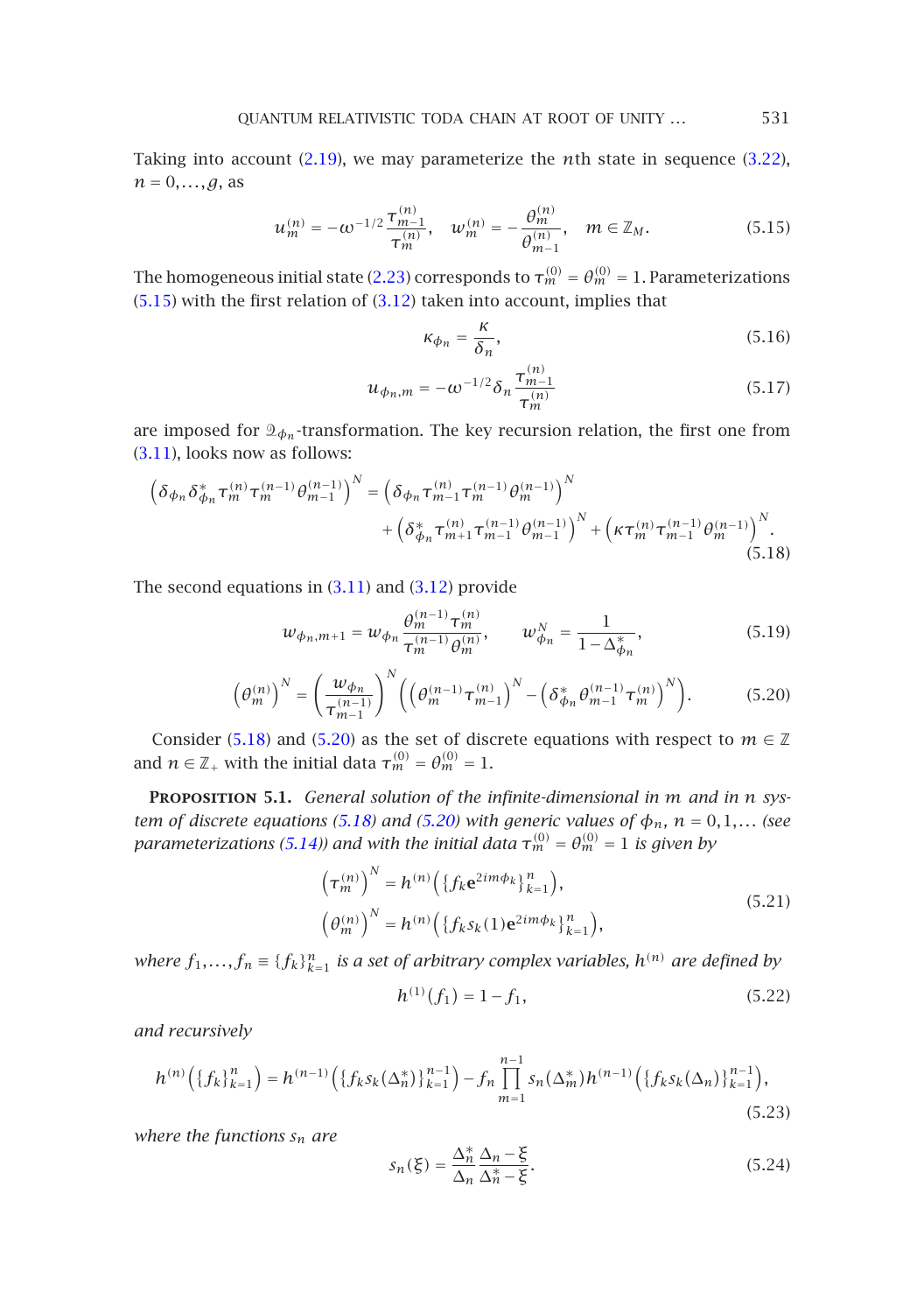**PROOF.** Equ[ations](#page-18-1) (5.18) and (5.20) become the algebraic identities after the substitution (5.21) (see Proposition .5 in th[e app](#page-18-1)endix). The first step of this recursion with respect to *n* is described before, hence  $(\tau'_m)^N = h^{(1)}(f e^{2i\phi m})$ , and so forth .

Suppose that the statement of the proposition is true for  $n = 1, ..., g - 1$ . The function *h*<sup>(*g*)</sup> depends on *f*<sub>1</sub>,...,*f<sub>g</sub>*, while *h*<sup>(*g*−1)</sup> depends only on *f*<sub>1</sub>,...,*f<sub>g−1</sub>*, therefore *τ*<sup>(*g*)</sup> [contains](#page-18-3) [one](#page-18-3) extra degree of freedom *f<sub>g</sub>* ∈ ℂ with respect to *τ*<sup>(*g*−1)</sup>, *θ*<sup>(*g*−1)</sup>. On the other sid[e,](#page-18-4) [\(5.1](#page-18-4)8) with  $n = g$  is the second order linear recursion with respect to  $(\tau_m^{(g)})^N$ , so it must have exactly two fundamental solutions. Hence, due to the homogeneity, general normalized solution of (5.18) with  $n=g$  with respect to  $({\tau_{m}^{(g)}})^N$  for given  $\tau_m^{(g-1)}$ ,  $\theta_m^{(g-1)}$  must have exactly one extra degree of freedom. This degree of the freedom is parameter  $f_g$ .  $\Box$ 

Proposition 5.1 is formulated f[or the](#page-18-5) generic sequence of  $\phi_n$ . We may verify, due to definition (5.23),  $h^{(g)}(\lbrace f_n \rbrace_{n=1}^g)$  is the symmetrical function with respect to any permutation of the pairs  $(f_n, \phi_n)$ ,  $n = 1, \ldots, g$ .

Two special cases should be discussed. The fist one is the case when  $\phi_n = \phi_{n'}$  mod  $\pi$ for some *n* and *n'*, and the second one is  $\phi_n = -\phi'_n \mod \pi$ . Both these cases are the singular ones for definition (5.23). Nevertheless, since the observables  $u_m^{(g)}$  and  $w_m^{(g)}$ are the ratios of  $\tau$ -fu[nction](#page-18-6)s, corresponding  $\tau_m^{(g)}$  and  $\theta_m^{(g)}$  for these cases may be obtained as the residues of form[ula \(5.](#page-18-5)21). Technically, both cases are equivalent (up to some re-parameterizations of  $\kappa_{\phi_n}$  or  $\kappa_{\phi_{n'}}$ ). The equivalence is connected again with the symmetry between  $\delta_{\phi}$  and  $\delta_{\phi}^{*}$ , so we may consider only the case

$$
\phi_n = -\phi_{n'} \mod \pi. \tag{5.25}
$$

In this case condition (5.16) is convenient for any *n*, and the residues of  $\tau_m^{(g)}$  and  $\theta_m^{(g)}$ are given by the same formula (5.21), but with

$$
f_n = f_{n'} \equiv 0. \tag{5.26}
$$

Turn now the finite chain with the periodic boundary conditions

$$
\tau_{M+m}^{(g)} = \tau_m^{(g)}, \qquad \theta_{M+m}^{(g)} = \theta_m^{(g)}.
$$
 (5.27)

<span id="page-19-0"></span>This boundary conditions, being applied to  $(5.21)$ , give the following rule: in the sequence of *f*1*,...,fg*

$$
f_n = 0 \Longleftrightarrow \phi_n \notin \mathfrak{f}_M \operatorname{mod} \pi,\tag{5.28}
$$

where the set  $f_M$  is given by (2.29). It means that any  $\mathcal{D}_{\phi}$  with  $\phi \notin f_M$  just changes the values of  $f_n$ . Therefore the maximal number of the possible exponents  $e^{2im\phi_n}$  is  $M-1$ . Without loss of generality, define the minimal complete sequence of  $\mathfrak{D}_{\phi_n}$  described by

$$
\{(f_n, \phi_n)\}_{n=1}^{M-1} : \phi_n \in \mathfrak{f}_M, \quad \phi_n \neq \phi_{n'}, \tag{5.29}
$$

such that the corresponding operator  $K^{(M-1)}$  creates the state of the quantum chain with *(M* −1*)* arbitrary complex parameters.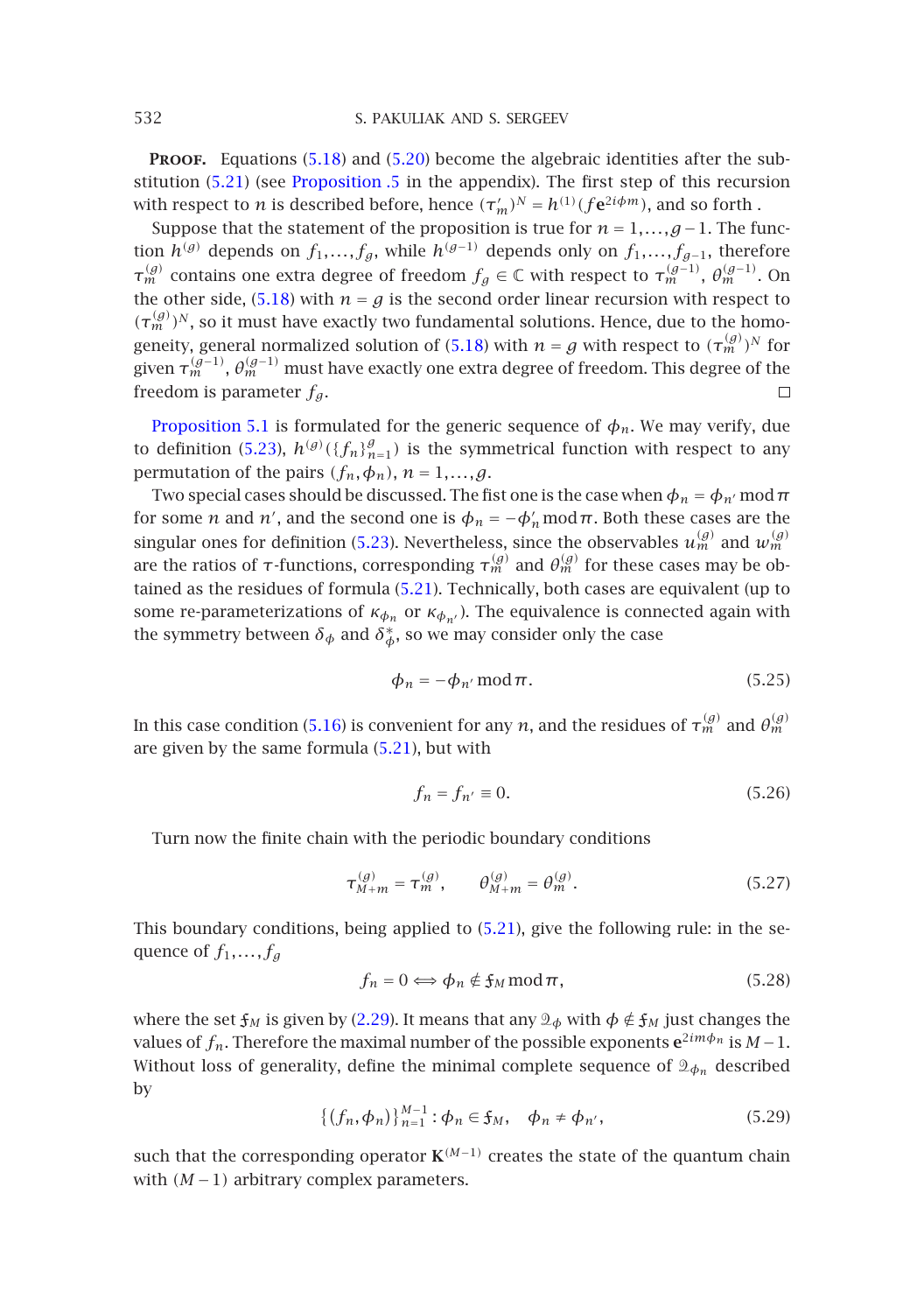Usually the expressions for  $(\tau_m^{(g)})^N$ ,  $(\theta_m^{(g)})^N$ , given by (5.21), are called the solitonic solutions of discrete Hirota-type equations. I[nteger](#page-12-3)  $g$  is the number of solitons,  $e^{2im\phi_n}$ is *n*th solitonic wave (or exponent) and  $f_n$  is the amplitude of *n*th partial wave.  $\mathcal{D}_{\phi_n}$ . [mapp](#page-14-2)ing,  $\phi_n \in \mathfrak{f}_M$ , increases the number of the solitons, hence it is the Bäcklund transformation.

**5.3. Parameteriz[ation](#page-12-3) of modified** *Q***-operators.** Turn n[ow to](#page-14-2) the parameterizations of the matrix elements of the finite-dimensional counterpart of the transformation  $\mathcal{D}_{\phi_n}$ —the matrix  $\mathbf{Q}_{\phi_n}$ . By definition (3.26), it is constructed with the help of **R**-matrices, and to parameterize it, we have to point out the Fermat curve parameters (4.15).

All the ingredients are already prepared: one has just substitute the parameterizations (5.15), (5.16), (5.17), and (5.19) into (4.13) and (4.14). As the result,  $\mathbf{R}_{m,\phi_n}^{(n)}$ matrices, entering (3.26), have the following arguments (see (4.15)):

<span id="page-20-1"></span>
$$
x_{1,m}^{(n)} = \omega^{-1/2} \frac{\delta_n}{\kappa} \frac{\tau_m^{(n-1)} \tau_{m-1}^{(n)}}{\tau_{m-1}^{(n-1)} \tau_m^{(n)}}, \qquad x_{3,m}^{(n)} = \omega^{-1} \delta_n \frac{\tau_m^{(n-1)} \tau_m^{(n)}}{\tau_{m-1}^{(n-1)} \tau_{m+1}^{(n)}},
$$
  
\n
$$
\frac{y_{3,m}^{(n)}}{y_{2,m}^{(n)}} = w_{\phi_n} \frac{\theta_m^{(n-1)} \tau_{m-1}^{(n)}}{\tau_{m-1}^{(n-1)} \theta_m^{(n)}}, \qquad \frac{y_{1,m}^{(n)}}{y_{3,m}^{(n)}} = \omega^{1/2} \frac{\lambda_n}{\kappa \delta_n} \frac{\theta_{m-1}^{(n-1)} \tau_{m+1}^{(n)}}{\theta_m^{(n-1)} \tau_m^{(n)}},
$$
\n(5.30)

<span id="page-20-0"></span>and due to (4.10)

$$
x_{2,m}^{(n)} = \omega^{-1/2} \kappa \frac{(\tau_m^{(n)})^2}{\tau_{m-1}^{(n)} \tau_{m+1}^{(n)}}.
$$
 (5.31)

The trace of quantum [mono](#page-12-2)dromy (3.26) may be calculated explicitly in the basis (2.6)

$$
\langle \alpha | \mathbf{Q}_{\phi_n}^{(n)} | \beta \rangle = \prod_{m \in \mathbb{Z}_M} \omega^{(\alpha_m - \beta_m)\beta_{m+1}} \frac{w_{p_{1,m}^{(n)}}(\beta_m - \alpha_m) w_{p_{2,m}^{(n)}}(\beta_{m+1} - \beta_m)}{w_{p_{3,m}^{(n)}}(\beta_{m+1} - \alpha_m)}.
$$
(5.32)

Thus, the operator  $\mathbf{K}^{(g)}$  $\mathbf{K}^{(g)}$  $\mathbf{K}^{(g)}$ , (3.25), calculated as the product of *g*  $Q^{(n)}$ -operators, is defined explicitly.

**5.4. P[e](#page-21-0)rmutation of the [modified](#page-21-0)** Q-operators. For a given state  $\{u_m, w_m\}_{m=1}^M$ , consider two successive 2-transformations (3.18) with different  $\phi$ -parameters  $\phi_1$  and  $\phi_2$ . For the simplicity let  $\{u_m, w_m\}_{m=1}^M$  be a solitonic state, described by (5.15) with (5.21). These two transformations may be applied in two different orders, but in our definition of  $h^{(g)}$  (5.23) as the symmetrical functions of the pairs  $(\phi_k, f_k)$  the result should be the same. Of course, the intermediate states are different. These two different ordering are shown in Figure 5.1.

In the terms of the transfer matrices and modified **Q**-operators the diagram means

$$
\mathbf{t}(\lambda; \{u_m, w_m\}_{m=1}^M) \mathbf{Q}_{\phi_1} = \mathbf{Q}_{\phi_1} \mathbf{t}(\lambda; \{u'_m, w'_m\}_{m=1}^M), \n\mathbf{t}(\lambda; \{u'_m, w'_m\}_{m=1}^M) \mathbf{Q}_{\phi_2} = \mathbf{Q}_{\phi_2} \mathbf{t}(\lambda; \{u''_m, w''_m\}_{m=1}^M)
$$
\n(5.33)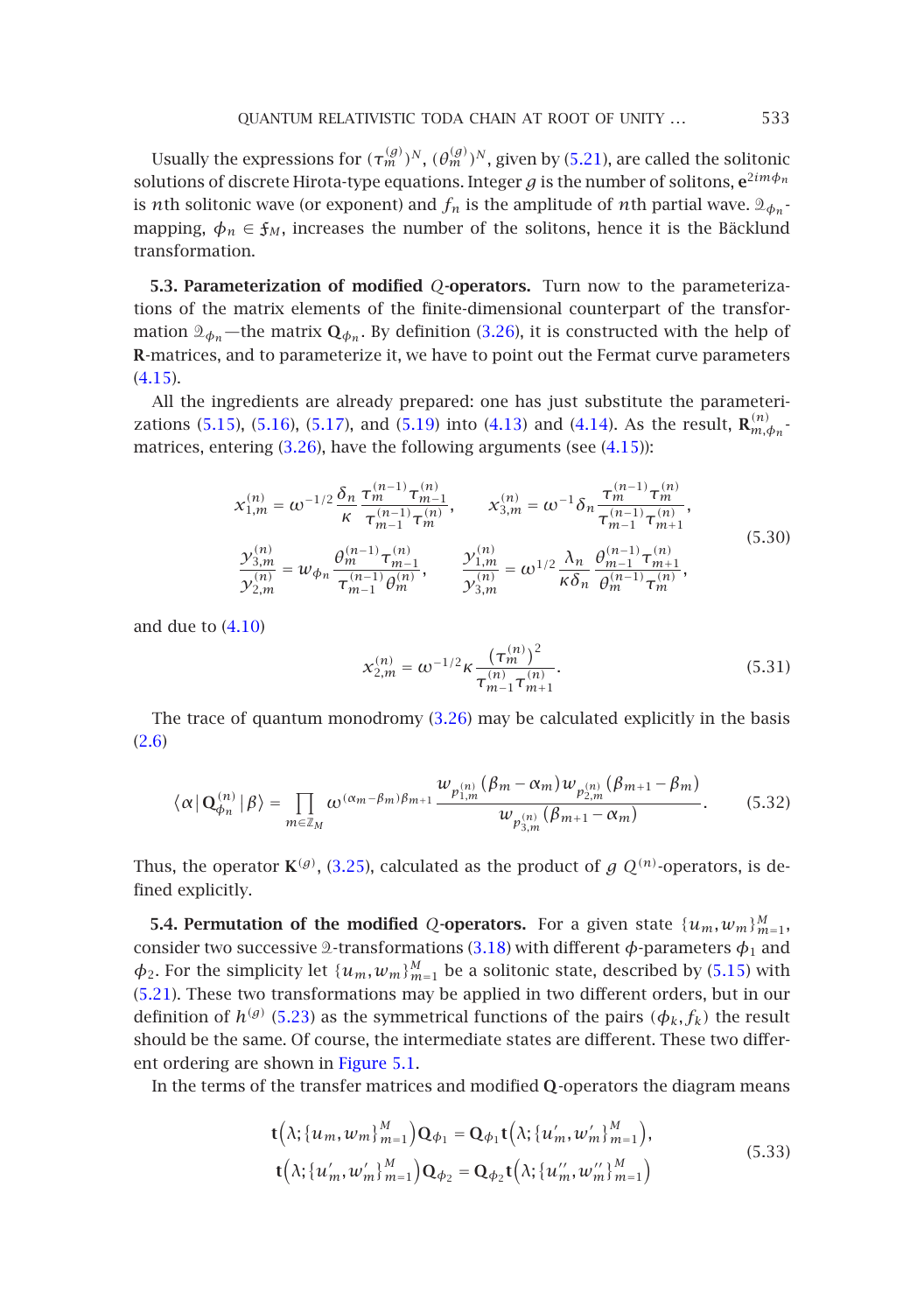<span id="page-21-0"></span>

FIGURE 5.1. Two different ordering of  $\mathfrak{D}_{\phi_1}$  and  $\mathfrak{D}_{\phi_2}$ .

versus

$$
\mathbf{t}(\lambda; \{u_m, w_m\}_{m=1}^M) \widetilde{\mathbf{Q}}_{\phi_2} = \widetilde{\mathbf{Q}}_{\phi_2} \mathbf{t}(\lambda; \{\widetilde{u'_m}, \widetilde{w'_m}\}_{m=1}^M),
$$
  
\n
$$
\mathbf{t}(\lambda; \{\widetilde{u'_m}, \widetilde{w'_m}\}_{m=1}^M) \widetilde{\mathbf{Q}}_{\phi_1} = \widetilde{\mathbf{Q}}_{\phi_1} \mathbf{t}(\lambda; \{u''_m, w''_m\}_{m=1}^M).
$$
\n(5.34)

Since the result of both mappings is the same, two products of *different* **Q**-operators should be the same up to a multiplier. This multiplier corresponds to the normalization factors (4.24)

$$
\rho_{Q_1}^{-1} \rho_{Q_2}^{-1} \mathbf{Q}_{\phi_1} \mathbf{Q}_{\phi_2} = \rho_{\tilde{Q}_2}^{-1} \rho_{\tilde{Q}_1}^{-1} \tilde{\mathbf{Q}}_{\phi_2} \tilde{\mathbf{Q}}_{\phi_1}.
$$
\n(5.35)

This equation is provided actually by an intertwi[ning re](#page-12-2)lation

$$
\rho_{R_1}^{-1} \rho_{R_2}^{-1} \mathbf{R}_{m,\phi_1} \mathbf{R}_{m,\phi_2} \mathbf{S}_{\phi_1,\phi_2} = \rho_{R_1'}^{-1} \rho_{R_2'}^{-1} \mathbf{S}_{\phi_1,\phi_2}' \mathbf{R}_{m,\phi_2}' \mathbf{R}_{m,\phi_1}',
$$
(5.36)

where **S** is a sort of the Chiral Potts m[odel](#page-12-2) *R*-matrix. These details are not essential in this paper and besides need a lot of extra notations and definitions.

Equation (5.35) provides the following proposition.

<span id="page-21-1"></span>**PROPOSITION 5.2.** *Operator*  $K^{(M-1)}$ *, given by (3.25), and parameterized with the help of*  $\tau_{m}^{(n)}$  *and*  $\theta_{m}^{(n)}$  *, defined for the minimal complete [seque](#page-5-1)nce (5.29), does not depend (up to a multiplier!) on the ordering of the data*  ${(f_n, \phi_n)}_{n=1}^{M-1}$  *thus, without loss of generality, we may fix the ordering in (3.25) and in* [F](#page-18-5)*<sup>M</sup> as follows:*

$$
\phi_n = \frac{\pi n}{M}, \quad n = 1, ..., M - 1.
$$
\n(5.37)

**5.5. Inhomogeneous chain.** In this section, we investigate and solve the problem of the isospectrality for the homogeneous initial state (2.23) of the quantum chain. For the chain of the size *M* with the periodic boundary conditions the solution is described in the terms of Hirota-type solitonic *τ*-functions (5.21) (the number of independent *f<sub>n</sub>* is equal to  $M-1$ ).

Usual **Q**-operators are the particular cases of our modified **Q**-operators. Namely, consider the first step of the recursion in *n* (5.3) once more. If  $\phi$  in (5.6) and (5.12) is such that  $\phi \notin f_M \text{ mod } \pi$  (this corresponds to a generic value of  $\lambda_{\phi}$ ) then  $\mathbb{Z}_M$ -periodicity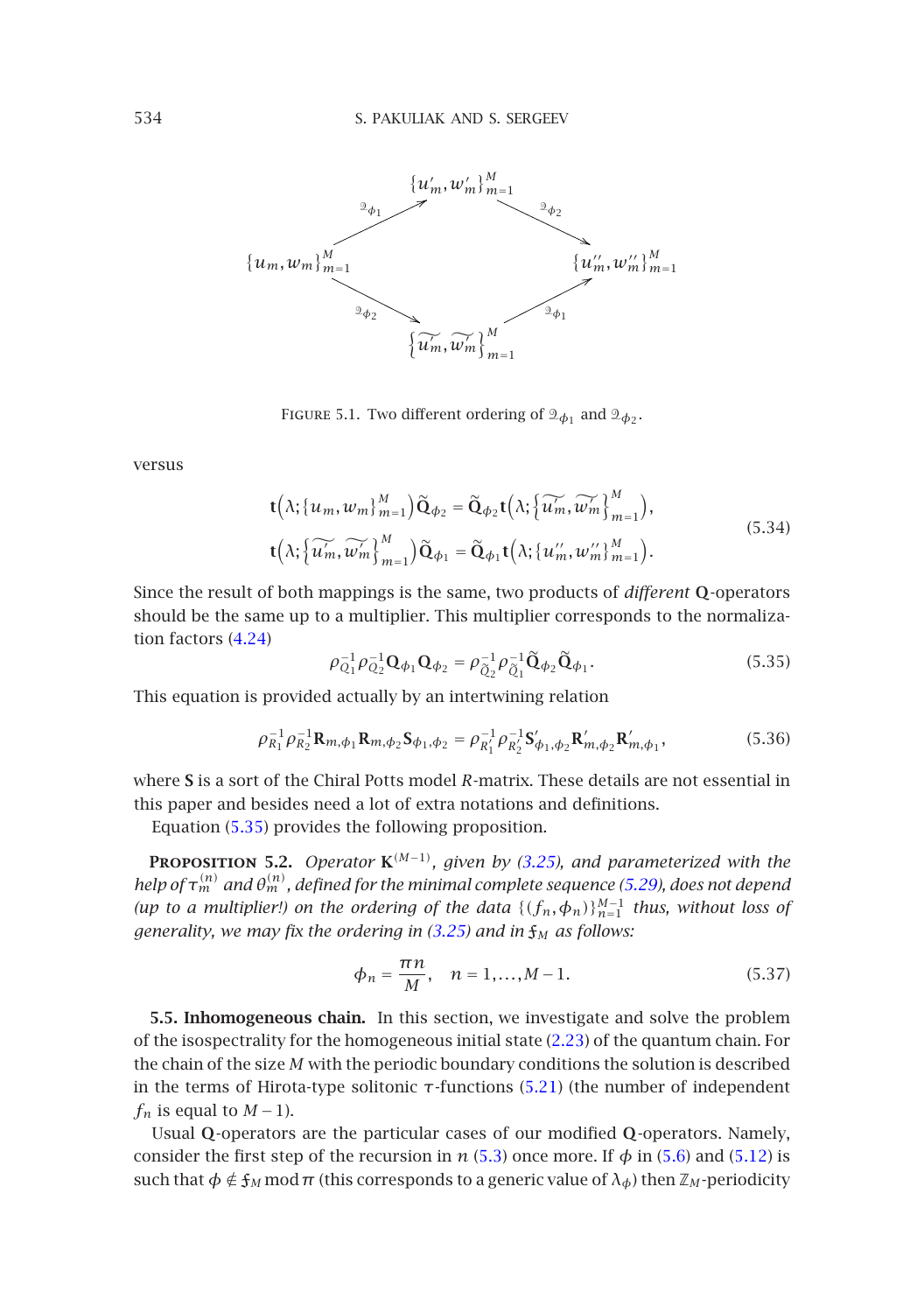demands  $f \equiv 0$ , and  $\tau'_m = \theta'_m = 1$ . It means,  $\mathcal{D}_{\phi}$ -transformation is the trivial one, and the corresponding  $\mathbf{Q}_{\phi}$ -operator changes nothing. Evidently, such *Q*-operators  $\mathbf{Q}(\lambda_{\phi})$ commute with the transfer matrix  $t(\lambda)$  and form the commutative family. They are the usual Baxter *Q*-operators.

<span id="page-22-0"></span>In general, we may start from the arbitrary initial states, when  $\tau_m^{(0)}$  $\tau_m^{(0)}$  $\tau_m^{(0)}$  and  $\theta_m^{(0)}$  depend on *m*. Equation (2.13) still pr[ovide](#page-18-4)s the integrability of the model. But even on the first step we get the *inhomogeneous* linear recursion for  $(\tau_m')^N$ , see (5.3). Being considered with  $m \in \mathbb{Z}_M$ , this linear recursion is the null eigenvector problem for  $M \times M$  matrix, constructed with the help of  $(\tau_m)^N$ ,  $(\theta_m)^N$ , and  $\lambda_\phi^N$ . Such equations may be solved if the determinant of this  $M \times M$  matrix is zero. This condition defines a hyperelliptic curve  $\Gamma_{M-1}$  with the genus  $g = M - 1$  in general position (see Section 6 for the details). The values of  $(\tau_m^{(n)})^N$  and  $(\theta_m^{(n)})^N$  may be parameterized in terms of  $\theta$ -functions on  $Jac(\Gamma_{M-1})$ . Our expressions (5.23) may be considered as the rational limit of hyperelliptic *θ*-functions. The most interesting feature of such inhomogeneous models is that we may not construct at all a commutative family of **Q**-operators.

**[6.](#page-10-4) [T](#page-10-4)he B[axter](#page-10-3) equation.** In this section, we derive the Baxter *T* −*Q* equation in the most general operator form[.](#page-9-0) [We](#page-9-0) will use the well-known method of the triangulization of the auxiliary *L*-operators.

**6.1. Generic inhomogeneous chain.** Consider the inhomogeneous quantum chain, such that all  $u_m$ ,  $w_m$  are in general position. Let the normalization (2.19) be implied nevertheless. Turn to the quantum intertwining relation (3.4) and formulas (3.5), (3.11), and (3.12).

The auxiliary *L*-oper[ator](#page-22-1) (3.1) has the degeneration point at  $\lambda = \lambda_{\phi}$ 

<span id="page-22-1"></span>
$$
\widetilde{\ell}_{\phi}(\lambda_{\phi}, \lambda_{\phi}) = \begin{pmatrix} 1 - \omega^{1/2} \kappa_{\phi} \mathbf{w}_{\phi} \\ -\omega^{1/2} \lambda_{\phi} \mathbf{u}_{\phi}^{-1} \mathbf{w}_{\phi} \end{pmatrix} \cdot \left( 1, -\omega^{1/2} \lambda_{\phi}^{-1} \mathbf{u}_{\phi} \right). \tag{6.1}
$$

Analogously,  $\ell_{\phi}^{-1}(\lambda \to \lambda_{\phi})$  also may be decomposed with the help of two vectors, orthogonal to ones in (6.1). In the degeneration point quantum intertwining relation (3.4) may be rewritten in the vector form. To do this, we will use the row vector in (6.1) and the column vector, orthogonal to it

<span id="page-22-2"></span>
$$
\psi_{\phi,m}'^* \stackrel{\text{def}}{=} \left(1, -\omega^{1/2} \frac{u_{\phi,m}}{\lambda_\phi} \mathbf{x}_\phi \right), \qquad \psi_{\phi,m}'' \stackrel{\text{def}}{=} \left( \frac{\omega^{1/2} \frac{u_{\phi,m}}{\lambda_\phi} \mathbf{x}_\phi}{1} \right). \tag{6.2}
$$

Here we use the notation  $\psi$  for the column vectors with operator-valued entries, and  $\psi^*$  for the similar row vectors. The following two equations are the triangular form of intertwining relation (3.4) (the dot stands for the matrix multiplication)

$$
\psi_{\phi,m}^{'*} \cdot \ell_m(\lambda_{\phi}; u_m, w_m) \mathbf{R}_{m,\phi} = \mathbf{R}_{m,\phi}^{'} \psi_{\phi,m+1}^{'*}, \n\ell_m(\lambda_{\phi}; u_m^{'}, w_m^{'}) \cdot \mathbf{R}_{m,\phi} \psi_{\phi,m+1}^{''} = \psi_{\phi,m}^{'*} \mathbf{R}_{m,\phi}^{'*}.
$$
\n(6.3)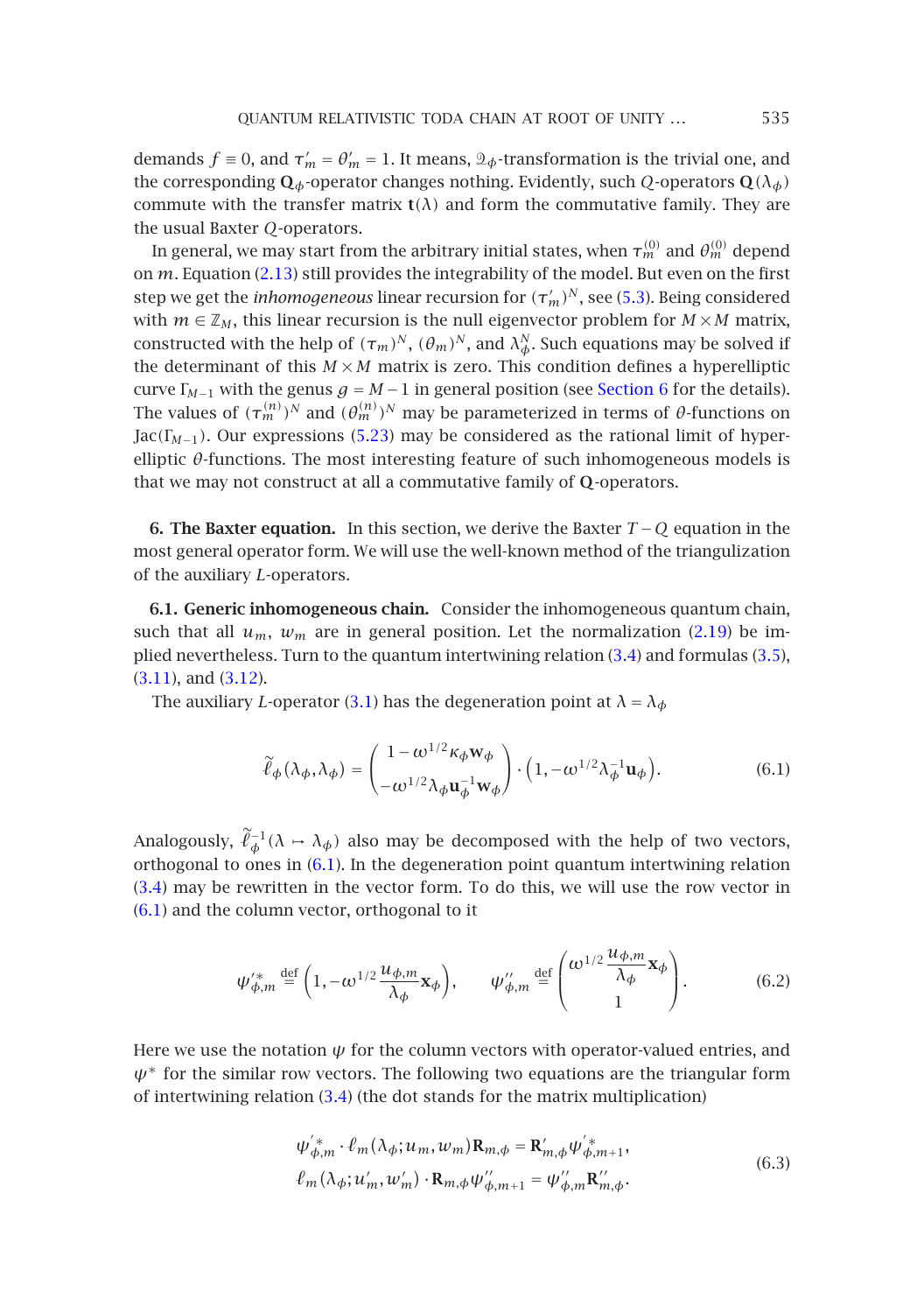<span id="page-23-0"></span>Here

$$
\mathbf{R}'_{m,\phi} = \frac{u_m}{u_{\phi,m+1}} \mathbf{x}_m \mathbf{R}_{m,\phi} \mathbf{x}_{\phi}^{-1},
$$
  
\n
$$
\mathbf{R}''_{m,\phi} = \omega^{1/2} \frac{u_{\phi,m+1} w_m}{\lambda_{\phi}} \mathbf{z}_m \mathbf{R}_{m,\phi} \mathbf{x}_{\phi},
$$
\n(6.4)

and the recursion relations  $(3.11)$  and  $(3.12)$  are implied. Equations  $(6.3)$  and  $(6.4)$  can be verified by the direct calculations in the component form.

Let further  $\mathbf{Q}'_\phi$  and  $\mathbf{Q}''_\phi$  be the traces of the monodromies of  $\mathbf{R}'_{m,\phi}$  and  $\mathbf{R}''_{m,\phi}$  similar to  $(3.19)$  and we imply the  $\mathbb{Z}_M$  boundary conditions for the chain and recursion  $(3.11)$ . For two vectors  $\psi_{\phi,1}^* = \psi_{\phi,M+1}^*$  and  $\psi_{\phi,1}'' = \psi_{\phi,M+1}''$ , let  $\psi_{\phi,1}^*$  and  $\psi_{\phi,1}''^*$  be their dual vectors

$$
\psi'^{*} \cdot \psi' = \psi''^{*} \cdot \psi'' = 1, \qquad \psi'^{*} \cdot \psi'' = \psi''^{*} \cdot \psi' = 0, \tag{6.5}
$$

such that the  $2\times 2$  unity matrix may be decomposed as follows:

$$
\psi'\psi'^* + \psi''\psi''^* = 1.
$$
\n(6.6)

This decomposition allows to calculate

$$
\mathbf{t}(\lambda_{\phi})\mathbf{Q}_{\phi} = \text{tr}_{\mathbb{C}^{2},\phi} \left( \left( \psi_{\phi,1}' \psi_{\phi,1}^{\prime*} + \psi_{\phi,1}^{\prime\prime} \psi_{\phi,1}^{\prime*} \right) \cdot \hat{\mathbf{t}}(\lambda_{\phi}) \hat{\mathbf{Q}}_{\phi} \right)
$$
\n
$$
= \text{tr}_{\mathbb{C}^{2},\phi} \left( \psi_{\phi,1}' \psi_{\phi,1}^{\prime*} \cdot \hat{\mathbf{t}}(\lambda_{\phi}) \hat{\mathbf{Q}}_{\phi} + \hat{\mathbf{t}}(\lambda_{\phi}) \hat{\mathbf{Q}}_{\phi} \cdot \psi_{\phi,M+1}^{\prime\prime} \psi_{\phi,M+1}^{\prime\prime*} \right)
$$
\n
$$
= \text{tr}_{\phi} \left( \psi_{\phi,1}^{\prime*} \cdot \hat{\mathbf{Q}}_{\phi} \psi_{\phi,1}^{\prime} + \psi_{\phi,1}^{\prime*} \cdot \hat{\mathbf{Q}}_{\phi} \psi_{\phi,1}^{\prime\prime} \right)
$$
\n
$$
= \mathbf{Q}_{\phi}^{\prime} + \mathbf{Q}_{\phi}^{\prime\prime}. \tag{6.7}
$$

[The la](#page-13-1)st equality here is obtained using recursions (6.3). E[quat](#page-23-0)ion (6.7) gives the Baxter equation in its operator form

$$
\mathbf{t}(\lambda_{\phi})\mathbf{Q}_{\phi} = \mathbf{Q}_{\phi}\mathbf{t}'(\lambda_{\phi}) = \mathbf{Q}'_{\phi} + \mathbf{Q}''_{\phi},\tag{6.8}
$$

where **t**( $\lambda$ ) is the initial transfer matrix with the parameters  $u_m$ ,  $w_m$ , and **t**<sup>'</sup>( $\lambda$ ) is the transfer matrix with the parameters  $u'_m$ ,  $w'_m$ . Using (6.4) and the first relation of (4.11), we may obtain

$$
\mathbf{Q}'_{\phi} = \prod_{m} \frac{u_m}{u_{\phi,m}} \mathbf{X} \mathbf{Q}_{\phi} \mathbf{X}^{-1}, \qquad \mathbf{Q}'' = \prod_{m} \omega^{1/2} \frac{u_{\phi,m} w_m}{\lambda_{\phi}} \mathbf{Z} \mathbf{Q}_{\phi} \mathbf{X}, \tag{6.9}
$$

where **X** and **Z** are given by

$$
\mathbf{X} = \prod_{m=1}^{M} \mathbf{x}_m, \qquad \mathbf{Z} = \prod_{m=1}^{M} \mathbf{z}_m.
$$
 (6.10)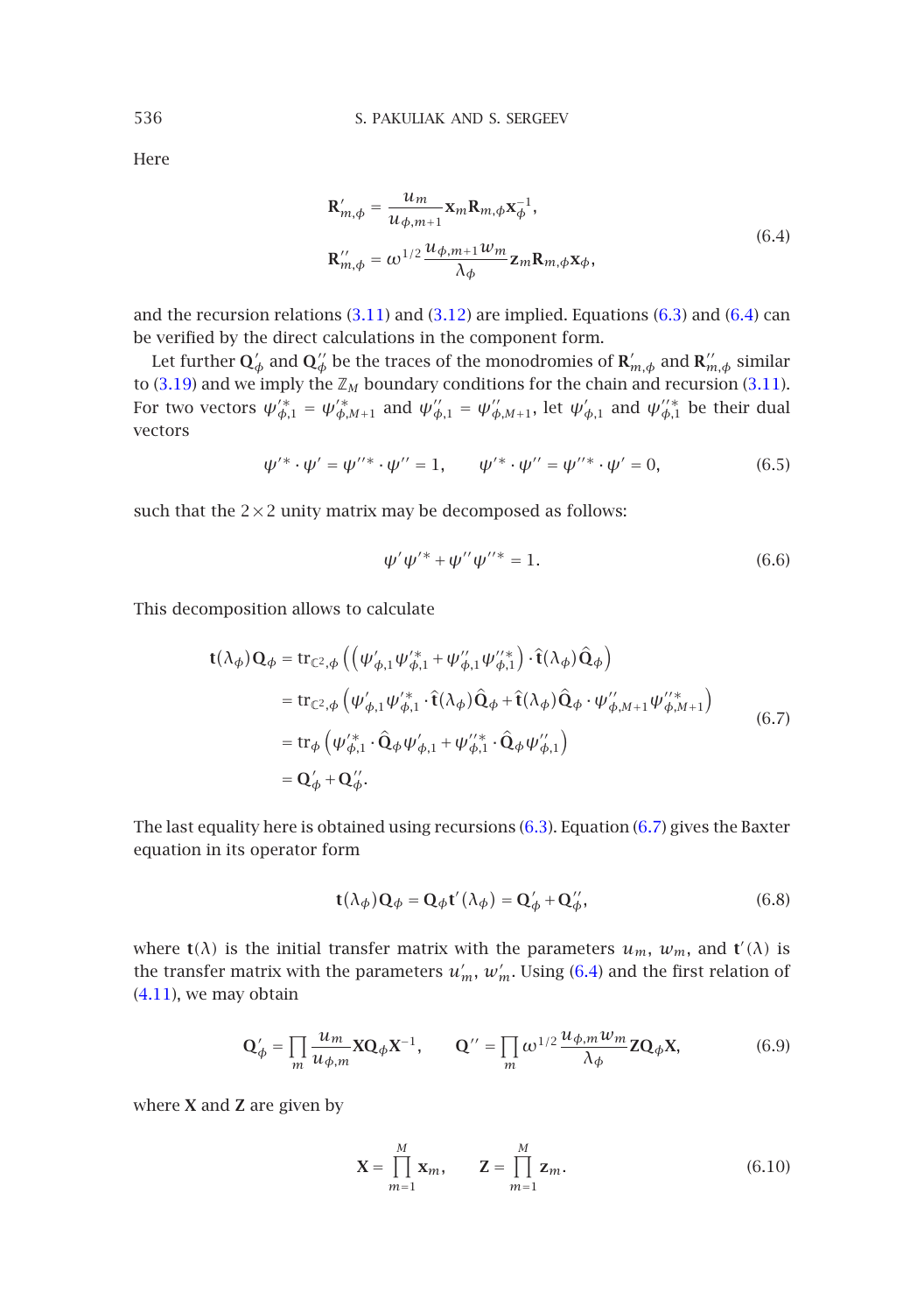Note t[hat](#page-20-0) [in th](#page-4-4)e spectral decomposition of  $t(\lambda)$  and  $t'(\lambda)$  there exists the operator **Y**, (2.15). The operator  $\mathbf{Q}'^{\mu}_{\phi}$  may be rewritten as

<span id="page-24-0"></span>
$$
\mathbf{Q}_{\phi}^{"'} = \left(\prod_{m=1}^{M} -\frac{u_{\phi,m}w_m}{\lambda_{\phi}}\right) \mathbf{Y} \mathbf{X}^{-1} \mathbf{Q}_{\phi} \mathbf{X}.
$$
 (6.11)

Using (5.32), we may check  $YQ_{\phi} = Q_{\phi}Y$  (the matrix elements should be taken). Let now (see (2.19))

$$
\prod_{m=1}^{M} \frac{u_{\phi,m}}{u_m} = \mu_{\phi}, \qquad \prod_{m=1}^{M} u_{\phi,m} w_m = \omega^{-M/2} \mu_{\phi}.
$$
 (6.12)

The Baxter equati[on](#page-22-2) [in](#page-22-2) the operator form becomes

$$
\mathbf{t}(\lambda_{\phi})\mathbf{Q}_{\phi} = \mathbf{Q}_{\phi}\mathbf{t}'(\lambda_{\phi}) = \mu_{\phi}^{-1}\mathbf{X}\mathbf{Q}_{\phi}\mathbf{X}^{-1} + \frac{\mu_{\phi}}{(-\omega^{1/2}\lambda_{\phi})^M}\mathbf{Y}\mathbf{X}^{-1}\mathbf{Q}_{\phi}\mathbf{X}.
$$
 (6.13)

The natural question arises: what is  $\mu_{\phi}$ ? To answer it, consider (3.5) in the degeneration point  $\lambda = \lambda_{\phi}$ , applied to the classical monodromy matrix  $\hat{T}$ , (2.20) and (3.16). Using the formulas like (6.3) for the classical counterpart, we obtain

<span id="page-24-1"></span>
$$
\left(1, \frac{u_{\phi,1}^N}{\lambda_{\phi}^N}\right) \cdot \hat{T} \left(\lambda_{\phi}^N\right) = \prod_{m=1}^M \frac{u_m^N}{u_{\phi,m+1}^N} \cdot \left(1, \frac{u_{\phi,M+1}^N}{\lambda_{\phi}^N}\right),
$$
\n
$$
\hat{T} \left(\lambda_{\phi}^N\right) \cdot \left(\frac{u_{\phi,M+1}^N}{\lambda_{\phi}^N}\right) = \left(\frac{u_{\phi,1}^N}{\lambda_{\phi}^N}\right) \prod_{m=1}^M \left(-\frac{u_{\phi,m+1}^N w_m^N}{\lambda_{\phi}^N}\right).
$$
\n(6.14)

When the  $\mathbb{Z}_M$  boundary condition  $u_{\phi,M+1} = u_{\phi,1}$  is imposed, we may see that both  $\mu_\phi^{-N}$ and  $\mu_\phi^N/(\lambda_\phi^N)^M$  are the eigenvalues of the classical monodromy matrix, that is,

$$
J\left(\lambda_{\phi}^{N},\mu_{\phi}^{N}\right) \stackrel{\text{def}}{=} \det\left(\mu_{\phi}^{-N} - \hat{T}\left(\lambda_{\phi}^{N}\right)\right) = 0,\tag{6.15}
$$

or

$$
A\left(\lambda_{\phi}^{N}\right) + D\left(\lambda_{\phi}^{N}\right) = \frac{1}{\mu_{\phi}^{N}} + \frac{\mu_{\phi}^{N}}{\lambda_{\phi}^{NM}}.\tag{6.16}
$$

Hence  $(\lambda_{\phi}^N, \mu_{\phi}^N)$  is the point of the genus  $g = M-1$  hyperelliptic curve  $\Gamma_{\!M-1}$ , defined by (6.15). As it was mentioned in Section 5.5, all  $u_m^N$ ,  $w_m^N$ ,  $u_m^{\prime N}$ , and  $w_m^{\prime N}$  may be parameterized in terms of *θ*-functions on Jac*(*Γ*M*−1*)*.

The operator  $\mathbf{Q}_{\phi}$  makes the isospectrality transformation (6.8) of the initial inhomogeneous quantum chain. So it may be decomposed similar to  $(2.41)$ . If  $|\Psi_t\rangle$  is the complete basis of the eigenvectors of  $t(\lambda)$ , then

$$
\mathbf{Q}_{\phi} = \sum_{t} |\Psi_{t} \rangle q_{t, \phi} \langle \Psi'_{t} |.
$$
 (6.17)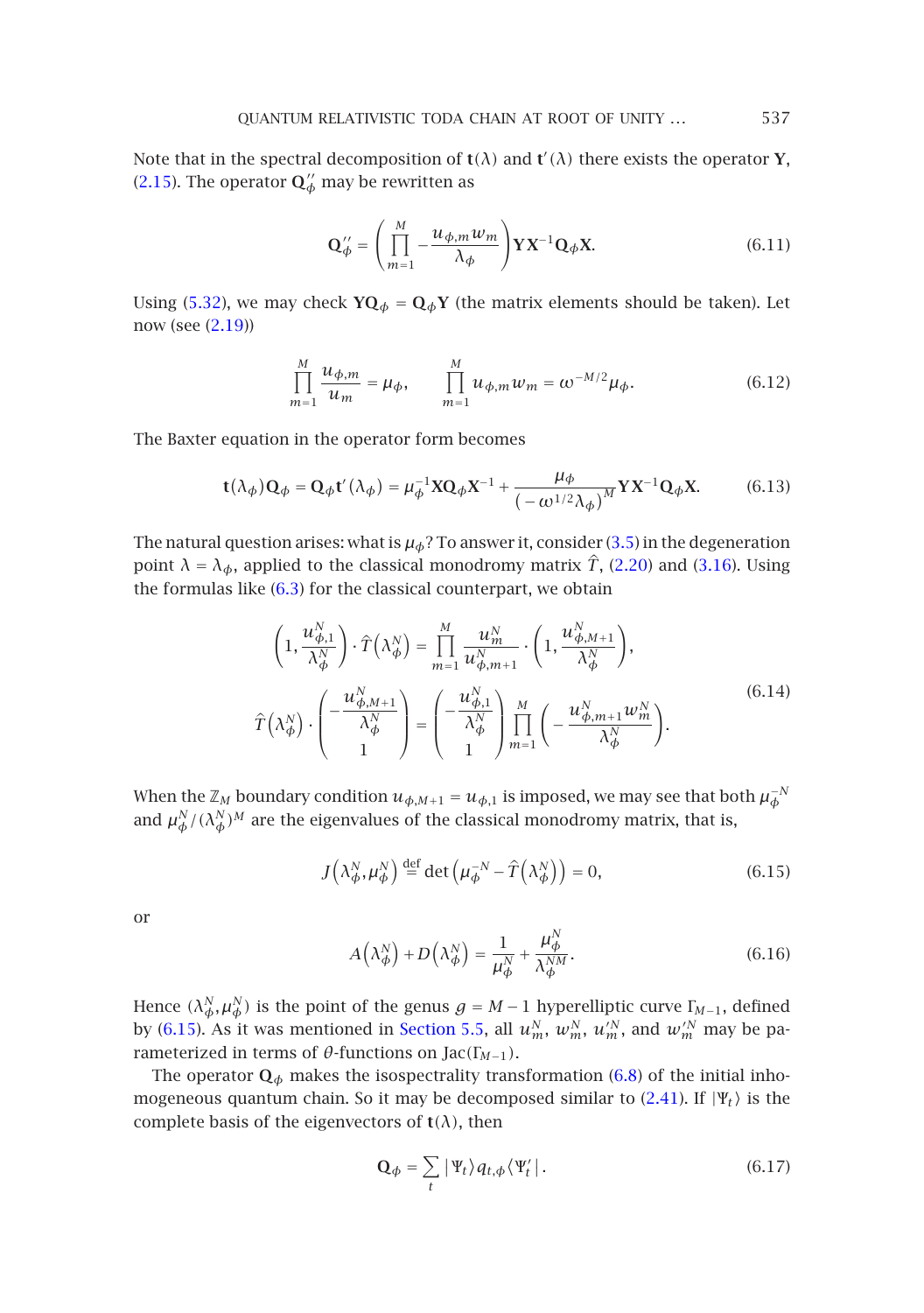Using further the explicit formula (5.32) for the matrix elements of  $\mathbf{Q}_{\phi}$  and the properties  $(4.5)$  of  $w_p$ -functions, we may calculate (taking the matrix elements)

<span id="page-25-0"></span>
$$
\mathbf{X}\mathbf{Q}_{\phi}\mathbf{X}^{-1} = \mathbf{Q}_{\phi}[\mathbf{y}_{1,m} \rightarrow \omega^{-1}\mathbf{y}_{1,m}].
$$
 (6.18)

And besides

$$
\mathbf{YQ}_{\phi} = \mathbf{Q}_{\phi} \mathbf{Y}
$$
  
= 
$$
\prod_{m \in \mathbb{Z}_M} \left( -\omega^{-1/2} \frac{\mathcal{Y}_{1,m}}{\mathcal{Y}_{3,m}} \frac{1 - \omega x_{3,m}}{1 - \omega x_{1,m}} \right)
$$
  
• 
$$
\mathbf{Q}_{\phi} [x_{1,m}, y_{1,m}, x_{3,m} \rightarrow \omega x_{1,m} \omega^{-1} y_{1,m}, \omega x_{3,m}].
$$
 (6.19)

The square braces in the right-hand sides of these two equations show the changes of the Fermat curve points. The rest  $x_{j,m}$  and  $y_{j,m}$  are the same in the left- and right-hand sides.

A glan[ce to t](#page-24-0)he parametrization (5.30) shows that the simultaneous change of the phases of all, say,  $y_{1,m}$  is equivalent to the change of  $\lambda_{\phi}$  while  $\delta_{\phi}$ ,  $\mu_{\phi}$ , and  $w_{\phi}$  remain unchanged. Using (6.18), we may conclude

<span id="page-25-1"></span>
$$
\mathbf{X}\mathbf{Q}_{\phi}\mathbf{X}^{-1} = \sum_{t} |\Psi_{t}\rangle q_{t,\phi} (\lambda_{\phi} \longrightarrow \omega^{-1} \lambda_{\phi}) \langle \Psi'_{t} |.
$$
 (6.20)

Besides, both  $|\Psi_t\rangle$  and  $\langle \Psi'_t|$  are the eigenvectors of **Y**,  $Y|\Psi_t\rangle = |\Psi_t\rangle \omega^{\gamma}$ . The operator equation (6.[13\)](#page-25-1)[m](#page-25-1)[ay](#page-24-0) be rewritten as the f[uncti](#page-24-0)onal equation

$$
t(\lambda)q_t(\lambda,\mu) = \mu^{-1}q_t(\omega^{-1}\lambda,\mu) + \frac{\mu}{\left(-\omega^{1/2}\lambda\right)^N}\omega^{\gamma}q_t(\omega\lambda,\mu),\tag{6.21}
$$

where  $(\lambda^N, \mu^N) \in \Gamma_{M-1}$ , (6.15), and in the decomposition  $t(\lambda) = \sum_{m=0}^{M} \lambda^{-m} t_m$ ,  $t_M =$  $(-\kappa)^M \omega^{\gamma}$ .

Note that (6.21) does not follow from (6.13) directly. In general, coefficients  $q_{t,\phi}$  =  $\langle \Psi_t | \mathbf{Q}_{\phi} | \Psi'_t \rangle$  in (6.13) may have the following structure:

$$
q_{t\phi} = q_t \left( \lambda_{\phi}, \mu_{\phi}; \{u_m, w_m\}_{m=1}^M, \{u'_m, w'_m\}_{m=1}^M \right). \tag{6.22}
$$

Since the m[atrix e](#page-25-2)lements of  $\mathbf{Q}_{\phi}$  are the rational functions of  $\lambda_{\phi}$  and of  $\mu_{\phi}$ ,  $q_t$  is a rational function of  $\lambda_{\phi}$  and  $\mu_{\phi}$ . Therefore due to (6.20) the matrix elements of (6.13) between  $\langle \Psi_t |$  and  $|\Psi'_t \rangle$  are the system of *N* linear equat[ions f](#page-24-1)or  $q_t(\omega^k \lambda_\phi, \mu_\phi; \ldots), k \in$  $\mathbb{Z}_N$ . Since  $(\lambda_{\phi}^N, \mu_{\phi}^N) \in \Gamma_{M-1}$ , the rank of this linear system is equal to  $N-1$  for generic  $\lambda_{\phi}$  (see [27, 28, 29] for the details). Hence the linear system has a unique solution in the class of the rational functions of  $\lambda_{\phi}$ ,  $\mu_{\phi}$  up to a multiplier, depending on  $\mu_{\phi}$  in general. We will show further that such multiplier may be fixed by an extra relation provided by (6.19).

Actually, there are two spectral curves in our considerations. The first one is the classical spectral curve  $\Gamma_{M-1}$  with the point  $(\lambda_{\phi}^N, \mu_{\phi}^N)$ , (6.15). But the point  $(\lambda_{\phi}, \mu_{\phi})$ belongs to the quantum curve, which is  $N^2$ -sheeted covering of the classical one.

The considerations above prove the following proposition.

<span id="page-25-2"></span>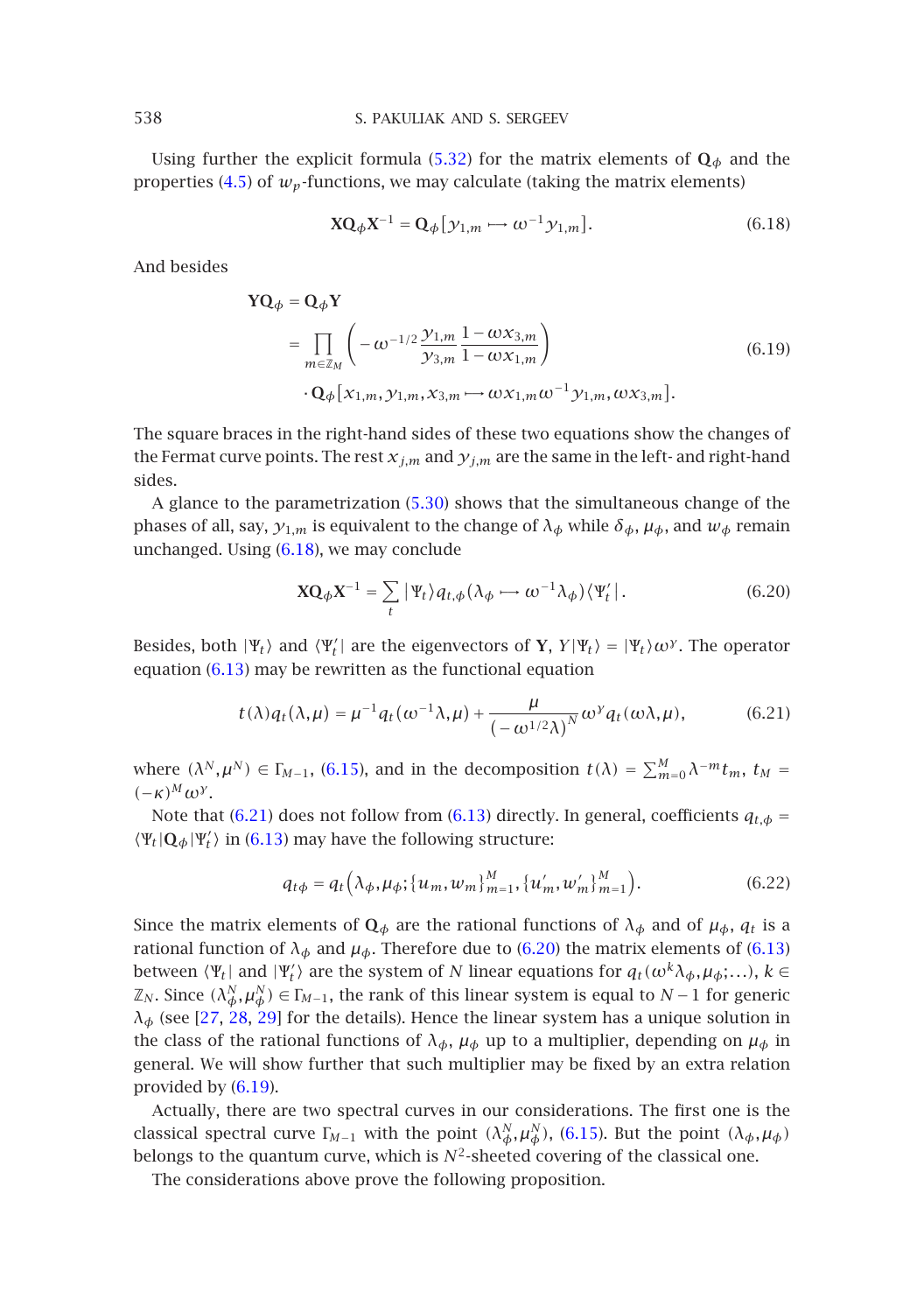<span id="page-26-4"></span>**PROPOSITION 6.1.** For any isospectral transformation  $\{u_m, w_m\}_{m=1}^M \mapsto \{u'_m, w'_m\}_{m=1}^M$ *the coefficients qt of the corresponding modified Q-operator, decomposed as in (6.17), depend only on the moduli of the spectral curv[e and](#page-25-1) on th[e poin](#page-24-0)t on the spectral curve*

<span id="page-26-0"></span>
$$
q_{t,\phi} = q_t(\lambda_{\phi}, \mu_{\phi}), \tag{6.23}
$$

*and do not depend on "classical times" (i.e., a point on the Jacobian), entering to a para[meterization of](#page-18-3)*  $u_m$ *,*  $w_m$ *,*  $u'_m$ *,*  $w'_m$ *. In particular, for the homogeneous initial state, qt does not depend on the amplitudes of the solitonic sta[tes in](#page-20-0)volved.*

This proposition clarifies the derivation of (6.21) from (6.13).

**6.2. Baxter equation for the homogeneous chain.** All the formulas from the previous subsection are valid for the homogeneous initial state (2.23). Arbitrary value of *λ*<sub>φ</sub> provides the trivial action of the functional counterpart  $\mathcal{D}_{\phi}$  of **Q**<sub>φ</sub>, see discussion after Proposition 5.1. Such **Q**-operators commute with **t***(λ)* and form the commutative family. Explicit form of this **Q**-o[perato](#page-6-2)r [is g](#page-16-3)iven b[y \(5.3](#page-18-7)2) with the homogeneous parame[teriza](#page-26-0)tion  $p_{1,m} = p_1$ ,  $p_{2,m} = p_2$ ,  $p_{3,m} = p_3$ ,

$$
x_1 = \omega^{-1/2} \frac{\delta \phi}{\kappa}, \qquad x_2 = \omega^{-1/2} \kappa, \qquad x_3 = \omega^{-1} \delta \phi,
$$
  

$$
\frac{y_3}{y_2} = w_{\phi}, \qquad \frac{y_1}{y_3} = \omega^{1/2} \frac{\lambda \phi}{\kappa \delta \phi},
$$
 (6.24)

<span id="page-26-1"></span>where  $\delta_{\phi}$ ,  $\lambda_{\phi}$ , and  $w_{\phi}$  are given by (2.30), (5.5), and (5.19) with generic value of  $\phi$ . Due to (6.24)

<span id="page-26-2"></span>
$$
\mathbf{Q} = \mathbf{Q} \left( \lambda_{\phi}, \delta_{\phi} \right). \tag{6.25}
$$

Several properties of this **Q**-operator may be derived with the help of the matrix elements of (5.32) and (6.[24\),](#page-26-1) [a](#page-26-1)nd with the help of (4.[5\).](#page-25-2) [In](#page-25-2) [p](#page-25-2)articular, (6.18) and (6.19) become

$$
\mathbf{XQ}(\lambda_{\phi}, \delta_{\phi})\mathbf{X}^{-1} = \mathbf{Q}(\omega^{-1}\lambda_{\phi}, \delta_{\phi}),
$$

$$
\mathbf{YQ}(\lambda_{\phi}, \delta_{\phi}) = \mathbf{Q}(\lambda_{\phi}, \delta_{\phi})\mathbf{Y} = \left(-\frac{\lambda_{\phi}}{\delta_{\phi}}\frac{1-\delta_{\phi}}{\kappa-\omega^{1/2}\delta_{\phi}}\right)^{M}\mathbf{Q}(\lambda_{\phi}, \omega\delta_{\phi}).
$$
(6.26)

The second equation in  $(6.26)$  is the consequence of  $(6.19)$  since

<span id="page-26-3"></span>
$$
x_1, y_1, x_3 \mapsto \omega x_1, \omega^{-1} y_1, \omega x_3 \Longleftrightarrow \delta_{\phi} \mapsto \omega \delta_{\phi}.
$$
 (6.27)

Us[in](#page-26-2)g  $(6.26)$  and  $(6.13)$ , we obtain

$$
\mathbf{t}(\lambda_{\phi})\mathbf{Q}(\lambda_{\phi}) = \delta_{\phi}^{-M}\mathbf{Q}(\omega^{-1}\lambda_{\phi}) + \left(-\omega^{-1/2}\frac{\delta_{\phi}}{\lambda_{\phi}}\right)^{M}\mathbf{Y}\mathbf{Q}(\omega\lambda_{\phi}),
$$
(6.28)

where *δφ*-argument of all **Q**'s remains unchanged. Recall that **t** and **Q** may be diagonalized simultaneously. Comparing (6.28) and (6.13), we conclude  $\mu_{\phi} \equiv \delta_{\phi}^{M}$ . Further we will omit the subscribe  $\phi$ . Let  $t(\lambda)$  and  $q_t(\lambda, \delta)$  be the eigenvalues of **t**(λ) and **Q**(λ) for the same eigenvector, then (6.28) provides the functional equation

$$
t(\lambda)q_t(\lambda,\delta) = \delta^{-M}q_t(\omega^{-1}\lambda,\delta) + \left(-\omega^{-1/2}\frac{\delta}{\lambda}\right)^M \omega^{\gamma}q_t(\omega\lambda,\delta).
$$
 (6.29)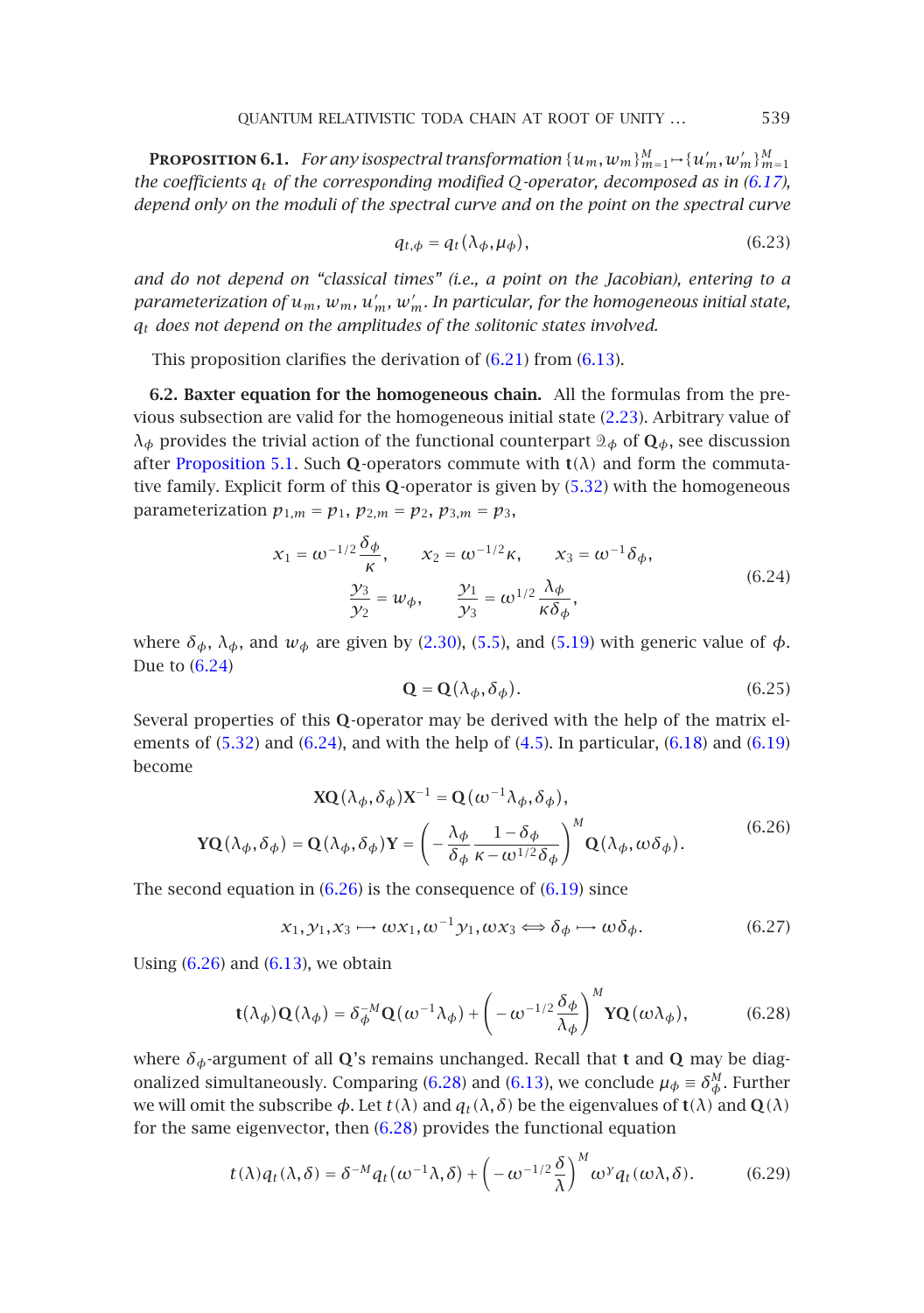Here *qt* is a meromorphic functi[on on](#page-27-0) the Baxter curve (see the set of definitions (2.31), (5.5), etc.)

$$
(\delta^{-1}, \delta^{*-1}) \in \Gamma_B \Longleftrightarrow \frac{1}{\delta^N} + \frac{1}{\delta^{*N}} = 1 - \kappa^N \frac{1}{\delta^N \delta^{*N}}, \qquad \lambda = \delta \delta^*.
$$
 (6.30)

More detailed investigation of (6.29) in the spirit of Proposition 6.1 shows that for generic *λ* any solution of (6.29) such that *t*(*λ*) is a polynomial and  $q_t(\lambda, \delta)$  is a meromorphic function on the curve (6.30), gives the eigenvalue of **t** $(\lambda)$  and **Q** $(\lambda)$ . The second equation of (6.26) provides the equation, fixing the  $\delta$  ambiguity of the solution of the Baxter equation (6.29)

<span id="page-27-1"></span>
$$
\omega^{\gamma} q_t(\lambda, \delta) = \left( -\frac{\lambda}{\delta} \frac{1 - \delta}{\kappa - \omega^{1/2} \delta} \right)^M q_t(\lambda, \omega \delta). \tag{6.31}
$$

**6.3. Evolution operator.**  $\mathcal{Q}_{\phi}$ -transformation and its quantum counterpart  $\mathbf{Q}_{\phi}$  may be interpreted as a kind of evolution, depending strongly on their spectral parameter *λ*φ. Evolution in more usual sense may be obtained in the limit when  $λ<sub>φ</sub><sup>-1</sup> → 0$ . Such a phenomenon, when a *physical* evolution operator is *Q*-operator in the singular point, appeared for example in the quantum Liouville model [8].

Evolution transformation  $\epsilon$  for the quantum relativistic Toda chain may be produced by nonlocal similarity transformation of the quantum *L*-operators (2.1)

$$
\mathfrak{E}(\ell_m)(\lambda) = \mathbf{A}_m(\lambda)^{-1} \ell_m(\lambda) \mathbf{A}_{m+1}(\lambda), \tag{6.32}
$$

where  $2 \times 2$  ma[trix](#page-27-1)  $A_m$  has the operator-valued entries

$$
\mathbf{A}_{m}(\lambda) = \begin{pmatrix} 1 & -\lambda^{-1} \mathbf{w}_{m-1}^{-1} \\ \mathbf{w}_{m} & -\omega^{-1/2} \kappa \lambda^{-1} \end{pmatrix}.
$$
 (6.33)

The similarity transformations do not change the transfer matrix of the model with the periodical boundary conditions. The explicit form of  $E$ -transformation may be obtained from (6.32)

<span id="page-27-2"></span>
$$
\mathfrak{E}(\mathbf{u}_m) = \omega^{-1/2} \mathbf{w}_m^{-1},
$$
\n
$$
\mathfrak{E}(\mathbf{w}_m) = (1 - \omega^{-1/2} \kappa \mathbf{w}_m^{-1} \mathbf{w}_{m-1})^{-1} \omega^{1/2} \mathbf{w}_{m-1} \mathbf{u}_m \mathbf{w}_{m+1} (1 - \omega^{-1/2} \kappa \mathbf{w}_{m+1}^{-1} \mathbf{w}_m).
$$
\n(6.34)

We may check directly that  $E$ -transformation is the canonical one. As usual, at the root of unity we have to separate

$$
\mathfrak{E}(f) = \mathbf{E}\mathfrak{E}(f)\mathbf{E}^{-1},\tag{6.35}
$$

where **E** is the finite-dimensional operator, and  $\&$  acts on *N*th powers of the Weyl elements  $\mathbf{u}_m^N$ ,  $\mathbf{w}_m^N$  as follows:

$$
\mathcal{E}(u_m^N) = -\frac{1}{w_m^N},
$$
  

$$
\mathcal{E}(w_m^N) = -u_m^N w_m^N w_{m-1}^N \frac{w_{m+1}^N + \kappa^N w_m^N}{w_m^N + \kappa^N w_{m-1}^N}.
$$
 (6.36)

<span id="page-27-0"></span>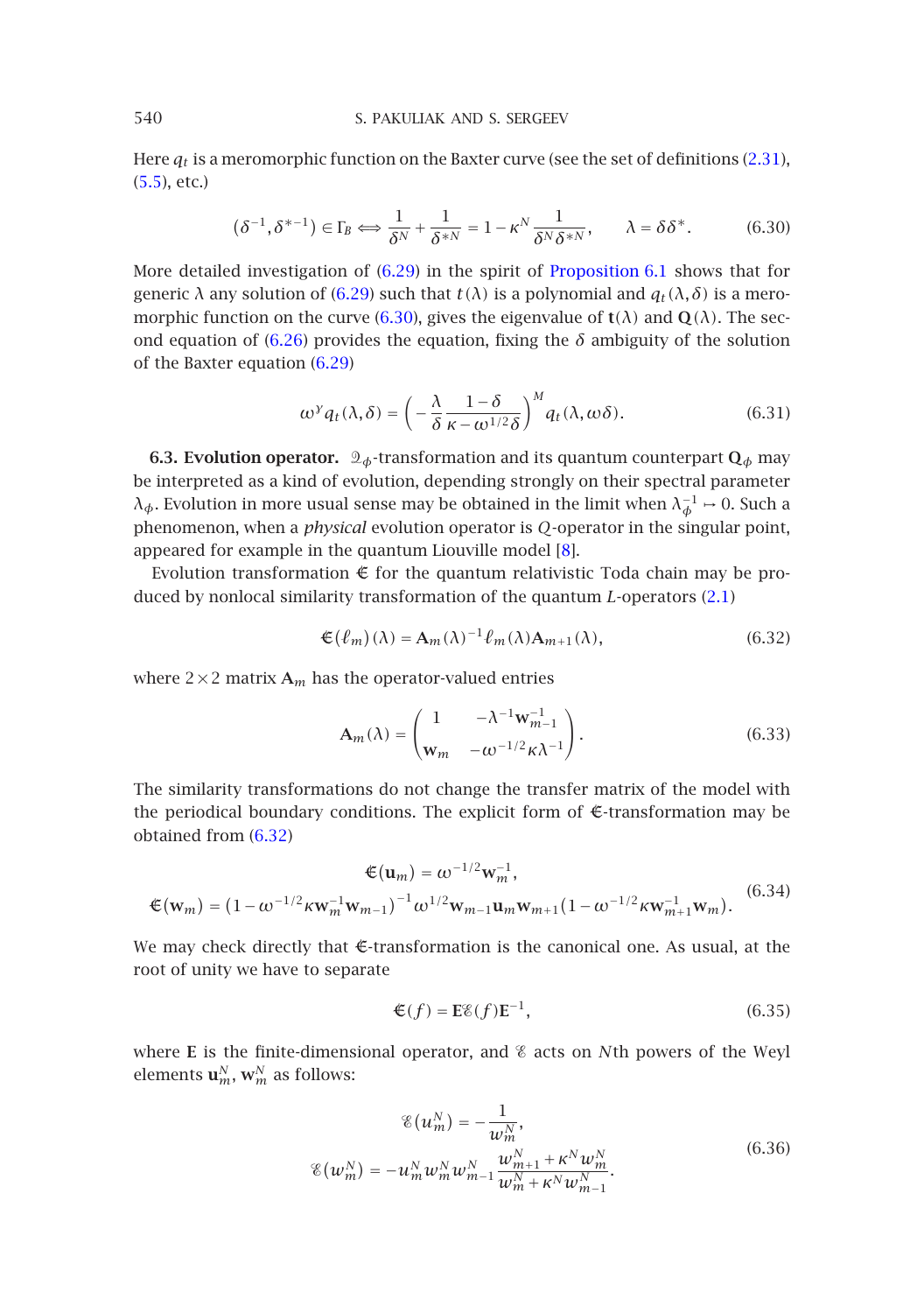For the given set of  $\{u_m, w_m\}_{m=1}^M$  $\{u_m, w_m\}_{m=1}^M$  $\{u_m, w_m\}_{m=1}^M$  parameterized in terms of  $\tau_m$  and  $\theta_m$ , (5.15), denote

<span id="page-28-0"></span>
$$
\tau_m = \tau_{0,m}, \qquad \theta_m = \tau_{1,m}, \tag{6.37}
$$

where we have introduced the extra auxiliary subsc[ript o](#page-18-5)f *τ*-function. The first equatio[n](#page-28-0) [in](#page-28-0) [\(6](#page-28-0).36) yields

<span id="page-28-1"></span>
$$
\mathscr{E}(\tau_{l,m}) = \tau_{l+1,m},\tag{6.38}
$$

and the second equation in (6.36) gives the following "equation of motion":

$$
\tau_{l,m+1}^{N} \tau_{l,m-1}^{N} + \kappa^{N} (\tau_{l,m}^{N})^{2} = (1 + \kappa^{N}) \tau_{l+1,m}^{N} \tau_{l-1,m}^{N}.
$$
 (6.39)

Let  $\tau_{0,m}^N = \tau_{m}^N$  given by the *n*-solitonic expression (5.21). Then the complete solution of  $(6.39)$  is given by

$$
\left(\tau_{l,m}^{(n)}\right)^N = h^{(n)}\left(\left\{f_k e^{2im\phi_k + 2il\psi_k}\right\}_{k=1}^n\right),\tag{6.40}
$$

where

$$
\mathbf{e}^{2i\psi_k} = s_k(1) = \frac{\Delta_k^*}{\Delta_k} \frac{\Delta_k - 1}{\Delta_k^* - 1},\tag{6.41}
$$

see (5.23) and (5.24) for the notations. The substitution  $(6.40)$  makes  $(6.39)$  the identity (see the appendix).

Comparing (6.40) with the definition of  $h^{(g)}$  and  $\tau_m^{(g)}$ , (5.21), (5.23), we see that in fact

$$
\tau_{l,m}^{(n)} = \tau_m^{(n+l)},\tag{6.42}
$$

where the initial set of  $\{\phi_k, f_k\}_{k=1}^n$  for  $h^{(n)}$  and  $\tau_m^{(n)}$  is enlarged formally by  $\{\phi_k', f_k'\}_{k=n+1}^{n+l}$ with  $f'_k \equiv 0$  and all  $\phi'_k$  equal and obeying formally

$$
\delta_{\phi'_k}^{*N} = 1 \Longrightarrow \delta_{\phi'_k}^{-1} = \lambda_{\phi'_k}^{-1} = 0.
$$
\n(6.43)

This establishes the relation between the evolution (6.34), (6.36) and  $\mathcal{Q}_{\phi}$ , **Q**<sub> $\phi$ </sub>. In particular, the finite-dimensional counterpart **E** of the evolution operator E may be obtained in the limit

$$
\mathbf{E} = \lim_{\delta = \infty, \delta^* = 1} \mathbf{Q}(\delta, \delta^*). \tag{6.44}
$$

Equation (5.32) gives the explicit form of the matrix elements of **E** on the *l*th step of the evolution

$$
\langle \alpha | \mathbf{E}_l | \beta \rangle = \prod_{m=1}^{M} \omega^{(\alpha_m - \beta_{m+1})\beta_m} w_{p_{2,l,m}}(\beta_{m+1} - \beta_m), \qquad (6.45)
$$

where

$$
x_{2,l,m} = \omega^{-1/2} \kappa \frac{\tau_{l,m}^2}{\tau_{l,m-1} \tau_{l,m+1}}, \qquad y_{2,l,m} = \kappa' \frac{\tau_{l-1,m} \tau_{l+1,m}}{\tau_{l,m-1} \tau_{l,m+1}}
$$
(6.46)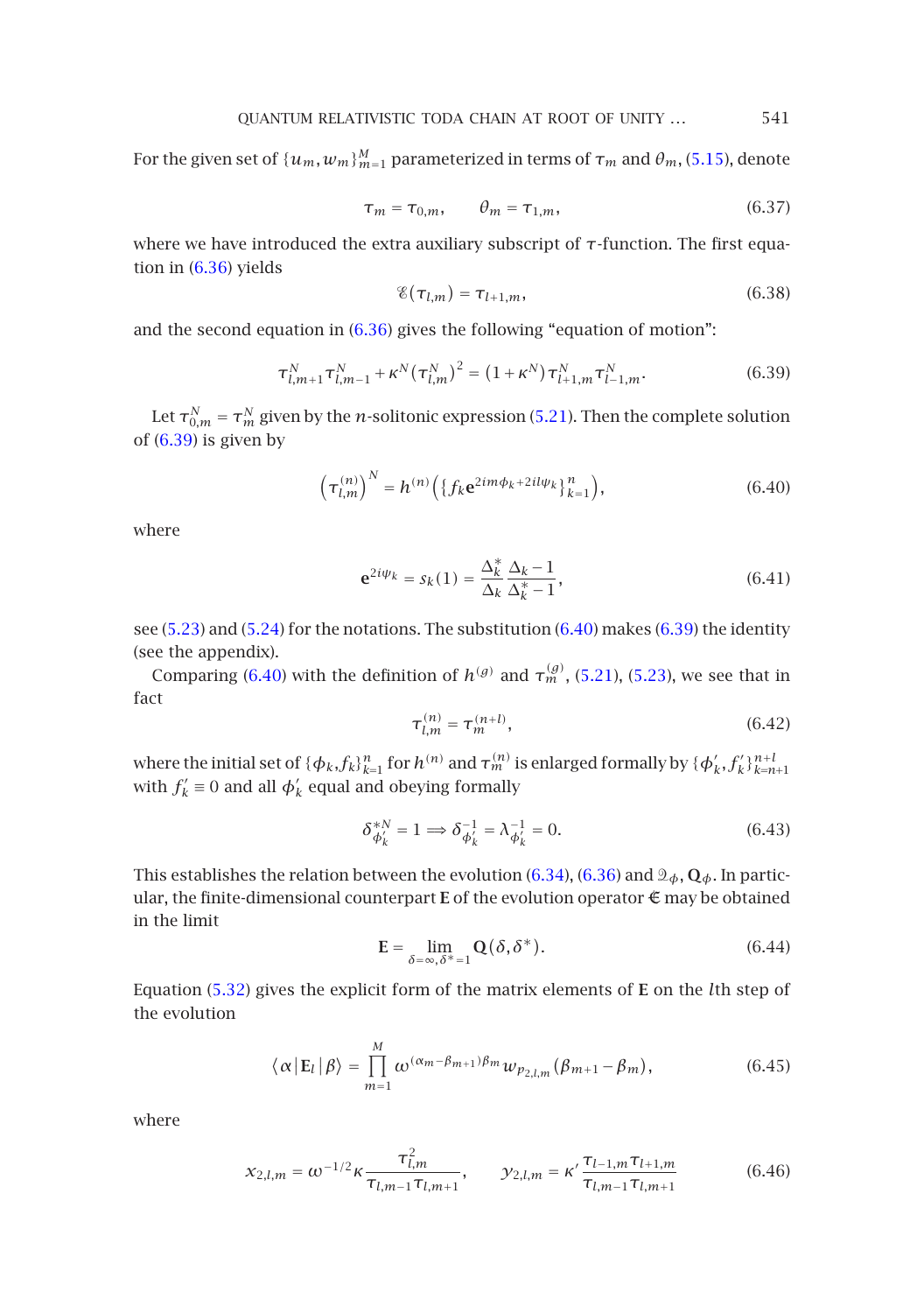with

$$
\kappa'^N = 1 + \kappa^N. \tag{6.47}
$$

In particular, *N*-bilinear relation (6.39) allows to parameterize the Fermat relation for the coordinates of  $p_{j,m}$ . Let

$$
\overline{\theta}_m = \tau_{-1,m}.\tag{6.48}
$$

Then

$$
\mathcal{Y}_{1,m}^{(n)} = \omega^{1/2} \frac{\lambda_n w_{\phi_n} \kappa'}{\kappa \delta_n} \frac{\overline{\theta}_m^{(n)} \theta_{m-1}^{(n-1)}}{\tau_m^{(n)} \tau_{m-1}^{(n-1)}},
$$
\n
$$
\mathcal{Y}_{2,m}^{(n)} = \kappa' \frac{\overline{\theta}_m^{(n)} \theta_m^{(n)}}{\tau_{m-1}^{(n)} \tau_{m+1}^{(n)}}, \qquad \mathcal{Y}_{3,m}^{(n)} = w_{\phi_n} \kappa' \frac{\overline{\theta}_m^{(n)} \theta_m^{(n-1)}}{\tau_{m+1}^{(n)} \tau_{m-1}^{(n-1)}}.
$$
\n(6.49)

**7. Quantum separation of variables.** Turn to the last subject of this paper—the quantum separation of variables, or functional Bethe ansatz.

In the previous sections we have established the following: let **t**( $\lambda$ ) = **t**<sup>(0)</sup>( $\lambda$ ) be the transfer matrix of the homogeneous quantum chain of the length *M*. There exists the family of isospectral to **t**( $\lambda$ ) transfer matrices **t**<sup>( $M-1$ </sup>)( $\lambda$ ), parameterized by ( $M-1$ ) complex variables *f*1*,...,fM*−1—the amplitudes of Hirota-type solitons in the minimal set (5.29). The isospectrality means that for any generic values of  $f_1, \ldots, f_{M-1}$  **t**<sup> $(M-1)$ </sup>( $\lambda$ ) has the same eigenvalues as the initial  $t(\lambda)$ . Therefore only the eigenvectors  $|\Psi_t^{(M-1)}\rangle$ depend on *f*1*,...,fM*−1. We may choose the values of *f*1*,...,fM*<sup>−</sup><sup>1</sup> in an appropriate way, such that  $|\Psi_t^{(M-1)}\rangle$  would beco[me](#page-22-2) [m](#page-22-2)ore simple than the initial unknown  $|\Psi_t\rangle$ . Since the similarity matrix  $\mathbf{K}^{(M-1)}$  is known explicitly, any exact information about  $|\Psi^{(M-1)}\rangle$ solves the eigenstate problem for the initial homogeneous quantum relativistic Toda chain.

<span id="page-29-0"></span>**7.1. Null subspaces of**  $b(\lambda)$ **.** Now we have to understand what special values of *f*<sub>1</sub>,...,*f*<sub>*M*−1</sub> are the most useful ones. To do this, we should turn back to the degenerated  $\ell_{\phi}$ -operator and write out (6.3) for the monodromies of  $\ell$  and **R** 

$$
\psi_{\phi,1}^{\prime*} \cdot \hat{\mathbf{t}}(\lambda_{\phi}) \hat{\mathbf{Q}}_{\phi} = \hat{\mathbf{Q}}_{\phi}^{\prime} \psi_{\phi,M+1}^{\prime*}, \qquad \hat{\mathbf{t}}(\lambda_{\phi}) \hat{\mathbf{Q}}_{\phi} \cdot \psi_{\phi,M+1}^{\prime\prime} = \psi_{\phi,1}^{\prime\prime} \hat{\mathbf{Q}}_{\phi}^{\prime\prime}. \tag{7.1}
$$

In components,

$$
\begin{split}\n&\left(\mathbf{a}(\lambda_{\phi}) - \omega^{1/2} \frac{\mathcal{U}_{\phi,1}}{\lambda_{\phi}} \mathbf{x}_{\phi} \mathbf{c}(\lambda_{\phi})\right) \hat{\mathbf{Q}}_{\phi} = \hat{\mathbf{Q}}'_{\phi}, \\
&\left(\mathbf{b}(\lambda_{\phi}) - \omega^{1/2} \frac{\mathcal{U}_{\phi,1}}{\lambda_{\phi}} \mathbf{x}_{\phi} \mathbf{d}(\lambda_{\phi})\right) \hat{\mathbf{Q}}_{\phi} = -\omega^{1/2} \frac{\mathcal{U}_{\phi,M+1}}{\lambda_{\phi}} \hat{\mathbf{Q}}'_{\phi} \mathbf{x}_{\phi}, \\
&\mathbf{a}(\lambda_{\phi}) \hat{\mathbf{Q}}_{\phi} \omega^{1/2} \frac{\mathcal{U}_{\phi,M+1}}{\lambda_{\phi}} \mathbf{x}_{\phi} + \mathbf{b}(\lambda_{\phi}) \hat{\mathbf{Q}}_{\phi} = \omega^{1/2} \frac{\mathcal{U}_{\phi,1}}{\lambda_{\phi}} \mathbf{x}_{\phi} \hat{\mathbf{Q}}''_{\phi}, \\
&\mathbf{c}(\lambda_{\phi}) \hat{\mathbf{Q}}_{\phi} \omega^{1/2} \frac{\mathcal{U}_{\phi,M+1}}{\lambda_{\phi}} \mathbf{x}_{\phi} + \mathbf{d}(\lambda_{\phi}) \hat{\mathbf{Q}}_{\phi} = \hat{\mathbf{Q}}''_{\phi}.\n\end{split} \tag{7.2}
$$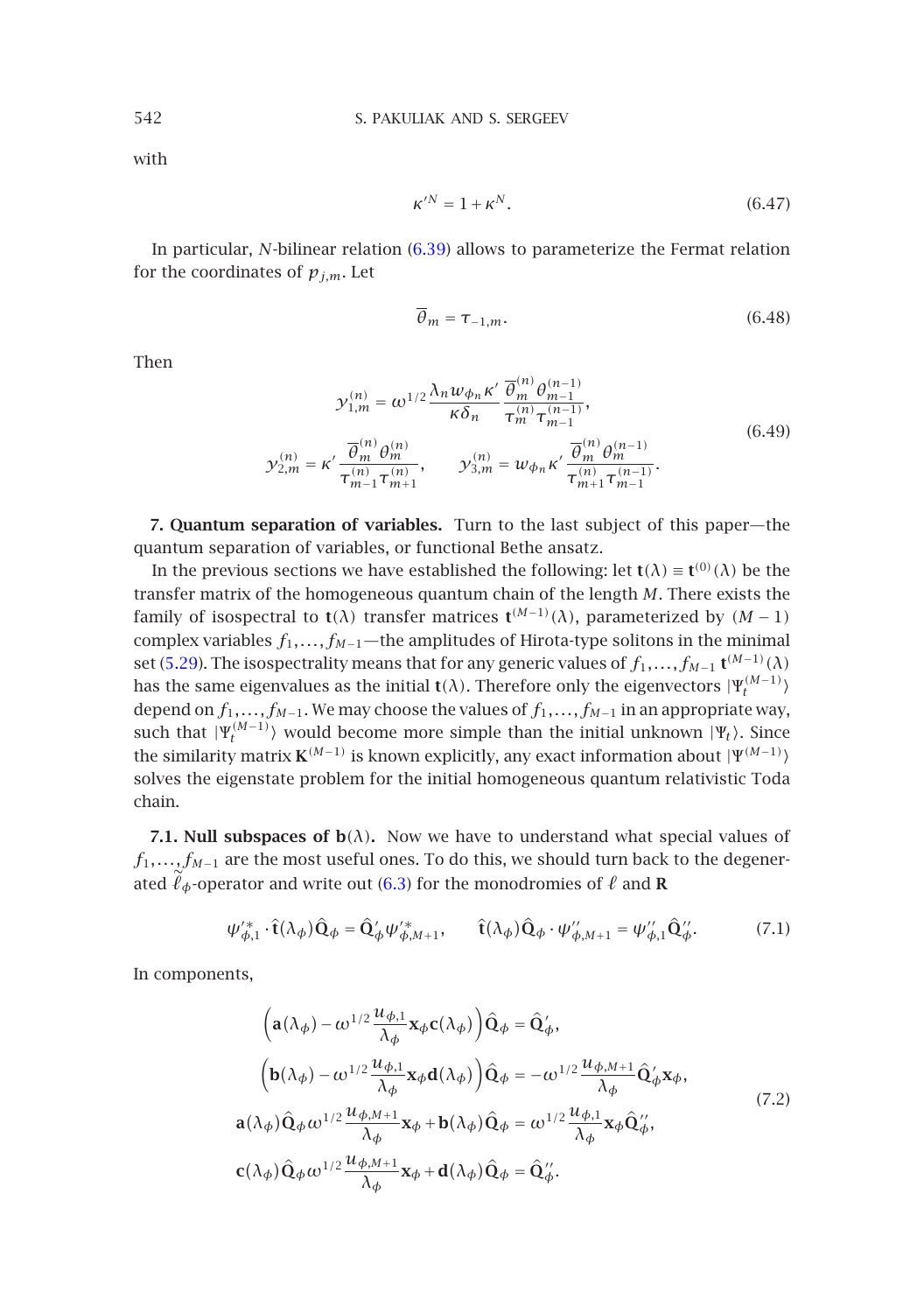Using the relation  $\mathbf{R}_{m,\phi}\mathbf{x}_m = \mathbf{x}_{\phi}\mathbf{R}_{m,\phi}$  (see (4.11)) we may obtain from (6.4)

$$
\hat{\mathbf{Q}}'_{\phi} = \left(\prod_{m=1}^{M} \frac{u_m}{u_{\phi,m+1}}\right) \mathbf{X} \hat{\mathbf{Q}}_{\phi} \mathbf{X}^{-1} \mathbf{x}_1 \mathbf{x}_{\phi}^{-1},
$$
\n
$$
\hat{\mathbf{Q}}''_{\phi} = \left(\prod_{m=1}^{M} \omega^{1/2} \frac{u_{\phi,m+1} u_m}{\lambda_{\phi}}\right) \mathbf{Z} \hat{\mathbf{Q}}_{\phi} \mathbf{X} \mathbf{x}_1^{-1} \mathbf{x}_{\phi}.
$$
\n(7.3)

Let the initial chain is the homogeneous one. If  $\phi \in \mathfrak{f}_M$ , then

$$
u_{\phi,m}^N = u_{\phi,M+m}^N = (-)^{N-1} \delta_{\phi}^N \frac{1 - f_{\phi} e^{2i\phi(m-1)}}{1 - f_{\phi} e^{2i\phi m}}.
$$
 (7.4)

Note [tha](#page-29-0)t

$$
\prod_{m \in Z_M} u_{\phi,m} = \left( -\omega^{-1/2} \delta_{\phi} \right)^M \tag{7.5}
$$

does not depend on  $f_{\phi}$ . Consider the limit when  $f_{\phi} \mapsto 1$ . Due to (7.5)  $\hat{\mathbf{Q}}_{\phi}$ ,  $\hat{\mathbf{Q}}_{\phi}'$ , and  $\hat{\mathbf{Q}}_{\phi}''$ are regular, but

$$
u_{\phi,1} = u_{\phi,M+1} = 0, \tag{7.6}
$$

and (7.2) give

$$
\mathbf{a}(\lambda_{\phi})\widetilde{\mathbf{Q}}_{\phi} = \widetilde{\mathbf{Q}}'_{\phi}, \qquad \mathbf{d}(\lambda_{\phi})\widetilde{\mathbf{Q}}_{\phi} = \widetilde{\mathbf{Q}}''_{\phi}, \qquad \mathbf{b}(\lambda_{\phi})\widetilde{\mathbf{Q}}_{\phi} = 0. \tag{7.7}
$$

The last expression is important. Taking the trace over *φ*th space, we obtain

<span id="page-30-0"></span>
$$
\mathbf{b}(\lambda_{\phi})\mathbf{Q}_{\phi} = 0 \quad \text{if } f_{\phi} = 1. \tag{7.8}
$$

[Recal](#page-12-2)l that the pha[s](#page-19-0)e of  $\lambda_{\phi}$  is [the](#page-19-0) parameters of  $\mathbf{Q}_{\phi}$ .

Turn now to the operator  $\mathbf{K}^{(M-1)}$  and consider the limit when all  $f_n \rightarrow 1$ ,  $n =$ 1,...,*M*−1. Each  $\mathbf{Q}_{\phi_n}$  in (3.25) depends essentially on the phase of  $\lambda_{\phi_n}$ ,  $n = 1,...,M-1$ . Since  $K^{(M-1)}$  is the symmetrical operator with resp[ect to](#page-8-1) any perm[utation](#page-8-1) of  ${(f_n, \phi_n)}_{n=1}^{M-1}$ , see Proposition 5.2, the following proposition holds.

<span id="page-30-1"></span>**PROPOSITION 7.1.** Let  $\lambda_{\phi_n}$  be the spectral parameter of  $\mathbf{Q}_{\phi_n}$  in the decomposition *(3.25) of the minimal* **K***(M*−1*) (5.29). Then*

$$
\mathbf{b}(\lambda_{\phi_n})\mathbf{K}^{(M-1)} = 0, \quad n = 1, ..., M-1 \text{ if all } f_n \to 1. \tag{7.9}
$$

The structure of eigenvectors of  $\mathbf{b}(\lambda)$  $\mathbf{b}(\lambda)$  $\mathbf{b}(\lambda)$  was d[escrib](#page-8-2)ed [by](#page-8-1) [\(](#page-8-1)2.46). Comparing (2.46) and (7.9), and taking into account  $\mathbf{YQ}_{\phi} = \mathbf{Q}_{\phi} \mathbf{Y}$  for [any](#page-4-2)  $\mathbf{Q}_{\phi}$ , we may conclude that in the limit  $f_k \mapsto 1$  for all  $k$ 

$$
\mathbf{K}^{(M-1)}\left(\left\{\lambda_{\phi_k}\right\}_{k=1}^{M-1}\right) = \sum_{\mathbf{y}\in\mathbb{Z}_N} \left|\left\{\lambda_k\right\}_{k=1}^{M-1}, \mathbf{y}\right\rangle \left\langle \chi_{\mathbf{y}}\right|.
$$
 (7.10)

Here  $|\{\lambda_k\}_{k=1}^{M-1}, \gamma\rangle$  are the eigenvectors of **b** (2.45), (2.46), and  $\chi_{\gamma}$  are some vectors, such that  $\langle \chi_{\gamma} | Y = \omega^{\gamma} \langle \chi_{\gamma} |$ , where **Y** is given by (2.15).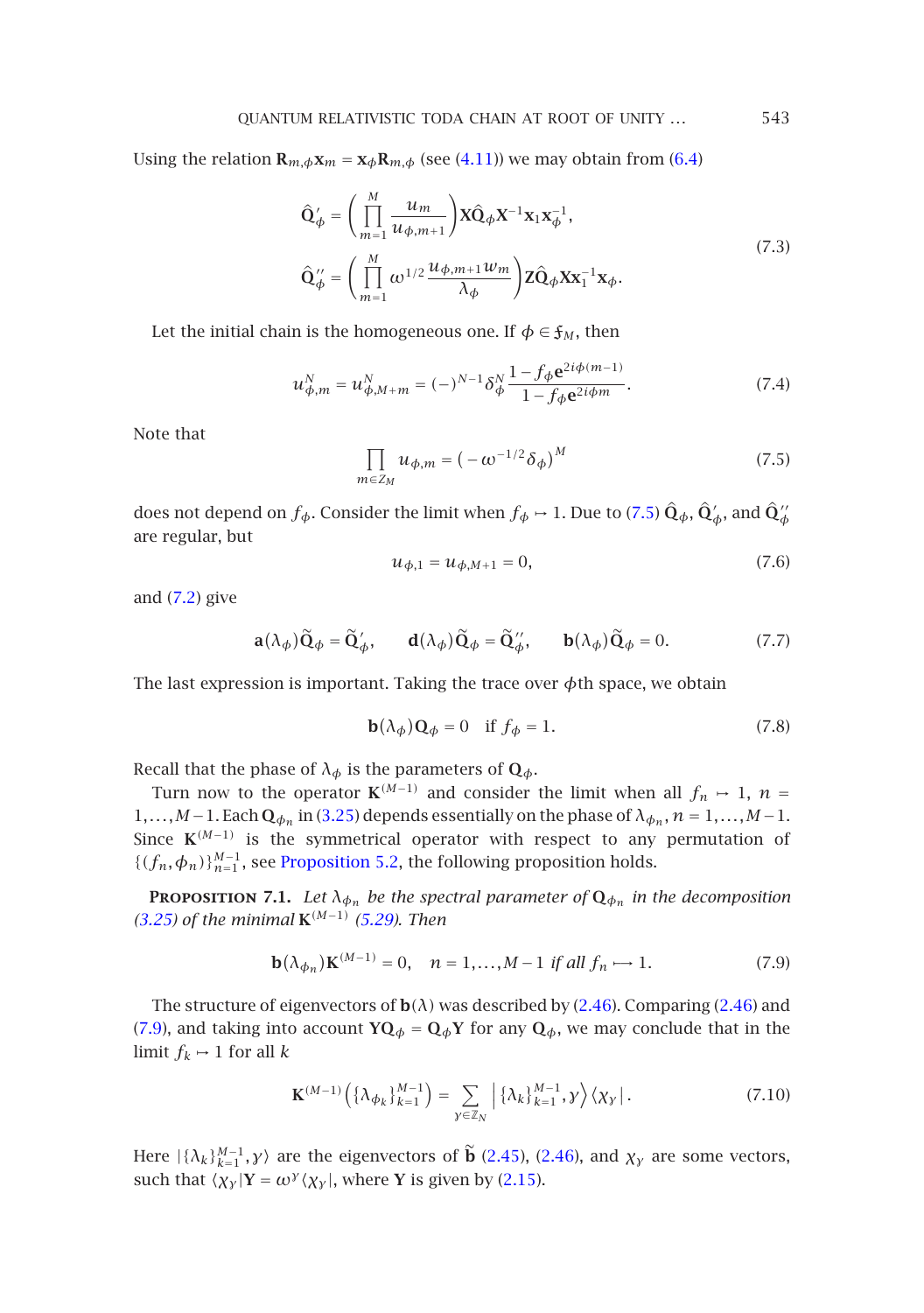From the other si[de, us](#page-26-3)ing the nat[ural decompositio](#page-26-4)n (3.21) and (2.41), we should have for the generic values of *fk*

$$
\mathbf{K}^{(M-1)}\left(\{\lambda_{\phi_k}\}_{k=1}^{M-1}\right) = \sum_t |\Psi_t\rangle \left(\prod_{k=1}^{M-1} q_t(\lambda_{\phi_n}, \delta_{\phi_n})\right) \left\langle \Psi_t^{(M-1)}\right|,\tag{7.11}
$$

where the summation is taken over all t[he eig](#page-8-0)envalues *t* of **t**[. Func](#page-30-1)tions  $q_t(\lambda, \delta)$  obey the Baxter equation (6.29) and due to Proposition 6.1 do not depend on  $f_1, \ldots, f_{M-1}$ . Comparing the two decompositions (7.10) and (7.11) at  $f_k \rightarrow 1$ , we may conclude that the eigenvectors  $\langle \Psi_t^{(M-1)} |$  stick together in this limit

$$
\left\langle \Psi_t^{(M-1)} \right| \longrightarrow \left\langle \chi_Y \right| \quad \forall \, t = \left\{ t_1, \dots, t_{M-1}, \ t_M = (-\kappa)^M \omega^Y \right\}. \tag{7.12}
$$

So the functional Bethe ansatz formula  $(2.47)$  follows from  $(7.10)$  and  $(7.11)$  up to a normalization. In addition, we know explicitly the corresponding projector **K***(M*−1*)*.

Detailed investigation shows that the explicit form of  $\langle \chi_{\gamma} |$  depends on a limiting procedure  $f_n \mapsto 1$ . The reason is that when  $f_n \mapsto 1, \, n=1,...,g,$  then  $\tau_m^{(g)} \mapsto 0, \, m=1$ 0*,...,g*−1. This follows from the recursive definition of *h(g)* (5.23). The proof is based on Proposition .1 in the appendix. Because of the parameterization of  $u_m^{(n)}$  and  $p_{j,m}^{(n)}$ contains the ratios of  $\tau_m^{(n)}$ , the ambiguity arises. Some of  $u_m^{(n)}$  and  $p_{j,m}^{(n)}$  of the form 0*/*0 depends on the details of the limiting procedure.

**7.2. Limiting procedure.** In this subsection, we describe one of the possible limiting procedures. Most simple  $\mathbf{K}^{(M-1)}(\{\lambda_k\})$  appears when we choose  $u_m^{(M-1)} = 0$  for  $m = 1, \ldots, M - 1$ . Consider the set of infinitely small numbers,

$$
\varepsilon_k \mapsto 0, \quad k = 1, \dots, M - 1,\tag{7.13}
$$

such that any [ratio](#page-10-4)  $\varepsilon_n/\varepsilon_m \neq 1$  is finite, and

$$
u_m^{(M-1)} = -\omega^{-1/2} \frac{\varepsilon_{M-m}}{\delta_1 \cdots \delta_{M-1}}, \quad m = 1, ..., M-1,
$$
  

$$
u_M^{(M-1)} = -\omega^{-1/2} \frac{(\delta_1 \cdots \delta_{M-1})^{M-1}}{\varepsilon_1 \cdots \varepsilon_{M-1}}.
$$
 (7.14)

The recursion  $(3.11)$ ,  $(3.12)$  with

$$
\kappa_{\phi_n} = \frac{\kappa}{\delta_n} \tag{7.15}
$$

yields

$$
u_m^{(n)} = -\omega^{-1/2} \frac{\varepsilon_{n-m+1}}{\delta_1 \cdots \delta_n} + o(\varepsilon_1), \quad m = 1 \cdots n
$$
 (7.16)

while for  $m = n + 1, ..., M - 1$  all  $u_m^{(n)}$  are regular. This gives

$$
\tau_m^{(n)} = \tau_n^{(n)} \frac{\varepsilon_1 \cdots \varepsilon_{n-m}}{(\delta_1 \cdots \delta_n)^{n-m}} + o(\varepsilon_1^{n-m}), \quad m = 0, \ldots, n. \tag{7.17}
$$

<span id="page-31-0"></span>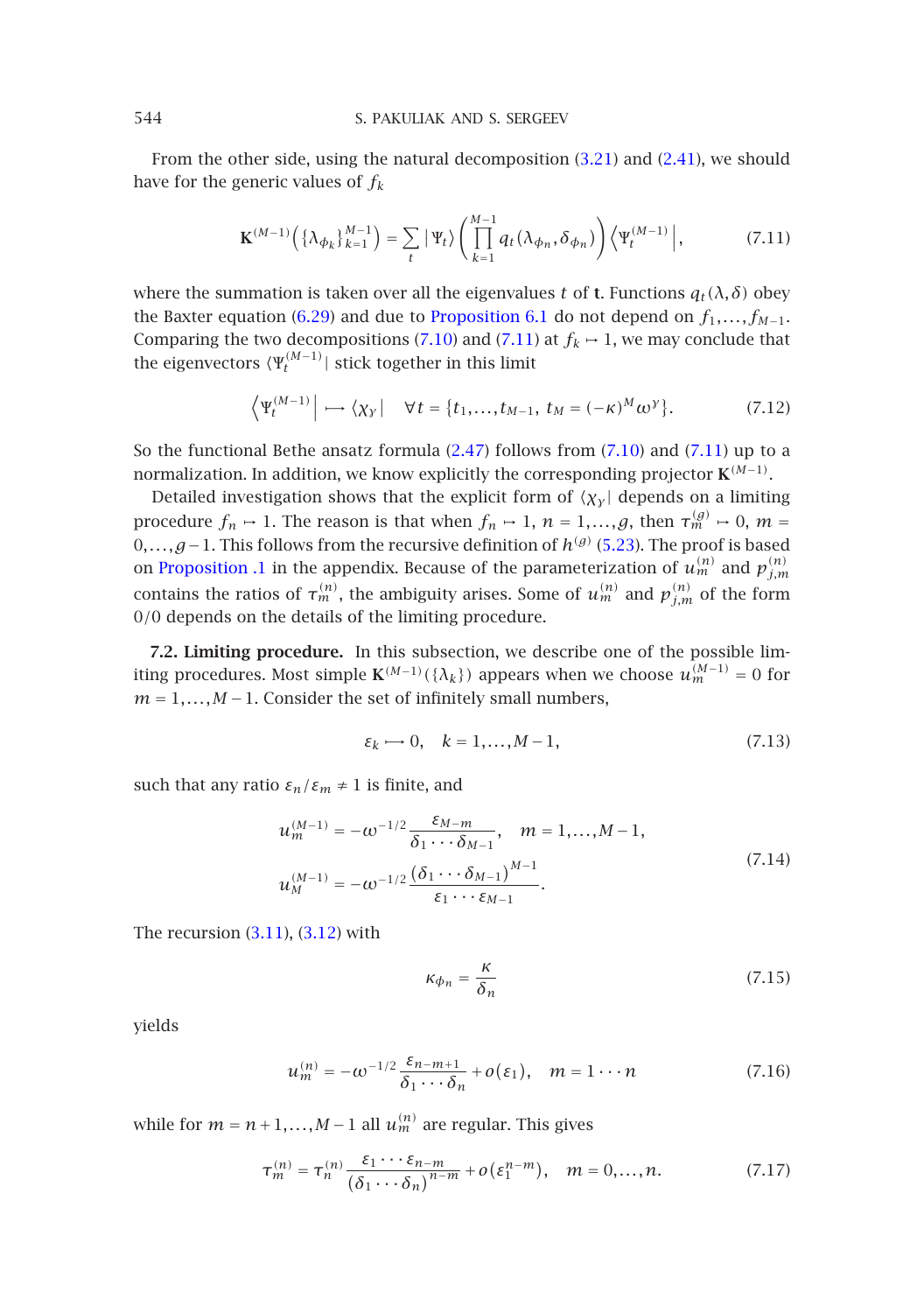In the limit  $\varepsilon_k = 0$  we may choose

$$
\frac{\tau_n^{(n)}}{\theta_n^{(n)}} = \prod_{k=1}^n \omega^{-1/2} \frac{\delta_k}{\lambda_k w_k},\tag{7.18}
$$

where  $w_k$  are given by  $(5.19)$ , and

$$
\theta_m^{(n)} = (\omega^{1/2} \kappa)^{(n-m)(n-m-1)/2} \frac{\theta_n^{(n)}}{(\delta_1 \cdots \delta_n)^{n-m}}.
$$
\n(7.19)

The *N*th powers [of](#page-13-4) [t](#page-13-4)hese [form](#page-13-5)ulas follow from Proposition .3. Equation (7.19) gives

$$
\frac{w_{m+1}^{(n)}}{w_m^{(n)}} = \omega^{1/2} \kappa, \quad m = 0, \dots, n-1.
$$
 (7.20)

In the limit when  $\epsilon_k \mapsto 0$  the regular  $p_{j,m}^{(n)}$ ,  $j = 1,2,3$ , in  $\mathbf{Q}_{\phi_n}$  (5.32), entering the decomposition of  $\mathbf{K}^{(M-1)}$ , are given by (5.30). Below we will list the singular  $p_{j,m}^{(n)}$ , using notations (4.6) and (4.7):

(i)  $m = 1 \cdots n-1$ ,

$$
p_{3,m}^{(n)} = q_1, \qquad p_{2,m}^{(n)} = O\left(p_{1,m}^{(n)}\right), \qquad x_{1,m}^{(n)} = \frac{1}{\omega^{1/2}\kappa} \frac{\varepsilon_{n-m+1}}{\varepsilon_{n-m}}.\tag{7.21}
$$

(ii) *m* = *n*,

$$
p_{1,n}^{(n)} = q_0, \quad p_{2,n}^{(n)} = q_\infty \quad \forall n,
$$
 (7.22)

and  $p_{3,n}^{(n)}$  are regular, except

$$
p_{3,M-1}^{(M-1)} = q_{\infty}.
$$
\n(7.23)

- (iii)  $m = n + 1 \cdots M 2$ : all  $p_{j,m}^{(n)}$  in this region are regular.
- (iv)  $m = M 1$ :  $p_{1,M-1}^{(n)}$  are regular [excep](#page-20-0)t

$$
p_{1,M-1}^{(M-1)} = q_0, \quad p_{2,M-1}^{(n)} = p_{3,M-1}^{(n)} = q_\infty \quad \forall n. \tag{7.24}
$$

(v) *m* = *M*,

$$
p_{1,M}^{(n)} = q_{\infty}, \quad p_{2,M}^{(n)} = p_{3,M}^{(n)} = q_0 \quad \forall n. \tag{7.25}
$$

Substituting these expressions into (5.32), we obtain the following form of *N*th modified *Q*-matrix,  $n \neq M-1$ :

$$
\langle \alpha | \mathbf{Q}^{(n)} | \beta \rangle = \frac{1}{\Phi(\beta_1 + \beta_M - \alpha_M)} \prod_{m=1}^{n-1} \delta_{\alpha_m, \beta_{m+1}} \Phi(\alpha_n) w_{Op_{3,n}^{(n)}}(\alpha_n - \beta_{n+1})
$$
  

$$
\times \prod_{m=n+1}^{M-2} \omega^{(\alpha_m - \beta_m)\beta_{m+1}} \frac{w_{p_{1,m}^{(n)}}(\beta_m - \alpha_m) w_{p_{2,m}^{(n)}}(\beta_{m+1} - \beta_m)}{w_{p_{3,m}^{(n)}}(\beta_{m+1} - \alpha_m)}
$$
(7.26)  

$$
\times \frac{\Phi(\alpha_{M-1})}{\Phi(\beta_{M-1})} w_{p_{1,M-1}^{(n)}}(\beta_{M-1} - \alpha_{M-1}),
$$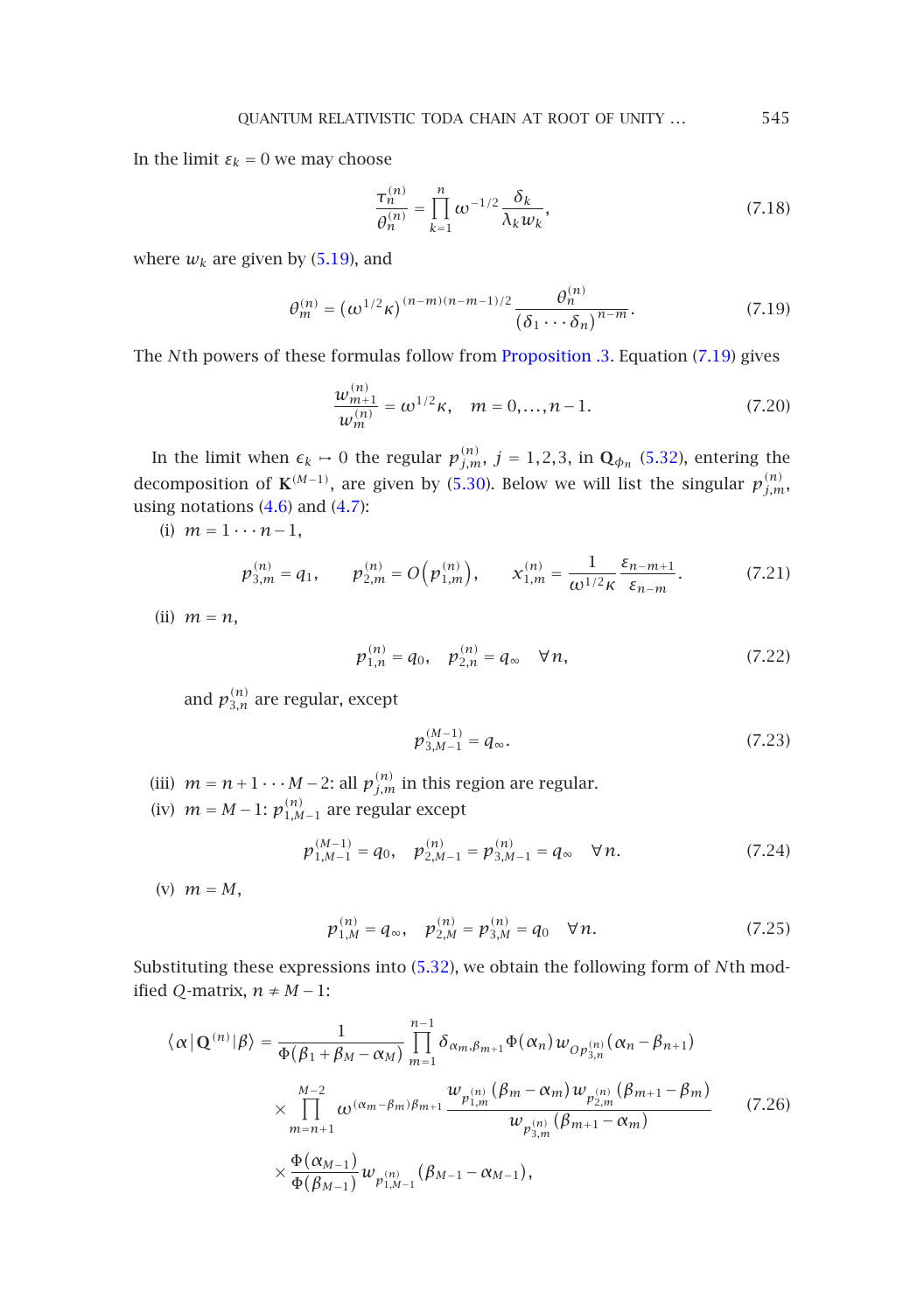and for the last *(M* −1*)*th *Q*-matrix

$$
\langle \alpha \, | \, \mathbf{Q}^{(M-1)} \, | \, \beta \rangle = \frac{1}{\Phi(\beta_1 + \beta_M - \alpha_M)} \prod_{m=1}^{M-2} \delta_{\alpha_m, \beta_{m+1}} \Phi(\alpha_{M-1}). \tag{7.27}
$$

Here Φ is given by (4.4). Explicit form of the modified *Q*-operators (7.26) and (7.27) allows to prove the following proposition.

**PROPOSITION 7.2.** *The matrix*  $K^{(M-1)}$  *obeys* 

$$
\mathbf{K}^{(M-1)}\left(\{\lambda_k\}_{k=1}^{M-1}\right)(\mathbf{z}_m - \mathbf{z}_{m+1}) = 0, \quad m \in \mathbb{Z}_M. \tag{7.28}
$$

**PROOF.** The matrix elements of  $\mathbf{Q}^{(n)}$  depend on  $\beta_M - \alpha_M$ , therefore  $\mathbf{Q}^{(n)}\mathbf{z}_M =$ **z**<sub>*M*</sub>**Q**<sup>(*n*)</sup> for all *n*. The set of delta symbols in each **Q**<sup>(*n*)</sup> gives **Q**<sup>(*n*)</sup>**z**<sub>*m*</sub> = **z**<sub>*m*−1</sub>**Q**<sup>(*n*)</sup>,  $m = 2,...,n + 1$ . Also the matrix elements of each **Q**<sup>(n)</sup> depend on  $\beta_1 + \beta_M$ , hence  $\mathbf{Q}^{(n)}(\mathbf{z}_1 - \mathbf{z}_M) = 0$  for all *n*. Therefore for all *m* 

$$
\mathbf{K}^{(M-1)}(\mathbf{z}_m - \mathbf{z}_M) = \mathbf{Q}^{(1)} \cdots \mathbf{Q}^{(M-m)}(\mathbf{z}_1 - \mathbf{z}_M) \mathbf{Q}^{(M-m+1)} \cdots \mathbf{Q}^{(M-1)} = 0.
$$
 (7.29)

So, in our limiting procedure, *χγ* is defined by

$$
\langle \chi_{\gamma} | (\mathbf{z}_m - \mathbf{z}_{m+1}) = 0, \qquad \langle \chi_{\gamma} | \mathbf{Y} = \omega^{\gamma} \langle \chi_{\gamma} |.
$$
 (7.30)

Hence the matrix element of  $\chi_{\gamma}$  is

$$
\langle \chi_{\gamma} | \alpha \rangle = \chi_{\gamma}(\overline{\alpha}) \equiv \chi_{\gamma}(\overline{\alpha} \mod N), \tag{7.31}
$$

where

$$
\overline{\alpha} \stackrel{\text{def}}{=} \sum_{m \in \mathbb{Z}_M} \alpha_m. \tag{7.32}
$$

The discrete function  $\chi_{\gamma}(\overline{\alpha})$  is defined by

$$
\frac{\chi_{\gamma}(\overline{\alpha}+M)}{\chi_{\gamma}(\overline{\alpha})} = (-\omega^{-1/2})^M \omega^{\gamma-\overline{\alpha}}.
$$
 (7.33)

Solution of (7.33) depends strongly on *M* mod*N*.

**8. Disc[ussi](#page-39-7)[on.](#page-39-8)** [In](#page-40-0) t[his](#page-40-6) [pap](#page-40-7)[er,](#page-40-8) [we in](#page-40-9)vestigated one of the simplest integrable model, associated with the local Weyl algebra at the root of unity. All such models always contain a classical discrete dynamic of parameters. Nontrivial solution of this classical part of the model provides the solution of the isospectrality problem of the spin part. Well-known nowadays results by Sklyanin, Kuznetsov, and others, reveal that in the classical limit of the usual Toda chain (and many other models) Baxter's quantum *Q*-operator is related to the Bäcklund transformation of the classical system, see, for example, [12, 13, 26, 27, 28, 29, 30] and so forth. In our case we have the Bäcklund transformation of the classical counterpart and modified *Q*-operator in the quantum space simultaneously. It is unusual that solving the quantum isospectrality problem, we miss the commutativity of the modified *Q*-operators.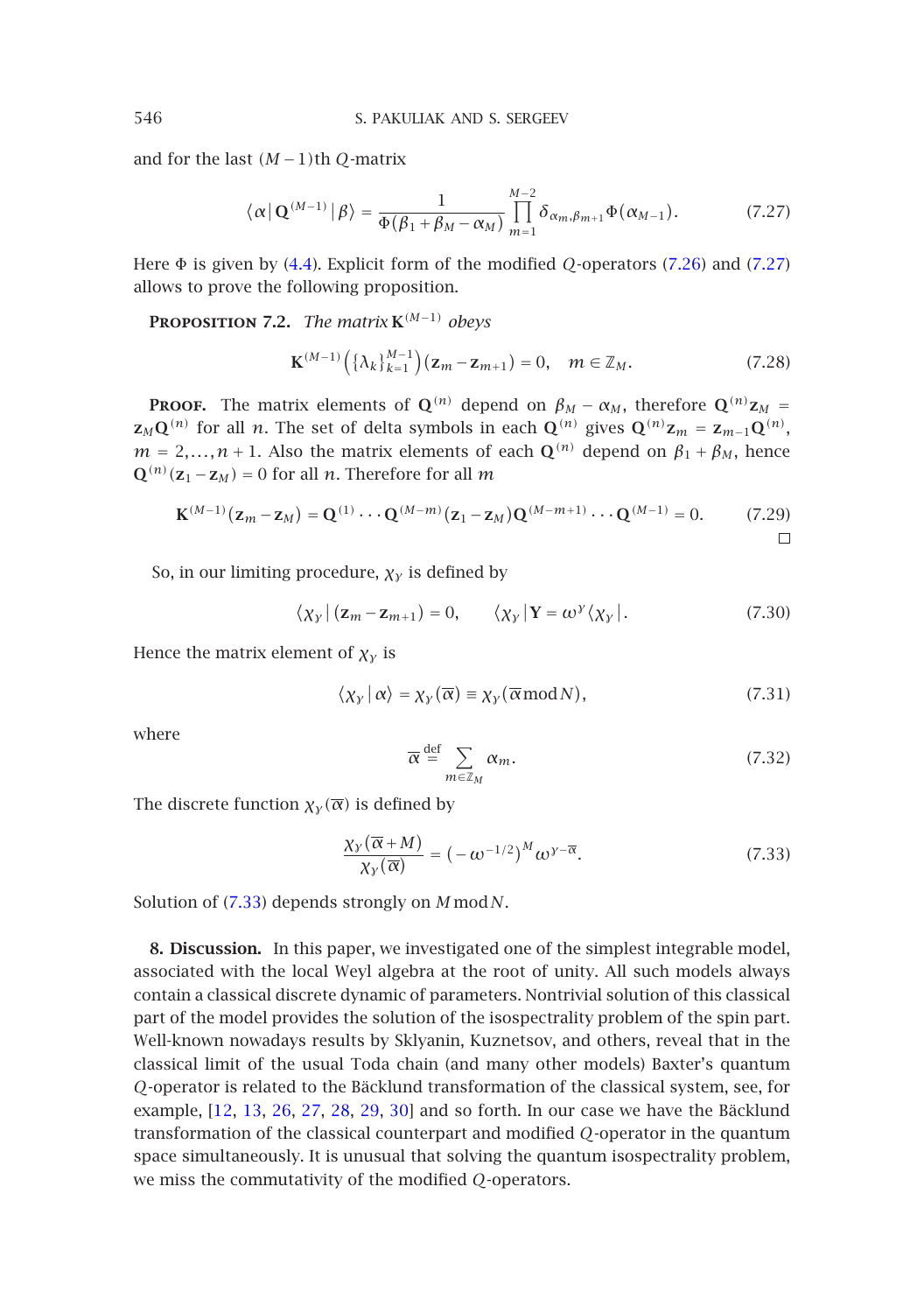Our results are the explicit construction of *(M* −1*)*-parametric family of quantum inhomogeneous transfer matrices with the same spectrum as the initial homogeneous one and the explicit construction of the corresponding similarity operator (3.25). We hope that the solution of the isospectrality problem will help to solve the model with arbitrary *N* in the thermodynamic limit exactly.

As one particular application of the isospectral[ity](#page-40-1) we have obtained the quantum separation of variables. Previously, there was a hypothesis formulated for the usual quantum Toda chain, that the product of *operators Q*, taken in [the](#page-40-14) [spe](#page-40-15)[cial](#page-40-11) [po](#page-40-12)[ints](#page-40-13), is related to the functional Bethe ansatz. In this paper, we have established it explicitly, but for the product of *modified operators Q*.

Note in conclusion that this method may be applied to any model, based on the local Weyl algebra. We may mention the chiral Potts model [1, 4] and the Zamolodchikov-Bazhanov-Baxter model in the vertex formulation [25]. Moreover, all two-dimensional integrable models with the local Weyl algebra are particular cases of the general three dimensional model, and their classical counterparts are known [20, 21, 22, 23, 24].

## **Appendix**

**Fay identity in the rational limit.** It is well known what is the rational limit of Θ-function on a generic algebraic curve. Θ-function by definition is

<span id="page-34-0"></span>
$$
\Theta^{(g)}(\mathbf{z}) = \sum_{\mathbf{n} \in \mathbb{Z}^g} \mathbf{e}^{i\pi(\mathbf{n},\Omega\mathbf{n}) + 2i\pi(\mathbf{n},\mathbf{z})},\tag{A.1}
$$

where  $z = (z_1, \ldots, z_g) \in \mathbb{C}^g$  and the imaginary part of the symmetrical period matrix Ω is positively defined. Θ-function may be defined recursively as

$$
\Theta^{(g)}(\mathbf{z}) = \sum_{n_g \in \mathbb{Z}} \Theta^{(g-1)}(\mathbf{z}' + \Omega'_g n_g) \mathbf{e}^{i\pi \Omega_{g,g} n_g^2 + 2i\pi n_h z_g}, \tag{A.2}
$$

where  $\mathbf{z}' = (z_1, \ldots, z_{g-1})$  and  $\Omega'_g = (\Omega_{1,g}, \ldots, \Omega_{g-1,g}).$ 

The rational limit corresponds to

$$
\mathbf{e}^{i\pi\Omega_{n,n}+2i\pi z_n} = -f_n,
$$
\n
$$
\mathbf{e}^{i\pi\Omega_{n,n}} \longrightarrow 0, \qquad \mathbf{e}^{i\pi\Omega_{k,n}} \longmapsto \frac{(q_k - q_n)(p_k - p_n)}{(q_k - p_n)(p_k - q_n)}.
$$
\n(A.3)

Explicit details of the limiting procedure are rather tedious. We should better invent all the necessary components in the rational limit directly and formulate the rational limit of the Fay identity. The proof of all the propositions is analogous to that in the algebraic geometry with the elementary replacement of the usual Θ-function methods to the analysis of the polynomial structure and intensive use of the main algebraic theorem.

**.1. Rational limit of arbitrary algebraic curve Jacobian.** Let  $\{p_n, q_n\}_{n=1}^g$  be a set of 2*g* complex parameters. "Θ-function" in the rational limit is a function of *g* free complex arguments  $f_1,...,f_g$ , the set  $\{p_n,q_n\}_{n=1}^g$  is its parameters. Θ-function may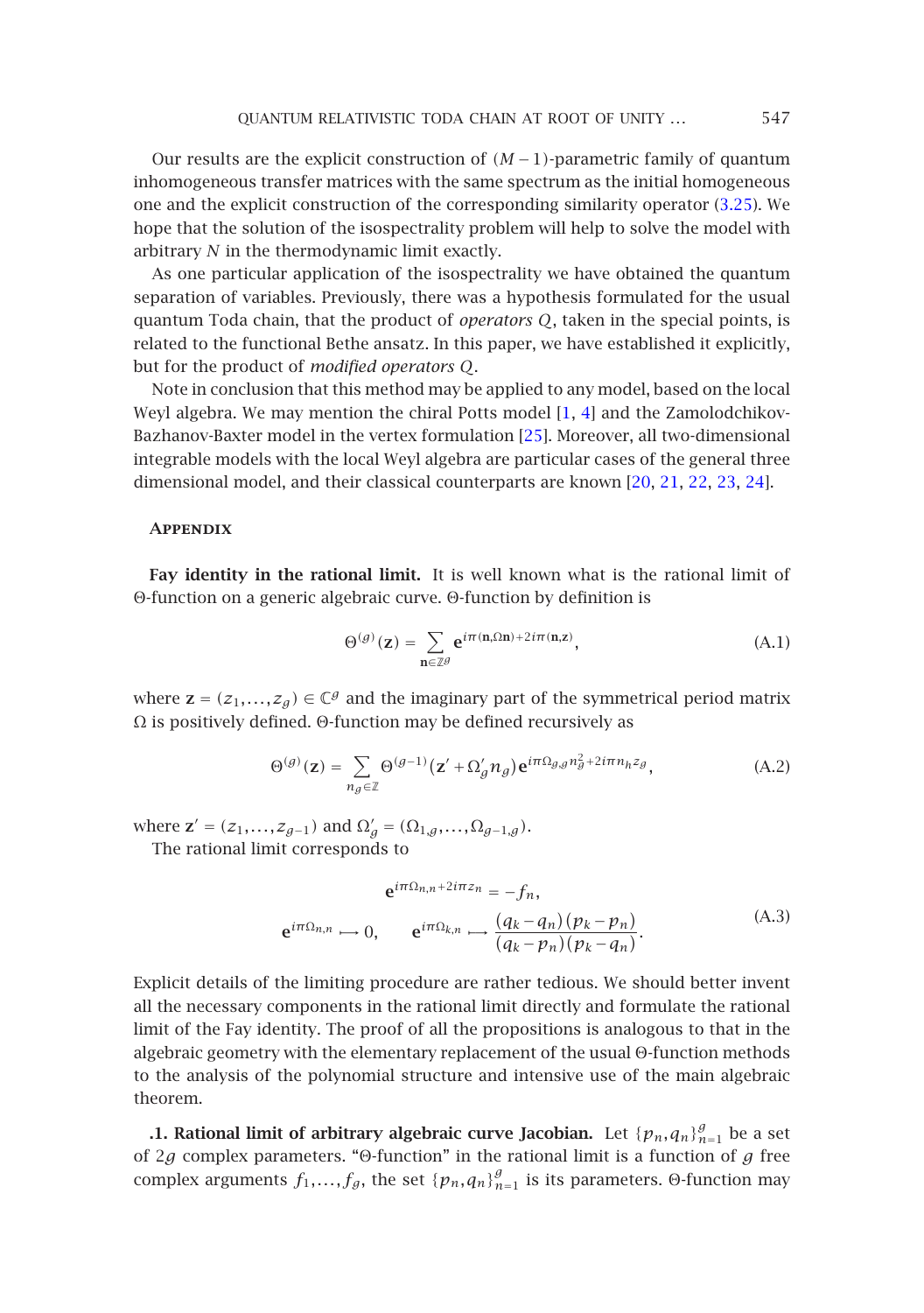be defined recursively with respect to *g* as follows:

$$
\Theta^{(0)} = 1, \qquad \Theta^{(1)}(f_1) = 1 - f_1,
$$
  

$$
\Theta^{(2)}(f_1, f_2) = 1 - f_1 - f_2 + d_{1,2} f_1 f_2,
$$
 (A.4)

and so on,

$$
\Theta^{(g)}\left(\{f_n\}_{n=1}^g\right) = \Theta^{(g-1)}\left(\{f_n\}_{n=1}^{g-1}\right) - f_g \Theta^{(g-1)}\left(\{f_n d_{n,g}\}_{n=1}^{g-1}\right). \tag{A.5}
$$

The recursion follows from (A.2), where  $n_g = 0, 1$ . Parameters  $\{p_n, q_n\}_{n=1}^g$  enter the definition of the phase shifts

$$
d_{n,m} = \frac{(p_n - p_m)(q_n - q_m)}{(p_n - q_m)(q_n - p_m)}.
$$
 (A.6)

<span id="page-35-1"></span>It is useful to introduce the function  $\sigma_n(z)$ ,

$$
\sigma_n(z) = \frac{p_n - z}{q_n - z}.\tag{A.7}
$$

Let by definition

$$
H^{(g)}\left(\{f_n\}_{n=1}^g\right) = \Theta^{(g)}\left(\left\{f_n \prod_{m \neq n} \sigma_n(q_m)\right\}_{n=1}^g\right). \tag{A.8}
$$

<span id="page-35-0"></span>Recursion definition of  $H^{(g)}$  is

$$
H^{(g)}\left(\{f_n\}_{n=1}^g\right) = H^{(g-1)}\left(\{f_n\sigma_n(q_g)\}_{n=1}^{g-1}\right) - f_g \prod_{m=1}^{g-1} \sigma_g(q_m) H^{(g-1)}\left(\{f_n\sigma_n(p_g)\}_{n=1}^{g-1}\right),\tag{A.9}
$$

where  $\sigma_n(q_g)d_{n,g} = \sigma_n(p_g)$  is taken into account.

**PROPOSITION .1** (zeros of Θ-function). *The variety*  $H^{(g)} = 0$  *may be parametrized as follows:*

$$
H^{(g)}\left(\{f_n\}_{n=1}^g\right) = 0 \Longleftrightarrow f_n = \prod_{m=1}^{g-1} \sigma_n (z_m)^{-1},\tag{A.10}
$$

*where*  $z_m$  ∈ ℂ,  $m = 1, ..., g - 1$ .

PROOF. We will use the mathematical induction method. This proposition is obviously valid for  $g = 1$ . Suppose that we have  $H^{(g-1)}(\{\prod_{m=1}^{g-2} \sigma_n(z_m)^{-1}\}_{n=1}^{g-1}) = 0$  for all  $z_1 \dots z_m$ ,  $p_1 \dots p_{g-1}$ ,  $q_1 \dots q_{g-1}$  for some *g*. Consider now  $H^{(g)}$ . Due to recursion relation (A.9)

$$
H^{(g)}\left(\left\{\prod_{m=1}^{g-1} \sigma_n(z_m)^{-1}\right\}_{n=1}^g\right) = \frac{P_g(z_1,\ldots,z_m)}{\prod_{n < n'} (q_n - q_{n'}) \prod_{n=1}^g \prod_{m=1}^{g-1} (p_n - z_m)},\tag{A.11}
$$

where  $P_g$  is a polynomial of the power  $g$  with respect to each  $z_m$ .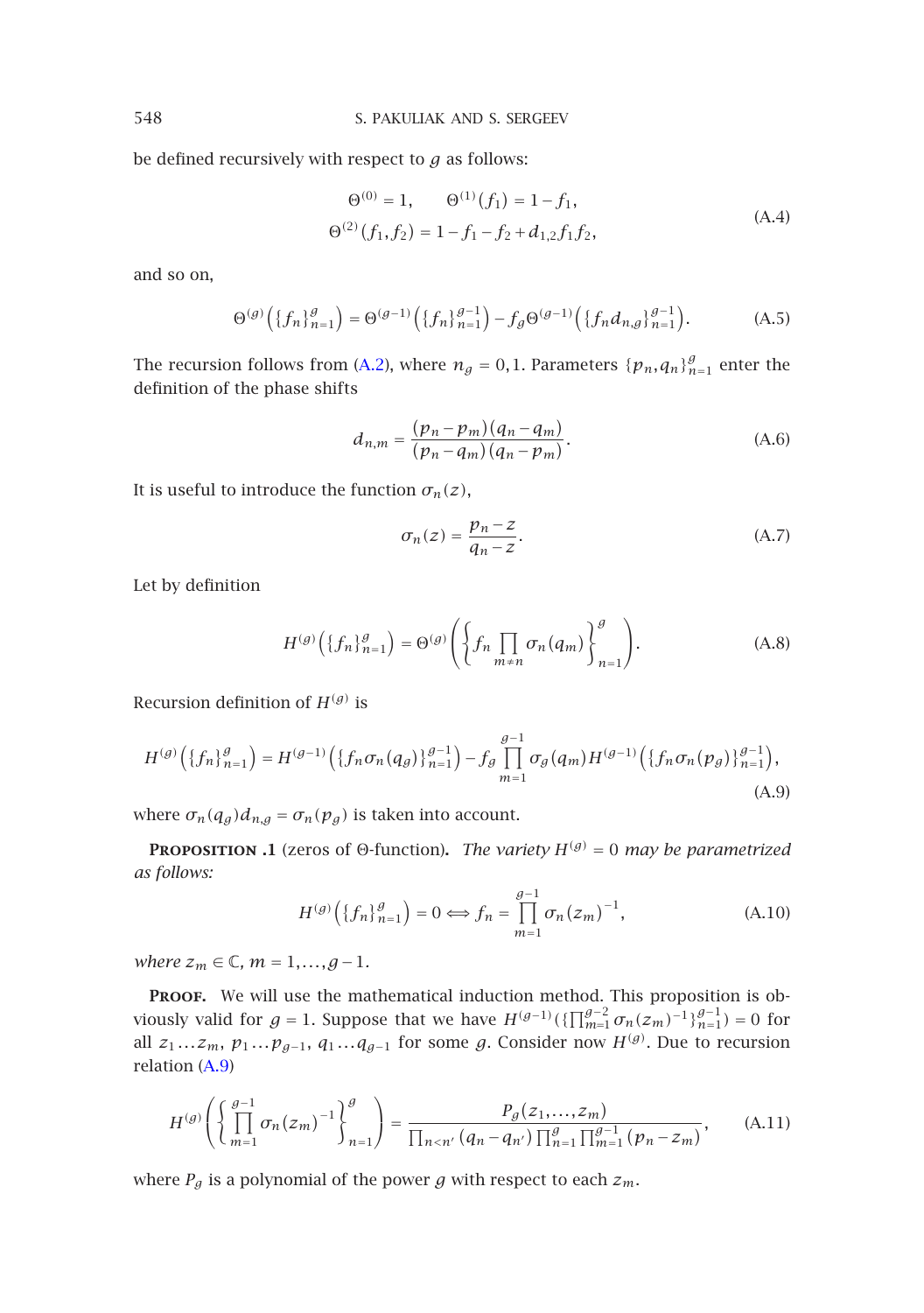Consider the case when  $z_{g-1} = q_g$ , so  $\prod_m \sigma_g(z_m)^{-1} = 0$ . From recursion relation (A.9) and the suppo[sition](#page-35-1) of the induction, it follows that  $H^{(g)} = 0$ , so due to the symmetry of  $H^{(g)}$  we obtain

$$
H^{(g)}\left(\left\{\prod_{m=1}^{g-1}\sigma_n(z_m)^{-1}\right\}_{n=1}^{g-1}\right)=0 \quad \text{if } z_m=q_n \,\,\forall n,m. \tag{A.12}
$$

Next consider the case when  $z_{g-1} \mapsto p_g$ , hence  $\prod \sigma_n(z_m) \sim (p_g - z_{g-1})^{-1} \mapsto \infty$ . Due to recursion relation (A.9) and the supposition of the induction it follows that  $H^{(g)}$  is regular in  $z_{g-1} = p_g$ . Again, due to the symmetry of *H*<sup>(*g*)</sup>

$$
\operatorname{Res}_{z_m = p_n} H^{(g)} \left( \left\{ \prod_{m=1}^{g-1} \sigma_n(z_m)^{-1} \right\}_{n=1}^g \right) = 0 \quad \forall n, m. \tag{A.13}
$$

Therefore,

$$
P_g(z_1...z_{g-1}) \sim \prod_{n=1}^{g} \prod_{m=1}^{g-1} (p_n - z_m)(q_n - z_m).
$$
 (A.14)

This product is the polynomial of the power 2g with respect to each  $z_m$ , and this contradicts with the structure of  $P_g$ , therefore  $P_g \equiv 0$ . Hence we prove

<span id="page-36-1"></span>
$$
H^{(g)}\left(\left\{\prod_{m=1}^{g-1}\sigma_n(z_m)^{-1}\right\}_{n=1}^g\right) = 0 \quad \forall z_1, \dots, z_{g-1}.
$$
 (A.15)

Backward, consider equation  $H^{(g)}(\{f_n\}_{n=1}^g) = 0$ . Since  $H^{(g)}$  is the first power polynomial with respect to each  $f_n$ , solution of  $H^{(g)} = 0$  is a rational  $\mathbb{C}^{g-1}$  variety, so as  $f_n = \prod_{m=1}^{g-1} \sigma_n(z_m)^{-1}.$ 

**PROPOSITION .2** (Casoratti determinant representation). *The function*  $H^{(g)}$  *may be presented as the determinant*

$$
H^{(g)}\left(\{f_n\}_{n=1}^g\right) = \frac{\det |q_j^{i-1} - f_j p_j^{i-1}|_{i,j=1}^g}{\prod_{i > j} (q_i - q_j)}.
$$
 (A.16)

PROOF. Evidently, zeros of the right-hand side of  $(A.16)$  correspond to the case when the columns of the matrix  $|q_j^{i-1} - f_j p_j^{i-1}|_{i,j=1}^g$  are linearly dependent, that is, there exists  $c_i$ ,  $i = 1, \ldots, g$  such that

$$
\sum_{i=1}^{g} c_i q_j^{i-1} = f_j \sum_{i=1}^{g} c_i p_j^{i-1}.
$$
\n(A.17)

<span id="page-36-0"></span>Let  $\sum_{i=1}^{g} c_i z^{i-1} = \prod_{m=1}^{g-1} (z - z_m)$ , then the determinant is zero if and only if

$$
f_j = \prod_{m=1}^{g-1} \frac{q_j - z_m}{p_j - z_m} = \prod_{m=1}^{g-1} \sigma_j (z_m)^{-1}.
$$
 (A.18)

Therefore, due to Proposition .1 the determinant is proportional to  $H^{(g)}$ . The denominator in the right-hand side of  $(A.16)$  is the subject of normalization when  $f_j = 0$ .  $\Box$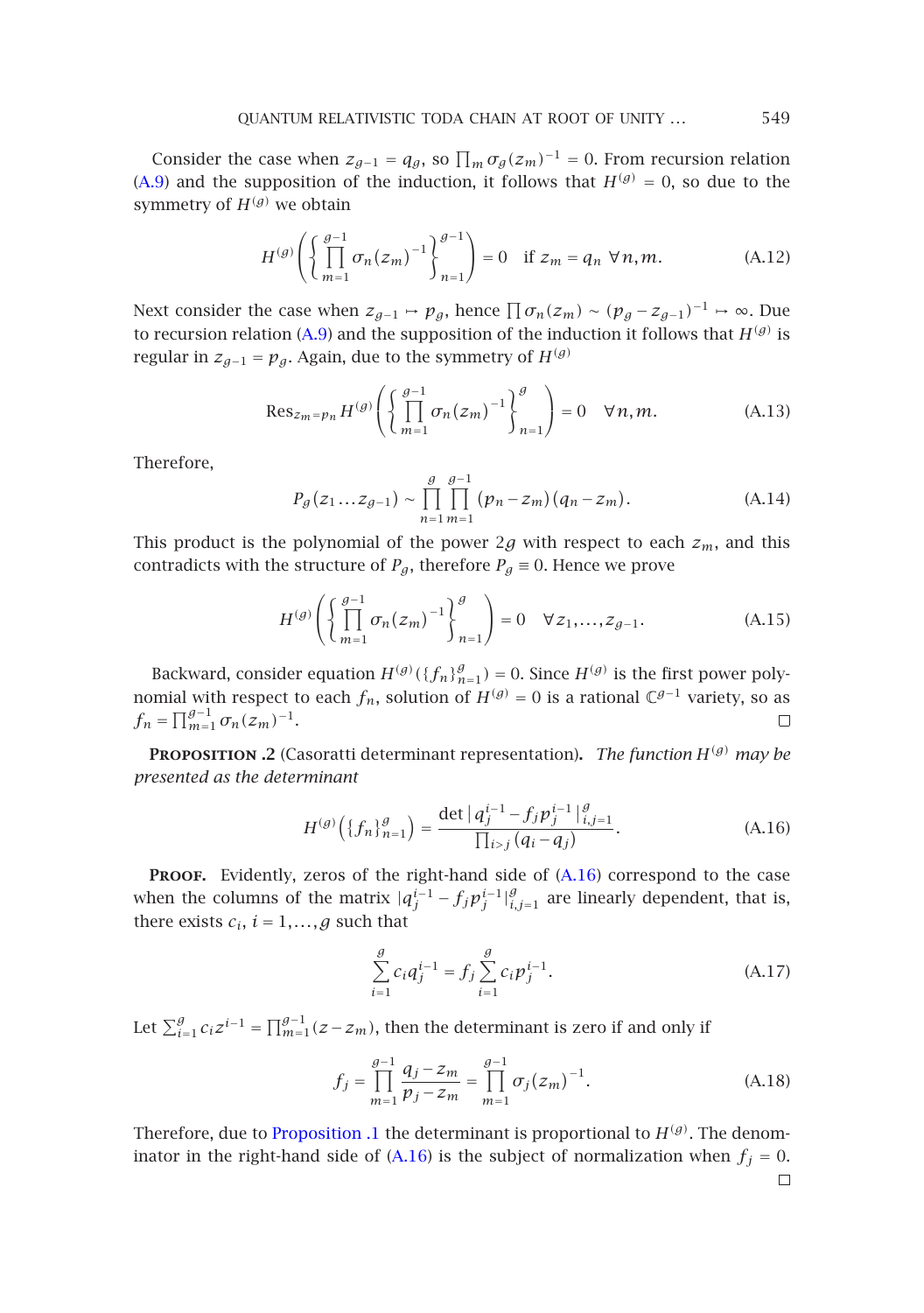**Proposition .3** (Theta-functions and prime forms)**.** *The function H(g) has the following identity:*

$$
H^{(g)}\left(\left\{f_n = \sigma_n(\lambda)\prod_{m=1}^g \sigma_n(z_m)^{-1}\right\}_{n=1}^g\right)
$$
  
= 
$$
\left(\prod_{m=1}^g \frac{\lambda - z_m}{\lambda - q_m}\right)H^{(g)}\left(\left\{f_n = \prod_{m=1}^g \sigma_n(z_m)^{-1}\right\}_{n=1}^g\right).
$$
 (A.19)

<span id="page-37-0"></span>**PROOF.** A simple application of the recursion relation (A.9) to  $H^{(g+1)}(\{\cdots\}) = 0$ , where  $p_{g+1} = \infty$  and  $q_{g+1} = \lambda$ .  $\Box$ 

# **.2. The Fay identity**

**Proposition .4** (Fay identity)**.**

$$
(A-D)(C-B)H^{(g)}\left(\left\{fn\frac{\sigma_n(A)}{\sigma_n(B)}\right\}_{n=1}^g\right)H^{(g)}\left(\left\{fn\frac{\sigma_n(C)}{\sigma_n(D)}\right\}_{n=1}^g\right)
$$

$$
+(A-B)(D-C)H^{(g)}\left(\left\{fn\frac{\sigma_n(A)}{\sigma_n(D)}\right\}_{n=1}^g\right)H^{(g)}\left(\left\{fn\frac{\sigma_n(C)}{\sigma_n(B)}\right\}_{n=1}^g\right) \qquad (A.20)
$$

$$
=(A-C)(D-B)H^{(g)}\left(\left\{fn\right\}_{n=1}^g\right)H^{(g)}\left(\left\{fn\frac{\sigma_n(A)\sigma_n(C)}{\sigma_n(B)\sigma_n(D)}\right\}_{n=1}^g\right).
$$

**PROOF.** Let LHS( ${f_n}_{n=1}^g$ ) be the left-hand side of (A.20). It is a second-order polynomial with respect to each of  $f_1, \ldots, f_g$ . Using Proposition .3, it may be shown that

LHS 
$$
\left\{ f_n = \frac{\sigma_n(B)\sigma_n(D)}{\sigma_n(A)\sigma_n(C)} \prod_{m=1}^{g-1} \sigma_n(z_m)^{-1} \right\}_{n=1}^g
$$

$$
= LHS \left( \left\{ f_n = \prod_{m=1}^{g-1} \sigma_n(z_m)^{-1} \right\}_{n=1}^g \right) = 0
$$
\n(A.21)

for any set of  $z_1, \ldots, z_{g-1}$ . Due to Proposition .1, it means unambiguously

LHS 
$$
(\{f_n\})
$$
 = const  $H^{(g)}(\{f_n\}_{n=1}^g)H^{(g)}(\{f_n\frac{\sigma_n(A)\sigma_n(C)}{\sigma_n(B)\sigma_n(D)}\}_{n=1}^g)$ . (A.22)

Taking, for example,  $f_n = (\sigma_n(D)/\sigma_n(A)) \prod_{m=1}^{g-1} \sigma_n(z_m)^{-1}$ , we fix the constant and obtain finally the given form (A.20) of the coefficients.  $\Box$ 

**.3. Application to the relativistic Toda chain.** Let all parameters  $\{p_n, q_n\}_{n=1}^{\infty}$  be related by

$$
p_n + q_n = 1 - \kappa^N p_n q_n \quad \forall n,
$$
 (A.23)

so that

$$
p_n = \frac{1}{\Delta_{\phi_n}}, \qquad q_n = \frac{1}{\Delta_{\phi_n}^*}
$$
 (A.24)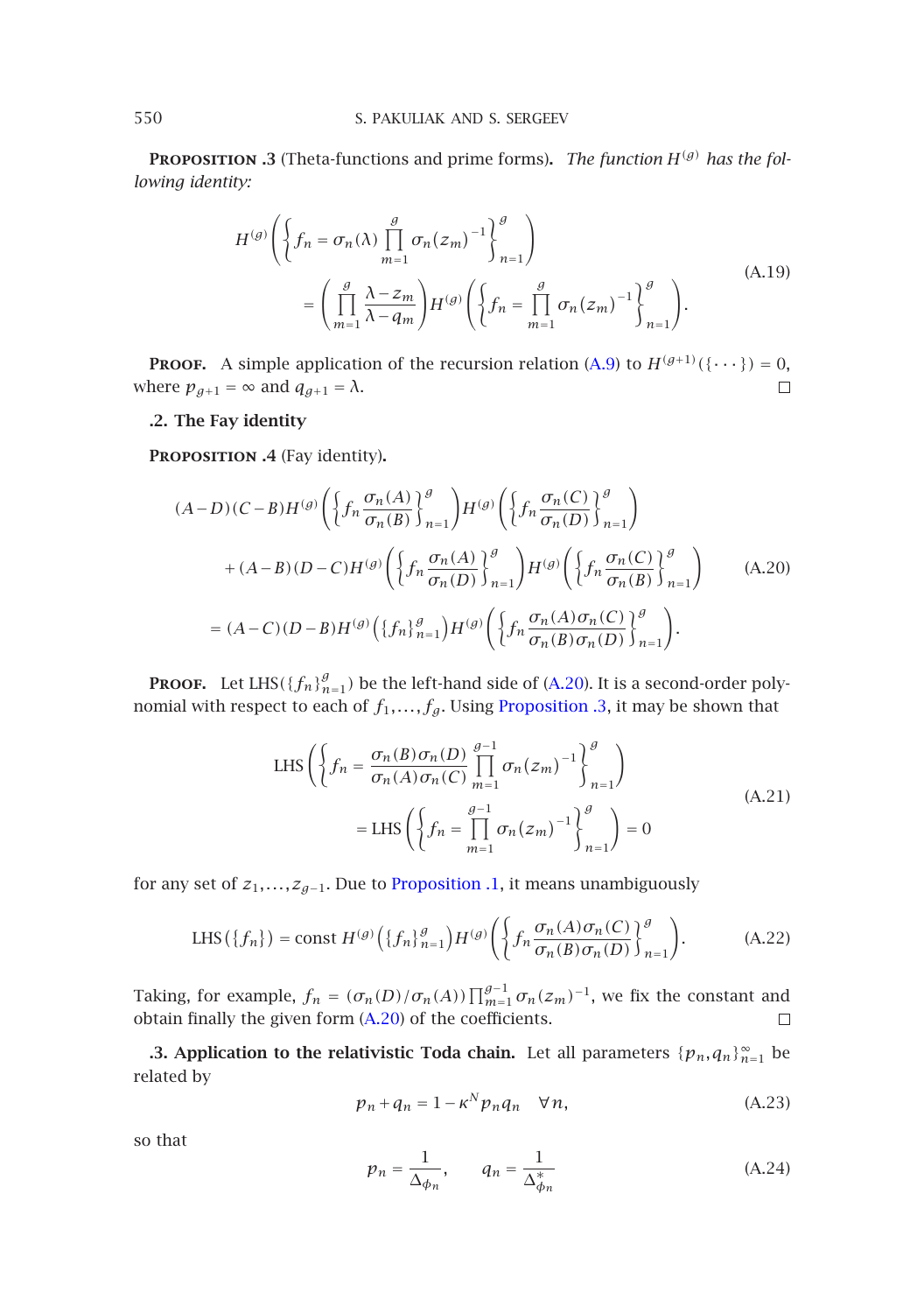in the notations of (2.30). Note,

<span id="page-38-1"></span><span id="page-38-0"></span>
$$
\sigma_n\left(-\frac{1}{\kappa^N}\right) = \sigma_n(0)\sigma_n(1),\tag{A.25}
$$

and in the  $\Delta$ ,  $\Delta^*$ -notations (5.24)

$$
\mathbf{e}^{2i\phi_n} = \sigma_n(0)^{-1}, \qquad s_n(1) = \sigma_n(1), \qquad s_n(\Delta_m^*) = \sigma_n(q_m), \qquad s_n(\Delta_m) = \sigma_n(p_m). \tag{A.26}
$$

Besides, when  $\{p_n, q_n\}$  obey (A.24), we have  $H^{(g)} \equiv h^{(g)}$  (see (5.23)).

Taking  $z_1 = \cdots = z_m = 1$  and  $z_{m+1} = \cdots = z_{g-1} = \infty$  in Proposition .1, we obtain

$$
h^{(g)}\left(\{\mathbf{e}^{2im\phi_n}\}_{n=1}^g\right) = 0, \quad m = 0, \dots, g-1. \tag{A.27}
$$

<span id="page-38-2"></span>Consider discrete equations (5.18) and (5.20) with  $m \in \mathbb{Z}$  and  $n \in \mathbb{Z}_+$ . Omitting the index  $n$  in  $τ$ -functions, we rewrite these relations as follows:

$$
(\delta_{g}\delta_{g}^{*}\tau_{m}^{\prime}\tau_{m}\theta_{m-1})^{N} = (\delta_{g}\tau_{m-1}^{\prime}\tau_{m}\theta_{m})^{N} + (\delta_{g}^{*}\tau_{m+1}^{\prime}\tau_{m-1}\theta_{m-1})^{N} + (\kappa\tau_{m}^{\prime}\tau_{m-1}\theta_{m})^{N},
$$
\n(A.28)

$$
\left(\theta'_{m}\right)^{N} = \left(\frac{w_{\phi}}{\tau_{m-1}}\right)^{N} \left(\left(\theta_{m}\tau'_{m-1}\right)^{N} - \left(\delta_{\theta}^{*}\theta_{m-1}\tau'_{m}\right)^{N}\right). \tag{A.29}
$$

**Proposition .5.** *Let*

$$
(\tau_m)^N = H^{(g-1)} \Big( \{ f_n e^{2i\phi_n m} \}_{n=1}^{g-1} \Big),
$$
  
\n
$$
(\theta_m)^N = H^{(g-1)} \Big( \{ f_n e^{2i\phi_n m} \sigma_n(1) \}_{n=1}^{g-1} \Big).
$$
\n(A.30)

*Then the complete solution of (A.28) and (A.29) are*

$$
(\tau'_{m})^{N} = H^{(g)}\Big(\{f_{n}e^{2i\phi_{n}m}\}_{n=1}^{g}\Big),
$$
  
\n
$$
(\theta'_{m})^{N} = H^{(g-1)}\Big(\{f_{n}e^{2i\phi_{n}m}\sigma_{n}(1)\}_{n=1}^{g}\Big),
$$
\n(A.31)

*where*  $e^{2i\phi_g} = (\delta_g/\delta_g^*)^N$ , all  $f_1, \ldots, f_{g-1}$  are the same in (A.30) and (A.31), and  $f_g$  is *arbitrary extra complex number.*

**PROOF.** The index *m* enters (A.30) as a scale of  $f_n$ , so later we may consider only  $m = 0$ .

Note that due to (A.9) and the fact  $\sigma_g(q_g)^{-1} = 0$ , we have

$$
H^{(g)}\left(\left\{f_n \sigma_n (q_g)^{-1}\right\}_{n=1}^g\right) \equiv H^{(g-1)}\left(\left\{f_n\right\}_{n=1}^{g-1}\right). \tag{A.32}
$$

For given set of  $\left\{f_{n}\right\}_{n=1}^{g}$  consider two copies of Fay's identity: the first one with

$$
A = 0,
$$
  $B = q_g,$   $C = 1,$   $D = -\frac{1}{K^N},$  (A.33)

and the second one with

$$
A = \infty
$$
,  $B = q_g$ ,  $C = -\frac{1}{\kappa^N}$ ,  $D = 1$ . (A.34)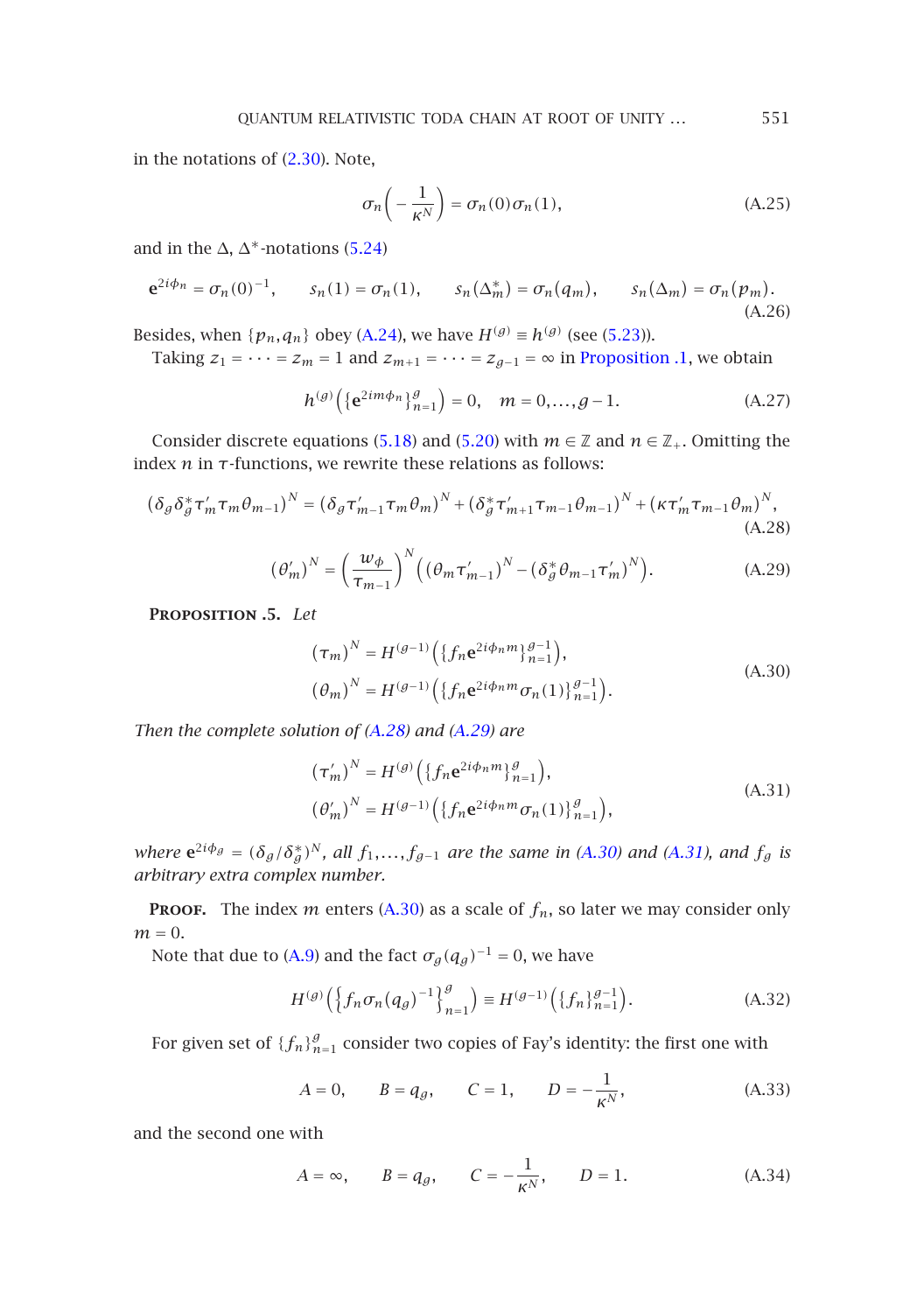Condition (A.23) is implied. Excluding  $H^{(g)}(\{f_n \sigma_n(1)^{-1}\}_{n=1}^g)$  from both these equations, we obtain exactly  $(A.28)$  with the identification  $(A.30)$ ,  $(A.31)$ . Equation  $(A.29)$ corresponds to the Fay identity with

$$
A = 0,
$$
  $B = q_g,$   $C = 1,$   $D = \infty.$  (A.35)

Note in conclusion, evolution equation (6.39) corresponds to the Fay identity with

$$
A = \infty
$$
,  $B = 0$ ,  $C = -\frac{1}{\kappa^N}$ ,  $D = 1$ . (A.36)

<span id="page-39-4"></span>**Acknowledgments.** The authors are grateful to R. Baxter, V. Bazhanov, V. Mangazeev, G. Pronko, E. Sklyanin, A. Belavin, Yu. Stroganov, A. Isaev, G. von Gehlen, V. Tarasov, P. Kulish, F. Smirnov, and R. Kashaev for useful discussions and comments. This work was supported in part by the grant INTAS OPEN 00-00055. The work of Pakuliak was supported by the Russian Foundation for Basic Research, RFBR 00-02- 16477 and the grant for support of scientific schools RFBR 00-15-96557, the work of Sergeev was supported by the grant RFBR 01-01-00201.

#### **References**

- <span id="page-39-5"></span><span id="page-39-0"></span>[1] R. J. Baxter, J. H. H. Perk, and H. Au-Yang, *New solutions of the star-triangle relations for the chiral Potts model*, Phys. Lett. A **128** (1988), no. 3-4, 138–142.
- <span id="page-39-1"></span>[2] V. Bazhanov, A. Bobenko, and N. Reshetikhin, *Quantum discrete sine-Gordon model at roots of* 1*: integrable quantum system on the integrable classical background*, Comm. Math. Phys. **175** (1996), no. 2, 377–400.
- [3] V. V. Bazhanov and N. Yu. Reshetikhin, *Remarks on the quantum dilogarithm*, J. Phys. A **28** (1995), no. 8, 2217–2226.
- <span id="page-39-2"></span>[4] V. V. Bazhanov and Yu. G. Stroganov, *Chiral Potts model as a descendant of the six-vertex model*, J. Statist. Phys. **59** (1990), no. 3-4, 799–817.
- [5] L. D. Faddeev, *Discrete Heisenberg-Weyl group and modular group*, Lett. Math. Phys. **34** (1995), no. 3, 249–254.
- <span id="page-39-6"></span><span id="page-39-3"></span>[6] , *Modular double of a quantum group*, Conférence Moshé Flato 1999, Vol. I (Dijon), Math. Phys. Stud., vol. 21, Kluwer Academic Publishers, Dordrecht, 2000, pp. 149– 156.
- [7] L. D. Faddeev and R. M. Kashaev, *Quantum dilogarithm*, Modern Phys. Lett. A **9** (1994), no. 5, 427–434.
- <span id="page-39-7"></span>[8] L. D. Faddeev, R. M. Kashaev, and A. Yu. Volkov, *Strongly coupled quantum discrete Liouville theory. I. Algebraic approach and duality*, Comm. Math. Phys. **219** (2001), no. 1, 199–219.
- [9] S. Kharchev and D. Lebedev, *Integral representation for the eigenfunctions of a quantum periodic Toda chain*, Lett. Math. Phys. **50** (1999), no. 1, 53–77.
- <span id="page-39-8"></span>[10] S. Kharchev, D. Lebedev, and M. Semenov-Tian-Shansky, *Unitary representations of*  $U_q$ (s $f(2, \mathbb{R})$ ), the modular double and the multiparticle q-deformed Toda chains, Comm. Math. Phys. **225** (2002), no. 3, 573–609.
- [11] A. Kundu, *Generation of a quantum integrable class of discrete-time or relativistic periodic Toda chains*, Phys. Lett. A **190** (1994), no. 1, 79–84.
- [12] V. B. Kuznetsov, M. Salerno, and E. K. Sklyanin, *Quantum Bäcklund transformation for the integrable DST model*, J. Phys. A **33** (2000), no. 1, 171–189.
- [13] V. B. Kuznetsov and E. K. Sklyanin, *On Bäcklund transformations for many-body systems*, J. Phys. A **31** (1998), no. 9, 2241–2251.
- [14] V. B. Kuznetsov and A. V. Tsiganov, *Separation of variables for the quantum relativistic Toda lattices*, J. Math. Sci. **80** (1994), no. 3, 1802–1810.